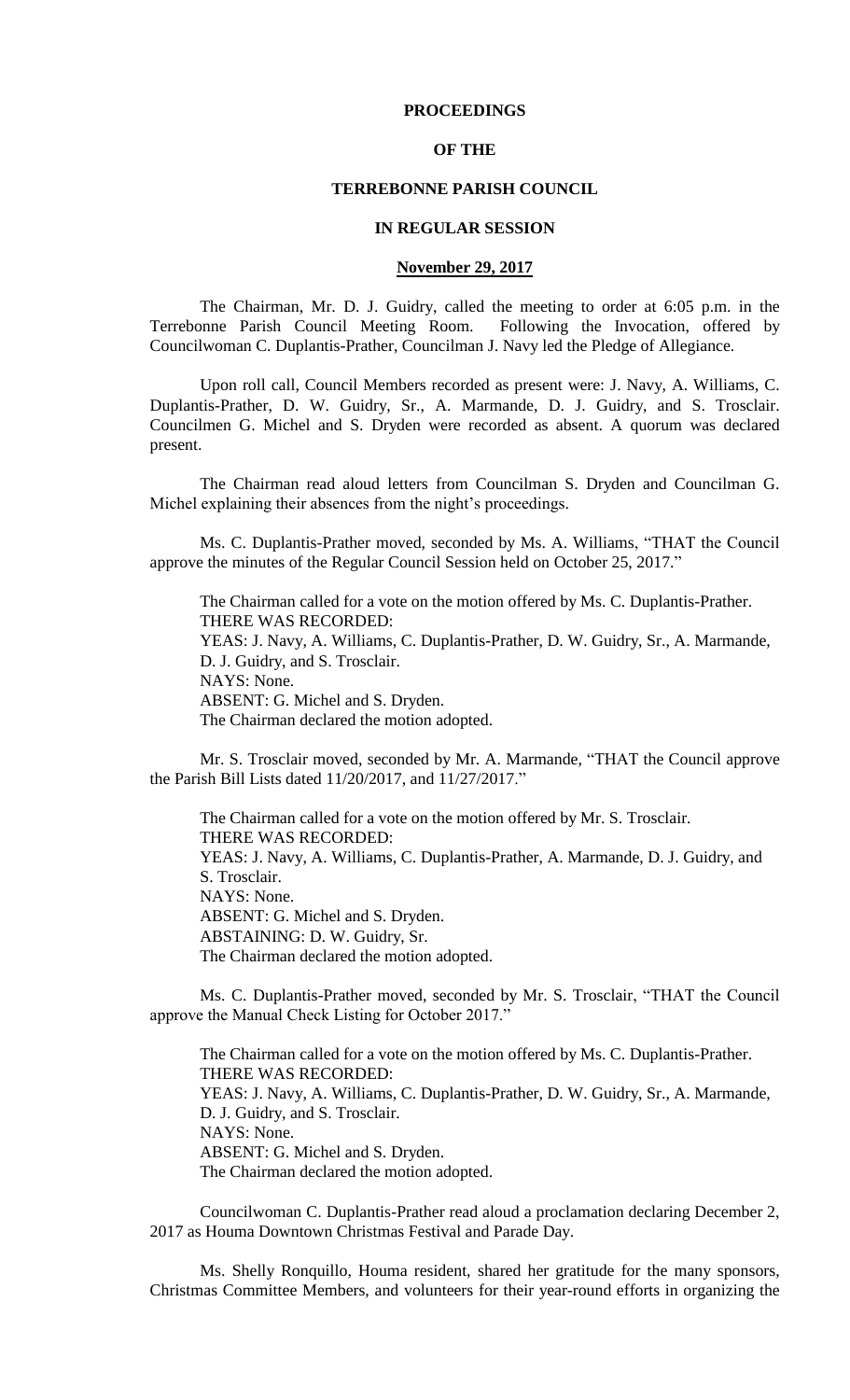event and gave a brief overview of some of the new programs and outreach made available for the event.

Several Council Members congratulated Ms. Ronquillo, Mr. Dean Schouest, and the other organizers for their efforts and encouraged the public to attend.

Mr. Bobby Arceneaux, Houma resident, shared his optimism for the parade and for the event having a greater regional presence in the future.

Councilman J. Navy read aloud a commendation recognizing Mr. Terrance Gray for his compassion towards others. The Councilman stated that Mr. Gray was crowned "King of the 2017 Homecoming Court" at Ellender High School, but gave the crown and title to a fellow student who has cerebral palsy. Mr. Gray was then presented a Key to the City for this act of compassion toward a fellow classmate.

Several Council Members congratulated Mr. Gray for his compassion and selflessness and wished him well in his future.

Mr. Terrence Gray, Houma resident, thanked the Council for the award, considering it a blessing.

| <b>OFFERED BY:</b>  | MS. C. DUPLANTIS-PRATHER |
|---------------------|--------------------------|
| <b>SECONDED BY:</b> | MR. D. W. GUIDRY, SR.    |

## **RESOLUTION NO. 17-376**

A resolution authorizing the Parish President to award Bid 17-DRA-47 (Re-Bid) Purchase of Five (5) New/Unused Submersible Hydraulic Pump Packages

**WHEREAS,** the Terrebonne Parish Consolidated Government will be receiving sealed bids on December 1, 2017 for the aforementioned equipment, and

**WHEREAS,** the Terrebonne Parish Consolidated Government desires authorization to award the bidder that submits the lowest responsive, responsible bid, and

**NOW, THERFORE BE IT RESOLVED**, that the Terrebonne Parish Council, on behalf of the Terrebonne Parish Consolidated Government grants authorization to the Parish President to award Bid 17-DRA-47 (Re-Bid) Purchase of Five (5) New/Unused Submersible Hydraulic Pump Packages to the lowest responsive, responsible bidder, and

**BE IT FURTHER RESOLVED,** that the Parish President be authorized to award the lowest responsive, responsible bidder for the aforementioned bid for the purchase of the pump packages.

### **THERE WAS RECORDED:**

YEAS: J. Navy, A. Williams, C. Duplantis-Prather, D. W. Guidry, Sr., A. Marmande, D. J. Guidry, and S. Trosclair. NAYS: None. ABSTAINING: None. ABSENT: S. Dryden and G. Michel The Chairwoman declared the resolution adopted on this the 29th day of November 2017.

\* \* \* \* \* \* \* \* \*

Mr. Kevin Belanger, South Central Planning and Development Commission Executive Director, spoke to the Council relative to the plan review and inspection services performed through the South Central Regional Construction Code Council. Mr. Belanger gave a brief report regarding budgeting concerns and staffing needs for the Parish to provide plan review and inspection services.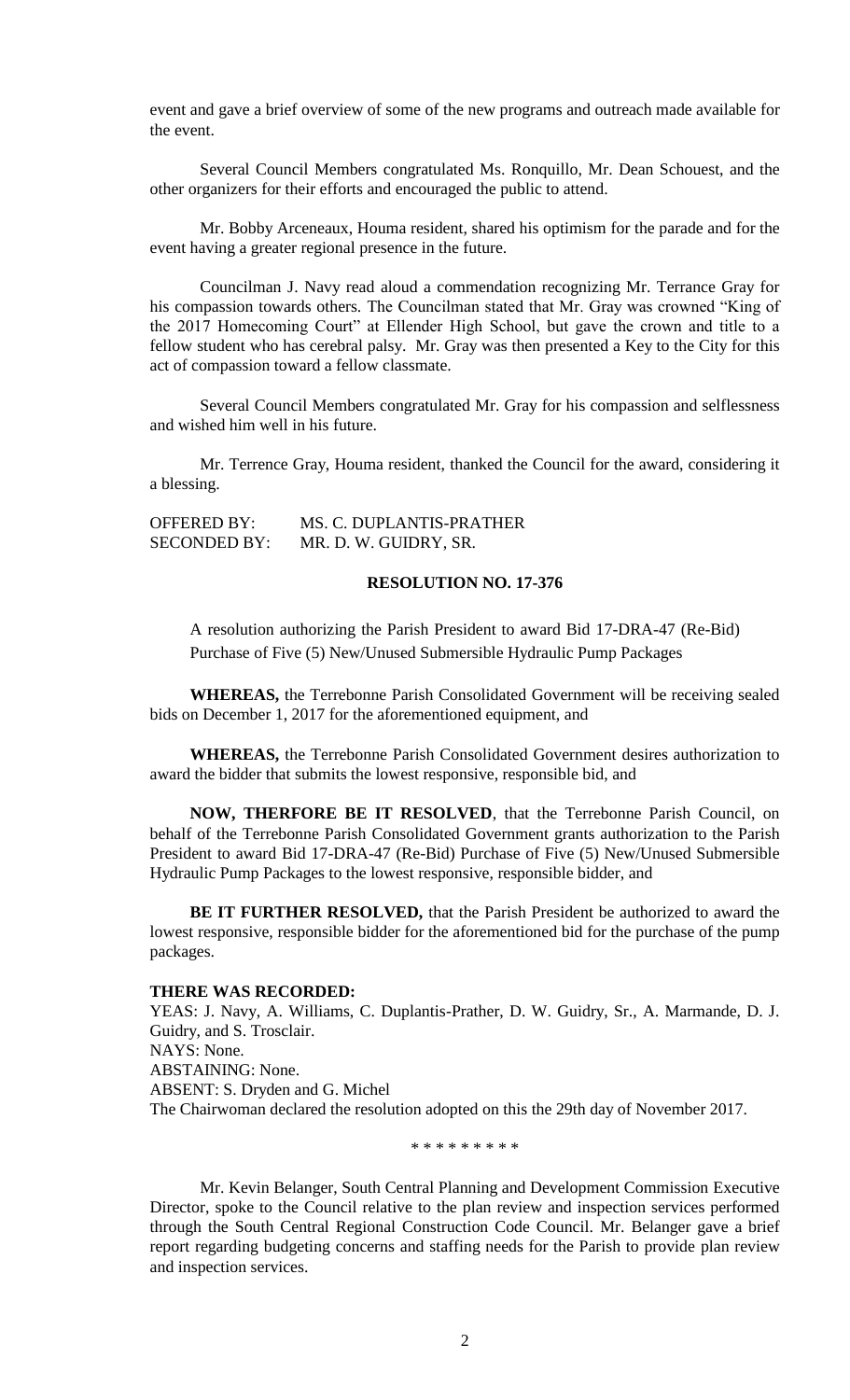Ms. C. Duplantis-Prather moved, seconded by Mr. S. Trosclair, "THAT, it now being 6:30 p.m., the Council open public hearings."

The Chairman called for a vote on the motion offered by Ms. C. Duplantis-Prather. THERE WAS RECORDED: YEAS: J. Navy, A. Williams, C. Duplantis-Prather, D. W. Guidry, Sr., A. Marmande, D. J. Guidry, and S. Trosclair. NAYS: None. ABSENT: G. Michel and S. Dryden. The Chairman declared the motion adopted.

The Chairman recognized the public for comments on the following:

A. A proposed ordinance to declare as surplus a tax property located at 617 Hobson Street adjudicated to the Terrebonne Parish Consolidated Government and to acquire authorization to dispose of said property in accordance with LA R.S. 47:2196.

There were no comments from the public on the proposed ordinance.

Ms. A. Williams moved, seconded by Ms. C. Duplantis-Prather, "THAT the Council close the aforementioned public hearing."

The Chairman called for a vote on the motion offered by Ms. A. Williams. THERE WAS RECORDED: YEAS: J. Navy, A. Williams, C. Duplantis-Prather, D. W. Guidry, Sr., A. Marmande, D. J. Guidry, and S. Trosclair. NAYS: None. ABSENT: G. Michel and S. Dryden. The Chairman declared the motion adopted.

OFFERED BY: MS. A. WILLIAMS SECONDED BY: MS. C. DUPLANTIS-PRATHER

## **ORDINANCE NO. 8902**

AN ORDINANCE DECLARING PROPERTY ADJUDICATED TO TERREBONNE PARISH CONSOLIDATED GOVERNMENT AS SURPLUS AND NOT NEEDED FOR A PUBLIC PURPOSE; **\_LOT 8 BLOCK 10 ADDEN. #1 WEST END SUBD. (617 HOBSON ST)** WITH AN OWNER OF RECORD OF **PULLARO & CUCCIA REALTY, INC. 9/10 AND ADAIR ASSET MANAGEMENT, INC., LLC 1/10** AND TO ADDRESS OTHER MATTERS RELATIVE THERETO.

**WHEREAS**, 90% of immovable property owned by Pullaro & Cuccia Realty, Inc. and described below was adjudicated to the Terrebonne Parish Consolidated Government on July 6, 2009 for nonpayment of taxes; and

**WHEREAS**, 10% of immovable property owned by Adair Asset Management, LLC. and described below was adjudicated to the Terrebonne Parish Consolidated Government on June 24, 2011 for nonpayment of taxes; and

**WHEREAS**, LA R.S. 47:2196, *et seq.* authorizes the parish to sell adjudicated property in accordance with law; and

**WHEREAS**, the three (3) year period for redemption provided by Art. 7, §25 of the Louisiana Constitution has elapsed without redemption; and

**WHEREAS**, the Terrebonne Parish Consolidated Government now wishes to declare the property described below surplus and not needed for a public purpose and to dispose of said property in accordance with LA R.S. 47:2196, *et seq*.; and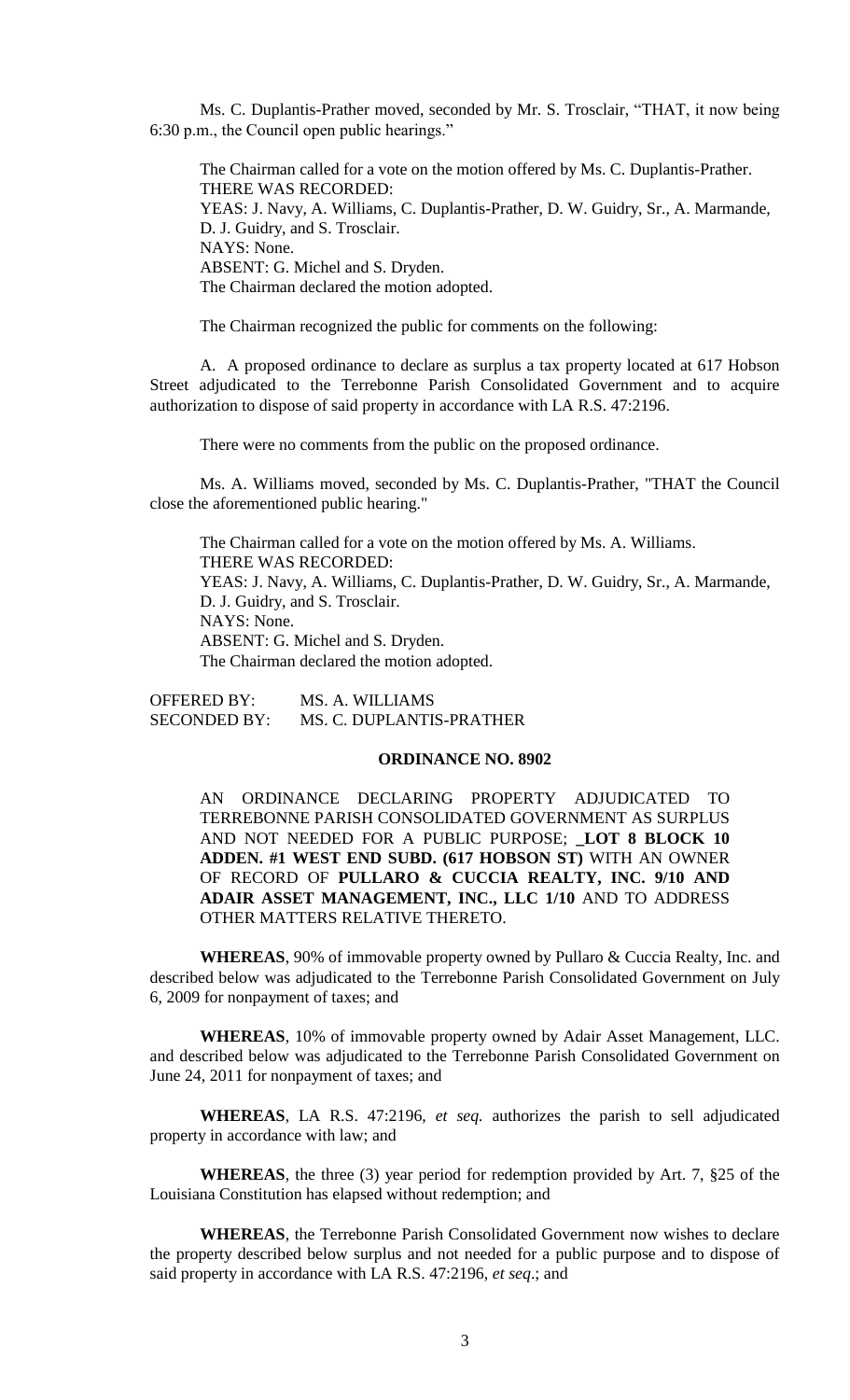**NOW BE IT ORDAINED** by the Terrebonne Parish Council, on behalf of the Terrebonne Parish Consolidated Government, that the following described property adjudicated to the Terrebonne Parish Consolidated Government, with an owners of record of Pullaro & Cuccia Realty, Inc. and Adair Asset Management, LLC and depicted on the attached plat, if any, is hereby declared surplus:

## **LOT 8 BLOCK 10 ADDEN. #1 WEST END SUBD.**

**BE IT FURTHER ORDAINED**, by the Terrebonne Parish Council, on behalf of the Terrebonne Parish Consolidated Government, that Administration be hereby authorized to dispose of the property in accordance with LA R.S. 47:2196, *et seq*. and inclusive of the following terms.

#### **SECTION I**

Each bid shall be accompanied by a deposit in the form of a Certified Check, Cashier's Check, Money Order or Bid Bond with Power of Attorney (Letters of Credit WILL NOT be accepted) in the amount of twenty percent (20%) of the proposed price made payable to the Terrebonne Parish Consolidated Government. The bid deposit made with the winning bid shall be non-refundable, unless redemption occurs, and paid towards the purchase price. The balance of the purchase price is due at the time of closing and payable in the form of a Certified Check, Cashier's Check, or Money Order.

## **SECTION II**

Additionally, the winning bidder shall bear the cost of recording the sale document into the conveyance records of the Parish of Terrebonne pursuant to La. R.S. 47:2207.

## **SECTION III**

The winning bidder, otherwise known as the Purchaser or Acquirer, of this adjudicated property is solely responsible for compliance with La. R.S. 47:2206 regarding notification of parties who may have had an interest in the property regarding their rights of redemption and La. R.S. 47:2208 regarding recordation of those notices. Copies of the applicable law will be distributed along with bid packets for this adjudicated property. Terrebonne Parish Consolidated Government has not and will not perform these requirements; thus, it is the purchaser's or acquiring person's responsibility to do so. Terrebonne Parish Consolidated Government encourages the Purchaser or Acquiring Person to consult legal counsel regarding Louisiana law on adjudicated property.

## **SECTION IV**

By acquiring a bid packet for the bid/purchase of this adjudicated property, each bidder acknowledges that he/she/it has received all information discussed in this ordinance as well as the statutes (laws) discussed in Section II above, and that he/she/it understands these procedures must be followed in order to fully protect he/she/its rights in the adjudicated property purchased from the parish.

## **SECTION V**

If any word, clause, phrase, section or other portion of this ordinance shall be declared null, void, invalid, illegal, or unconstitutional, the remaining words, clauses, phrases, sections and other portions of this ordinance shall remain in force and effect, the provisions of this ordinance hereby being declared to be severable.

## **SECTION VI**

Any ordinance or part thereof in conflict herewith is hereby repealed.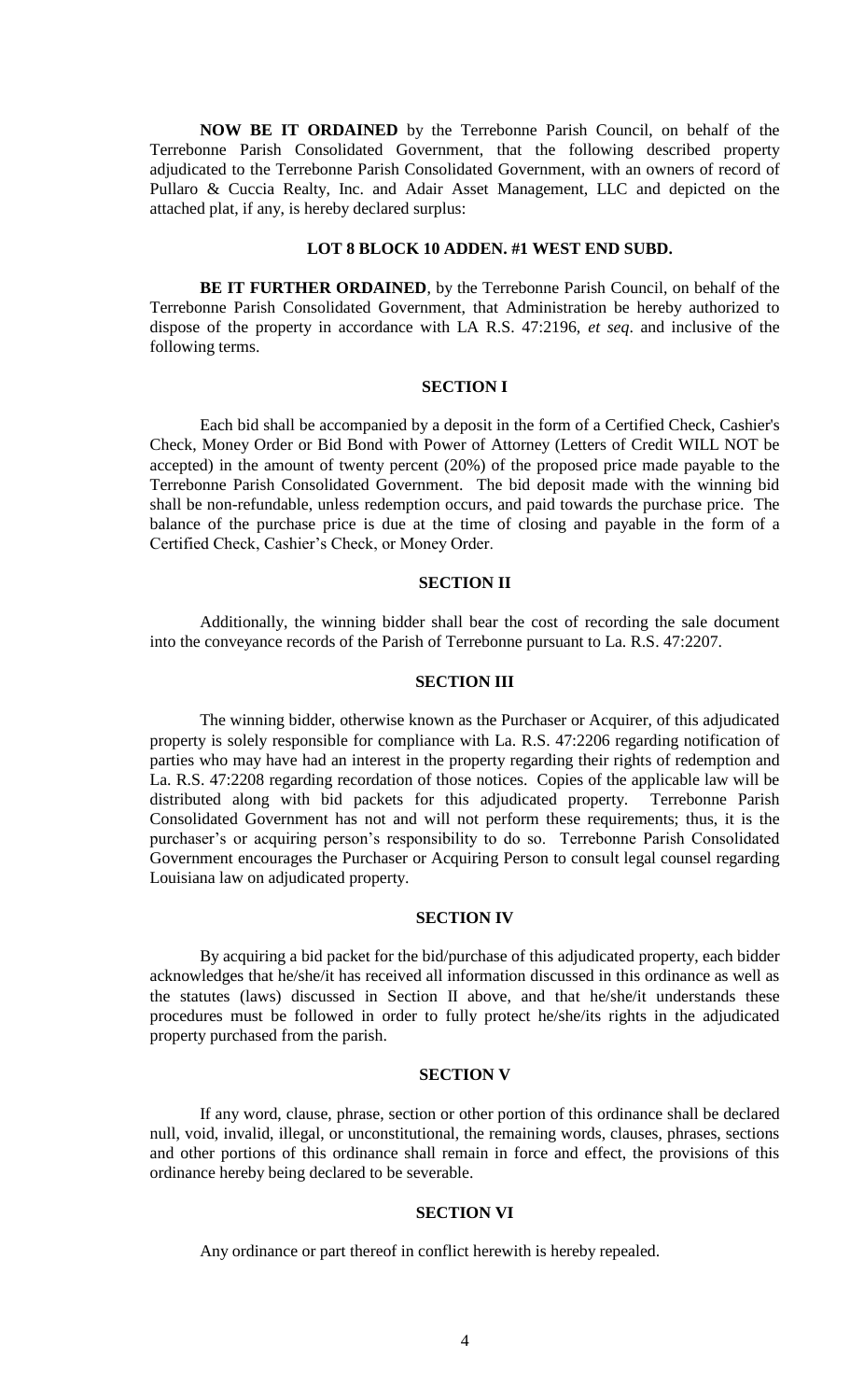# **SECTION VII**

This ordinance shall become effective upon approval by the Parish President or as otherwise provided in Section 2-13 (b) of the Home Rule Charter for a Consolidated Government for Terrebonne Parish, whichever occurs sooner.

This ordinance, having been introduced and laid on the table for two weeks, was voted upon as follows:

THERE WAS RECORDED: YEAS: J. Navy, A. Williams, C. Duplantis-Prather, D.W. Guidry, Sr., A. Marmande, D.J. Guidry and S. Trosclair. NAYS: None. NOT VOTING: None. ABSTAINING: None. ABSENT: G. Michel and S. Dryden. The Chairman declared the ordinance adopted on this, the 15th day of November 2017.

The Chairman recognized the public for comments on the following:

B. A proposed ordinance to declare as surplus a tax property located at 5200 Shrimpers Row adjudicated to the Terrebonne Parish Consolidated Government and to acquire authorization to dispose of said property in accordance with LA R.S. 47:2196.

There were no comments from the public on the proposed ordinance.

Mr. A. Marmande moved, seconded by Mr. S. Trosclair, "THAT the Council close the aforementioned public hearing."

The Chairman called for a vote on the motion offered by Mr. A. Marmande. YEAS: J. Navy, A. Williams, C. Duplantis-Prather, D. W. Guidry, Sr., A. Marmande, D. J. Guidry, and S. Trosclair. NAYS: None. ABSENT: G. Michel and S. Dryden. The Chairman declared the motion adopted.

OFFERED BY: MR. A. MARMANDE SECONDED BY: MR. S. TROSCLAIR

### **ORDINANCE NO. 8903**

AN ORDINANCE DECLARING THE FOLLOWING PROPERTY ADJUDICATED TO TERREBONNE PARISH CONSOLIDATED GOVERNMENT AS SURPLUS AND NOT NEEDED FOR A PUBLIC PURPOSE; LOT 3 BLOCK 4 CASTLEGUARD SOUTH SUBD. ALSO BATTURE 100' X 20 OPPOSITE ABOVE LOT. CB 2200/816 (5200 SHRIMPERS ROW) (PARCEL #28376) WITH OWNER/OWNERS OF RECORD AS CECELIA MUNCH TERRIO (1/2), LESLYN TERRIO LAUMANN (1/8), HARVEY J. TERRIO, JR. (1/8), JOHN J. TERRIO (1/8), SHANTEL TERRIO GAUTREAUX (1/8) AND TO ADDRESS OTHER MATTERS RELATIVE THERETO.

**WHEREAS**, 100% of immovable properties listed and described below were adjudicated to the Terrebonne Parish Consolidated Government on JUNE 29, 2010 for nonpayment of taxes; and

**WHEREAS**, LA R.S. 47:2196, *et seq.* authorizes the parish to sell adjudicated property in accordance with law; and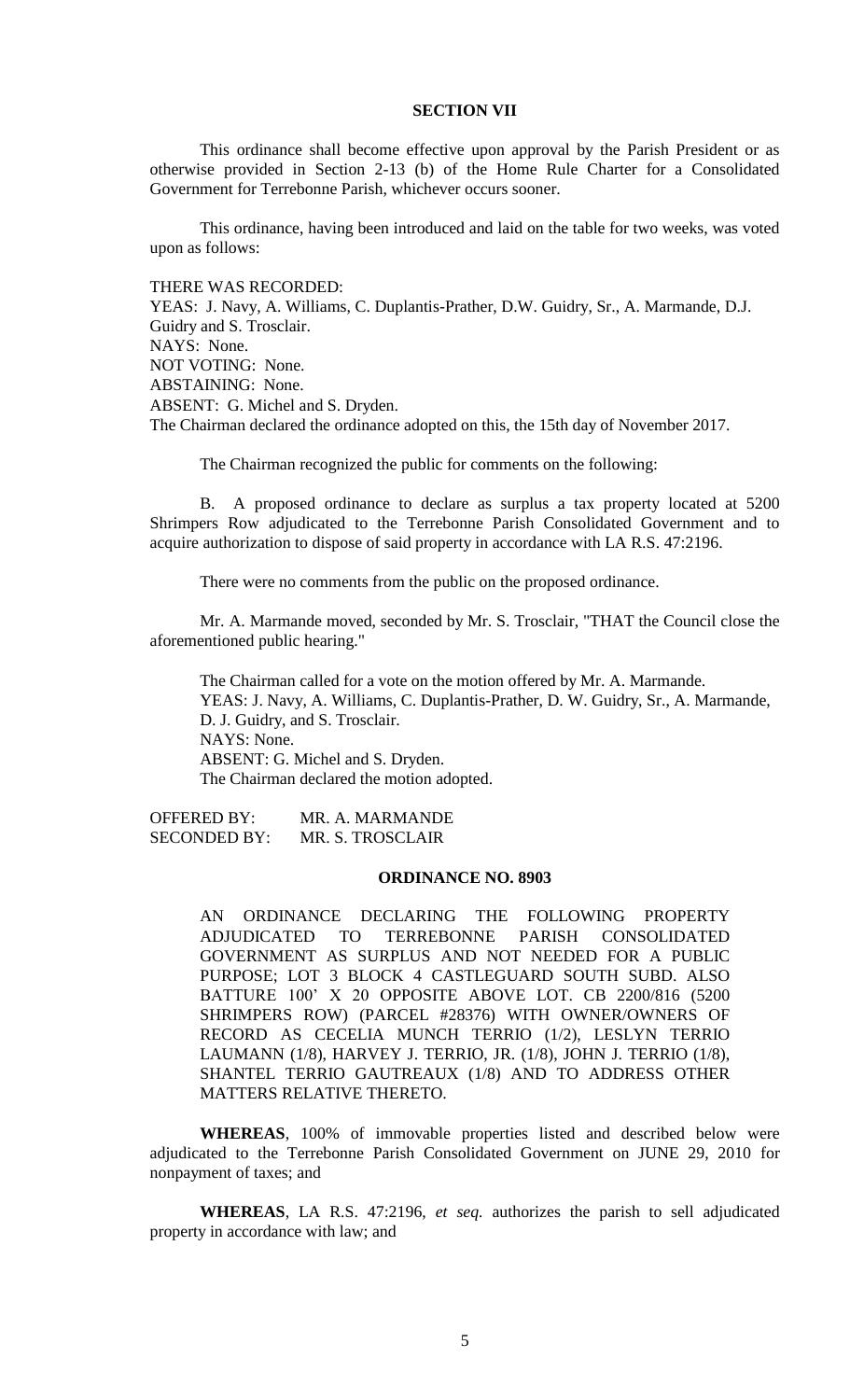**WHEREAS**, the three (3) year period for redemption provided by Art. 7, §25 of the Louisiana Constitution has elapsed without redemption; and

**WHEREAS**, the Terrebonne Parish Consolidated Government now wishes to declare the properties described below surplus and not needed for a public purpose and to dispose of said properties in accordance with LA R.S. 47:2196, *et seq*.; and

**NOW BE IT ORDAINED** by the Terrebonne Parish Council, on behalf of the Terrebonne Parish Consolidated Government, that the following described properties adjudicated to the Terrebonne Parish Consolidated Government and depicted on the attached plats, if any, are hereby declared surplus:

# LOT 3 BLOCK 4 CASTLEGUARD SOUTH SUBD. ALSO BATTURE 100' X 20 OPPOSITE ABOVE LOT. CB 2200/816 (PARCEL #28376)

**BE IT FURTHER ORDAINED**, by the Terrebonne Parish Council, on behalf of the Terrebonne Parish Consolidated Government, that Administration be hereby authorized to dispose of the properties in accordance with LA R.S. 47:2196, *et seq*. and inclusive of the following terms.

### **SECTION I**

Each bid shall be accompanied by a deposit in the form of a Certified Check, Cashier's Check, Money Order or Bid Bond with Power of Attorney (Letters of Credit WILL NOT be accepted) in the amount of twenty percent (20%) of the proposed price made payable to the Terrebonne Parish Consolidated Government. The bid deposit made with the winning bid shall be nonrefundable, unless redemption occurs, and paid towards the purchase price. The balance of the purchase price is due at the time of closing and payable in the form of a Certified Check, Cashier's Check, or Money Order.

## **SECTION II**

Additionally, the winning bidder shall bear the cost of recording the sale document into the conveyance records of the Parish of Terrebonne pursuant to La. R.S. 47:2207.

## **SECTION III**

The winning bidder, otherwise known as the Purchaser or Acquirer, of this adjudicated property is solely responsible for compliance with La. R.S. 47:2206 regarding notification of parties who may have had an interest in the property regarding their rights of redemption and La. R.S. 47:2208 regarding recordation of those notices. Copies of the applicable law will be distributed along with bid packets for this adjudicated property. Terrebonne Parish Consolidated Government has not and will not perform these requirements; thus, it is the purchaser's or acquiring person's responsibility to do so. Terrebonne Parish Consolidated Government encourages the Purchaser or Acquiring Person to consult legal counsel regarding Louisiana law on adjudicated property.

## **SECTION IV**

By acquiring bid documents for the bid/purchase of this adjudicated property, each bidder acknowledges that he/she/it has received all information discussed in this ordinance as well as the statutes (laws) discussed in Section II above, and that he/she/it understands these procedures must be followed in order to fully protect he/she/its rights in the adjudicated property purchased from the parish.

### **SECTION V**

If any word, clause, phrase, section or other portion of this ordinance shall be declared null, void, invalid, illegal, or unconstitutional, the remaining words, clauses, phrases, sections and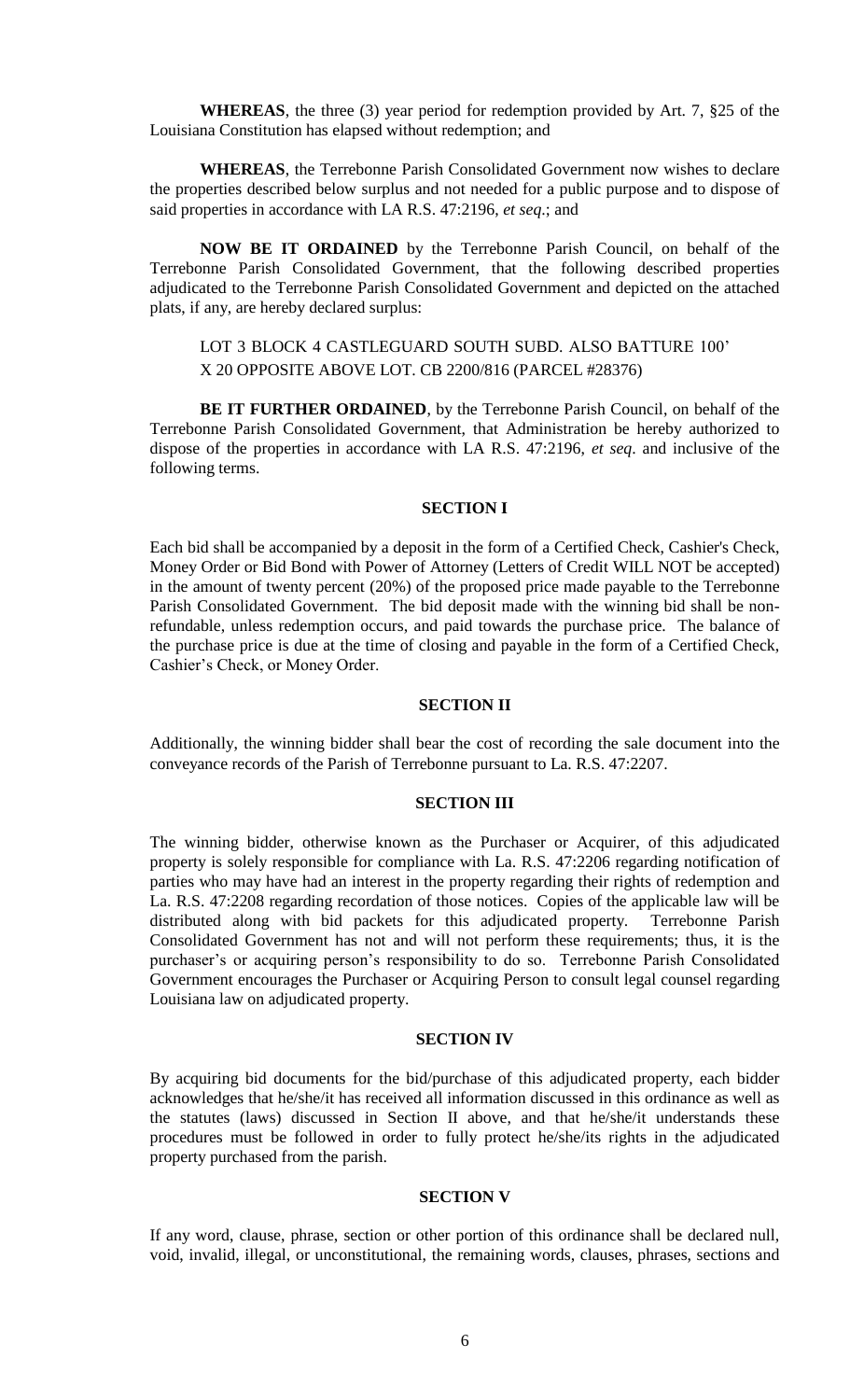other portions of this ordinance shall remain in force and effect, the provisions of this ordinance hereby being declared to be severable.

## **SECTION VI**

Any ordinance or part thereof in conflict herewith is hereby repealed.

### **SECTION VII**

This ordinance shall become effective upon approval by the Parish President or as otherwise provided in Section 2-13 (b) of the Home Rule Charter for a Consolidated Government for Terrebonne Parish, whichever occurs sooner.

This ordinance, having been introduced and laid on the table for two weeks, was voted upon as follows:

THERE WAS RECORDED: YEAS: A. Williams, C. Duplantis-Prather, D.W. Guidry, Sr., A. Marmande, D.J. Guidry and S. Trosclair. NAYS: None. NOT VOTING: None. ABSTAINING: None. ABSENT: J. Navy, G. Michel and S. Dryden. The Chairman declared the ordinance adopted on this, the 15th day of November 2017.

The Chairman recognized the public for comments on the following:

C. A proposed ordinance to declare as surplus (5) tax properties located at 7504 Grand Caillou Rd., 123 Solet Ct., 544 John Edward Ln., 305 Riley Dr., and 3636 Hwy 665 adjudicated to the Terrebonne Parish Consolidated Government and to acquire authorization to dispose of said property in accordance with LA R.S. 47:2196.

There were no comments from the public on the proposed ordinance.

Mr. J. Navy moved, seconded by Mr. S. Trosclair, "THAT the Council close the aforementioned public hearing."

The Chairman called for a vote on the motion offered by Mr. J. Navy. THERE WAS RECORDED: YEAS: J. Navy, A. Williams, C. Duplantis-Prather, D. W. Guidry, Sr., A. Marmande, D. J. Guidry, and S. Trosclair. NAYS: None. ABSENT: G. Michel and S. Dryden. The Chairman declared the motion adopted.

OFFERED BY: MR. A. MARMANDE SECONDED BY: MR. J. NAVY

## **ORDINANCE NO. 8904**

AN ORDINANCE DECLARING THE FOLLOWING PROPERTIES ADJUDICATED TO TERREBONNE PARISH CONSOLIDATED GOVERNMENT AS SURPLUS AND NOT NEEDED FOR A PUBLIC PURPOSE; 1) 544 JOHN EDWARD LANE; 2) 123 SOLET COURT; 3) 7504 GRAND CAILLOU ROAD; 4) 3636 HIGHWAY 665; 5) 305 RILEY DRIVE AND TO ADDRESS OTHER MATTERS RELATIVE THERETO.

**WHEREAS**, 100% of immovable properties listed and described below were adjudicated to the Terrebonne Parish Consolidated Government on JUNE 24, 2011 for nonpayment of taxes; and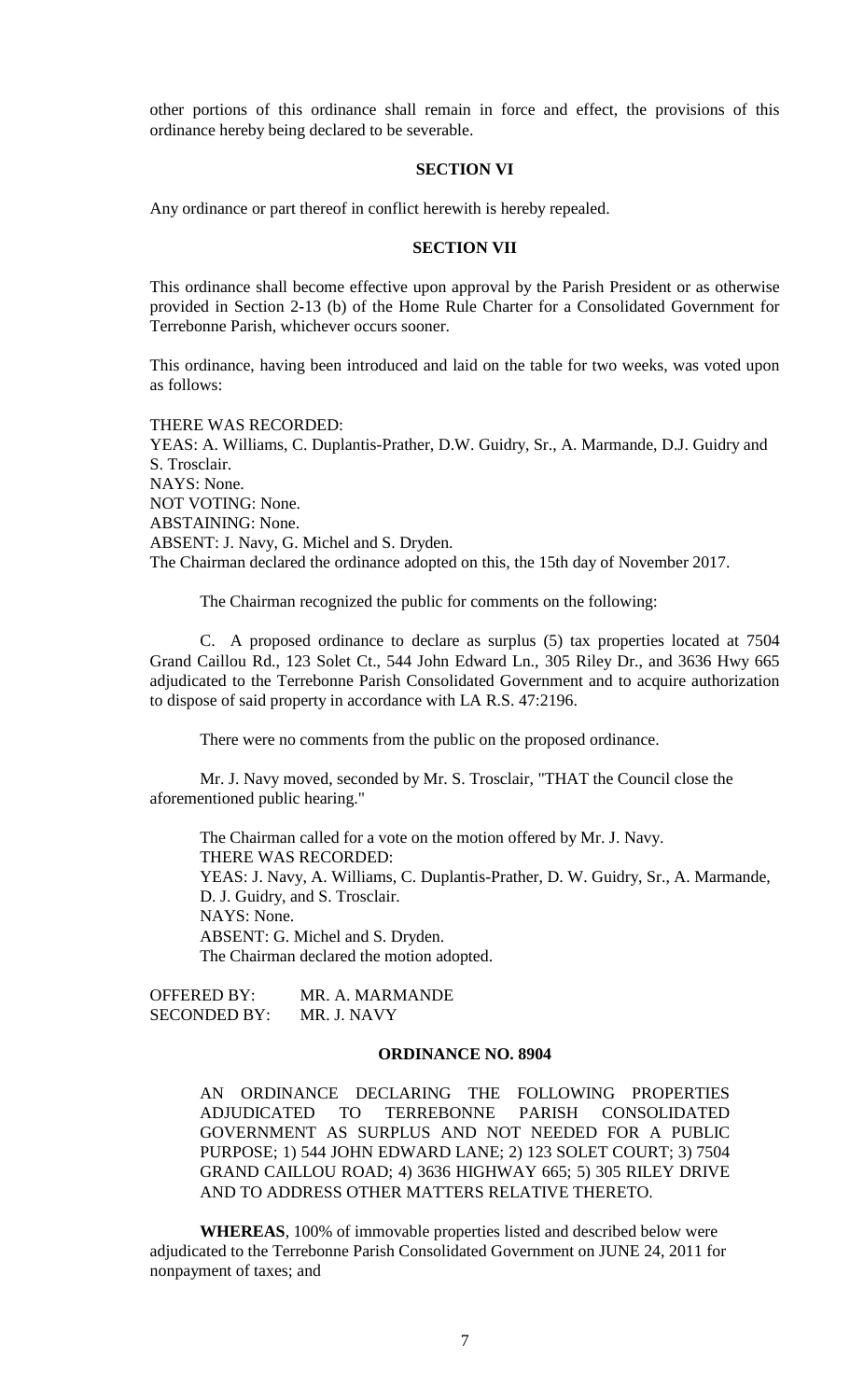**WHEREAS**, LA R.S. 47:2196, *et seq.* authorizes the parish to sell adjudicated property in accordance with law; and

**WHEREAS**, the three (3) year period for redemption provided by Art. 7, §25 of the Louisiana Constitution has elapsed without redemption; and

**WHEREAS**, the Terrebonne Parish Consolidated Government now wishes to declare the properties described below surplus and not needed for a public purpose and to dispose of said properties in accordance with LA R.S. 47:2196, *et seq*.; and

**NOW BE IT ORDA**INED by the Terrebonne Parish Council, on behalf of the Terrebonne Parish Consolidated Government, that the following described properties adjudicated to the Terrebonne Parish Consolidated Government and depicted on the attached plats, if any, are hereby declared surplus:

- **1.** ONE CERTAIN TRACT OF LAND SITUATED IN THE PARISHES OF LAFOURCHE AND TERREBONNE STATE OF LOUISIANA, BEING TRACT "D" AS SHOWN ON A PLAT OF SURVEY ENTITLED "SURVEY OF TRACT "C" AND "D" OF A REDIVISION OF PROPERTY BELONGING TO LUCY INVESTMENTS, L.L.C. LOCATED IN SECTION 82, 63 & 64, T15S - R16E, TERREBONNE & LAFOURCHE PARISHES, LOUISIANA" AND ACCORDING TO SAID PLAT, TRACT "D" CONTAINS 4.374 ACRES AND IS BOUNDED TO THE FRONT OR WEST PARTIALLY BY JOHN EDWARD LANE AND PARTIALLY BY LOT 17 OF BLOCK 4 COREY HEIGHTS WEST, NORTHERLY BY PROPERTY OF FRANCIS BLANCHARD BOUDREAUX, ET AL, WESTERLY BY PROPERTY OF LEON P. POLMER, ET AL OR ASSIGNS, AND SOUTHERLY BY TRACT "C". CB 2245/865. (PARCEL # 55524) (544 JOHN EDWARD LANE) WITH OWNERS OF RECORD TAN VAN NGUYEN ½, AND NGOC ANH NGUYEN ½.
- **2.** A CERTAIN PARCEL OR LOT OF GROUND SITUATED IN A MAP SHOWING DIVISION OF PROPERTY OF MRS. ROBERT SOLET, ETAL. SAID LOT LOCATED IN SECTION 86 T19S R17E, TERREBONNE PARISH & MORE PARTICULARLY DESCRIBED AS FOLLOWS: STARTING AT A POINT WHICH IS THE SOUTH- EAST CORNER OF LOT 1 OF SAID MAP, PROCEEDING A DISTANCE OF 76' TO A POINT THAT IS MARKED WITH A ONE INCH IRON POST THEN PROCEEDING IN A NORTHWEST DIRECTION A DISTANCE OF 40' TO A POINT & THEN PROCEEDING SOUTHWESTERLY A DISTANCE TO A POINT WHICH IS 40' WEST OF THE POINT OF BEGINNING & THEN PROCEEDING 40' EASTERLY TO THE POINT OF BEGINNING. CB 2246/196. (PARCEL # 27968) (123 SOLET COURT) WITH OWNER OF RECORD MARTIN J. PARFAIT.
- **3.** ON THE LEFT DESCENDING BANK OF BAYOU GRAND CAILLOU. BATTURE LOT 39.61' ON HWY. AS SHOWN ON "SURVEY OF TRACT G-D-E-F-G FOR A.J. ROUSSE, ET UX IN SECTION 86, T19S - R17E." CB 2246/211. (PARCEL # 28210) (7504 GRAND CAILLOU ROAD) WITH OWNERS OF RECORD BETTY JEAN PEEL ROUSE, CALVIN J. PARFAIT, JR., AND ESTHER PARFAIT BILLIOT.
- **4.** ON THE RIGHT DESCENDING BANK OF BAYOU POINT AU CHIEN. BOUNDED ABOVE BY JULIAN GUIDRY NOW EMILE DUFRENE. BOUNDED BELOW BY VICTORIA BILLIOT. HAVING A FRONTAGE 20.8 FT. BY OF SURVEY. SECTION 8, T19S - R20E. CB 2246/238. (PARCEL # 30685) (3636 HIGHWAY 665) WITH OWNER OF RECORD AD VAL, INC.
- **5.** LOT 3 BLOCK 7 PARAGON PARK. CB 2246/317. (PARCEL # 39670) (305 RILEY DRIVE) WITH OWNER OF RECORD AD VAL, INC.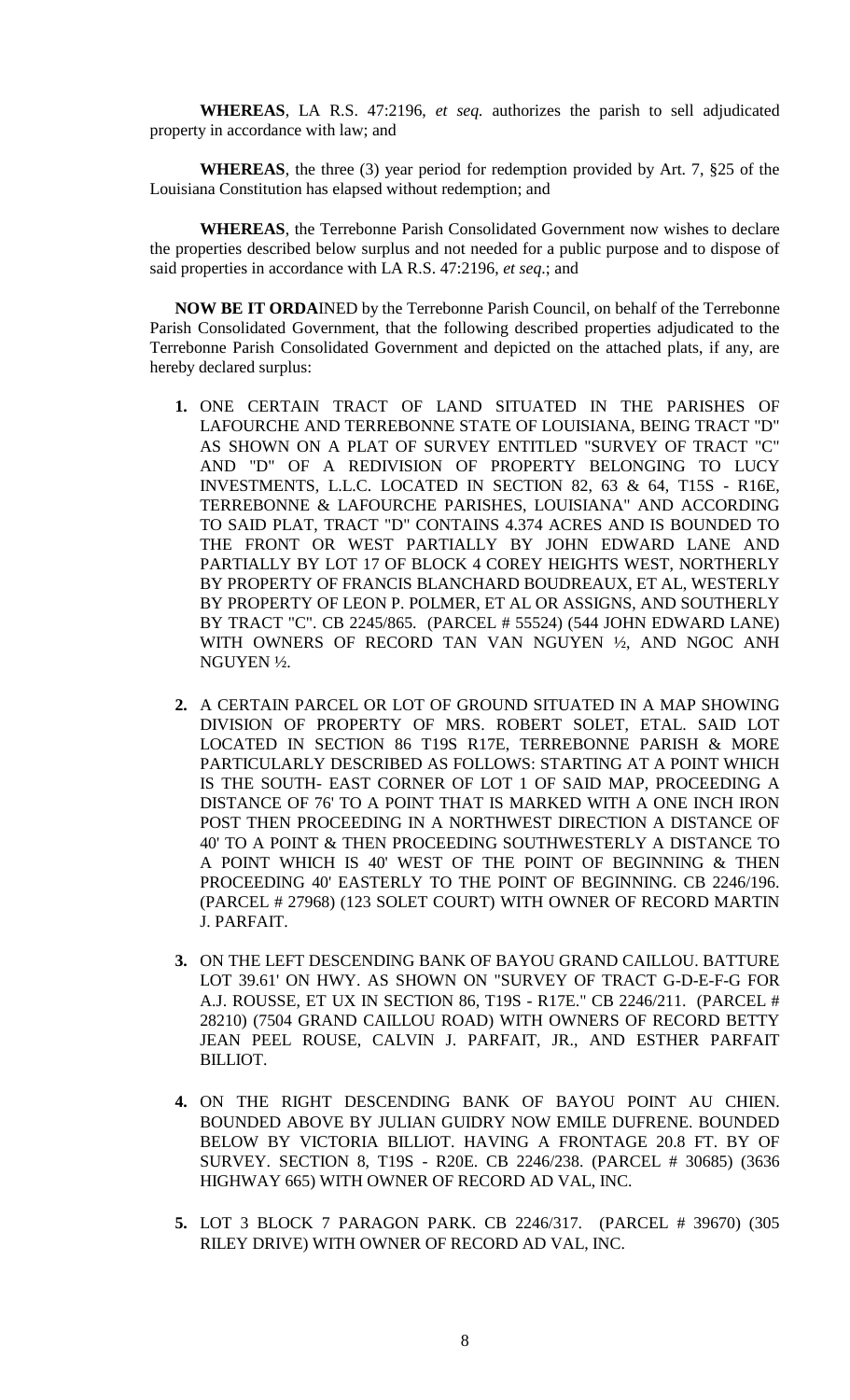**BE IT FURTHER ORDAINED**, by the Terrebonne Parish Council, on behalf of the Terrebonne Parish Consolidated Government, that Administration be hereby authorized to dispose of the properties in accordance with LA R.S. 47:2196, *et seq*. and inclusive of the following terms.

## **SECTION I**

Each bid shall be accompanied by a deposit in the form of a Certified Check, Cashier's Check, Money Order or Bid Bond with Power of Attorney (Letters of Credit WILL NOT be accepted) in the amount of twenty percent (20%) of the proposed price made payable to the Terrebonne Parish Consolidated Government. The bid deposit made with the winning bid shall be nonrefundable, unless redemption occurs, and paid towards the purchase price. The balance of the purchase price is due at the time of closing and payable in the form of a Certified Check, Cashier's Check, or Money Order.

## **SECTION II**

Additionally, the winning bidder shall bear the cost of recording the sale document into the conveyance records of the Parish of Terrebonne pursuant to La. R.S. 47:2207.

### **SECTION III**

The winning bidder, otherwise known as the Purchaser or Acquirer, of this adjudicated property is solely responsible for compliance with La. R.S. 47:2206 regarding notification of parties who may have had an interest in the property regarding their rights of redemption and La. R.S. 47:2208 regarding recordation of those notices. Copies of the applicable law will be distributed along with bid packets for this adjudicated property. Terrebonne Parish Consolidated Government has not and will not perform these requirements; thus, it is the purchaser's or acquiring person's responsibility to do so. Terrebonne Parish Consolidated Government encourages the Purchaser or Acquiring Person to consult legal counsel regarding Louisiana law on adjudicated property.

#### **SECTION IV**

By acquiring bid documents for the bid/purchase of this adjudicated property, each bidder acknowledges that he/she/it has received all information discussed in this ordinance as well as the statutes (laws) discussed in Section II above, and that he/she/it understands these procedures must be followed in order to fully protect he/she/its rights in the adjudicated property purchased from the parish.

## **SECTION V**

If any word, clause, phrase, section or other portion of this ordinance shall be declared null, void, invalid, illegal, or unconstitutional, the remaining words, clauses, phrases, sections and other portions of this ordinance shall remain in force and effect, the provisions of this ordinance hereby being declared to be severable.

## **SECTION VI**

Any ordinance or part thereof in conflict herewith is hereby repealed.

## **SECTION VII**

This ordinance shall become effective upon approval by the Parish President or as otherwise provided in Section 2-13 (b) of the Home Rule Charter for a Consolidated Government for Terrebonne Parish, whichever occurs sooner.

This ordinance, having been introduced and laid on the table for two weeks, was voted upon as follows: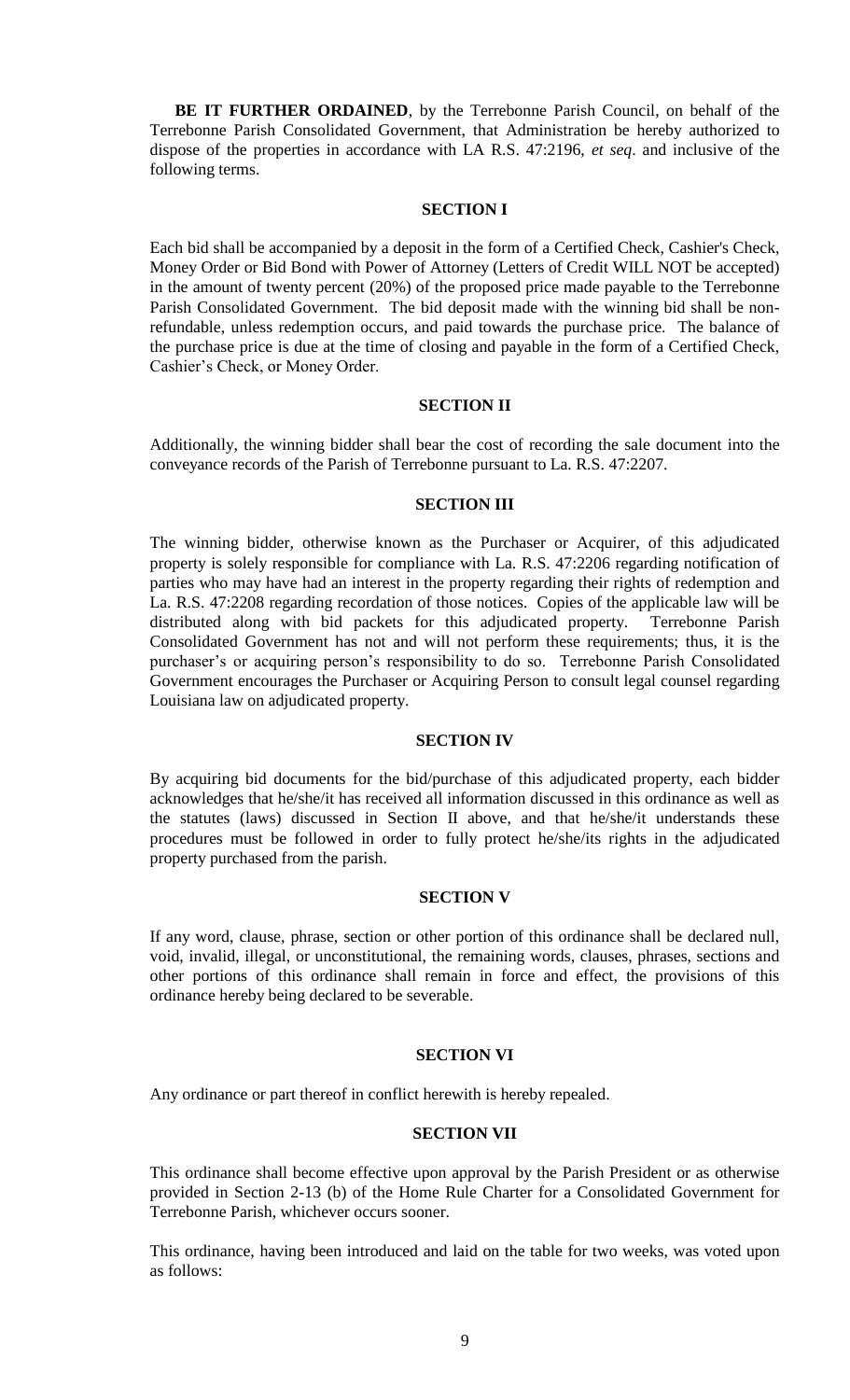THERE WAS RECORDED: YEAS: J. Navy, A. Williams, C. Duplantis-Prather, D.W. Guidry, Sr., A. Marmande, D.J. Guidry and S. Trosclair. NAYS: None. NOT VOTING: None. ABSTAINING: None. ABSENT: G. Michel and S. Dryden. The Chairman declared the ordinance adopted on this, the 15th day of November 2017.

The Chairman recognized the public for comments on the following:

D. A proposed ordinance to declare as surplus (3) tax properties located at 128 King St., 125 Solet Ct., and 1513 Division Ave. adjudicated to the Terrebonne Parish Consolidated Government and to acquire authorization to dispose of said property in accordance with LA R.S. 47:2196.

There were no comments from the public on the proposed ordinance.

Mr. J. Navy moved, seconded by Mr. S. Trosclair, "THAT the Council close the aforementioned public hearing."

The Chairman called for a vote on the motion offered by Mr. J. Navy. THERE WAS RECORDED: YEAS: J. Navy, A. Williams, C. Duplantis-Prather, D. W. Guidry, Sr., A. Marmande, D. J. Guidry, and S. Trosclair. NAYS: None. ABSENT: G. Michel and S. Dryden. The Chairman declared the motion adopted.

OFFERED BY: MR. J. NAVY SECONDED BY: MR. S. TROSCLAIR

## **ORDINANCE NO. 8905**

AN ORDINANCE DECLARING THE FOLLOWING PROPERTIES ADJUDICATED TO TERREBONNE PARISH CONSOLIDATED GOVERNMENT AS SURPLUS AND NOT NEEDED FOR A PUBLIC PURPOSE; 1) 125 SOLET COURT; 2) 1513 DIVISION STREET; 3) 128 KING STREET AND TO ADDRESS OTHER MATTERS RELATIVE THERETO.

**WHEREAS**, 100% of immovable properties listed and described below were adjudicated to the Terrebonne Parish Consolidated Government on JUNE 24, 2014 for nonpayment of taxes; and

**WHEREAS**, LA R.S. 47:2196, *et seq.* authorizes the parish to sell adjudicated property in accordance with law; and

**WHEREAS**, the three (3) year period for redemption provided by Art. 7, §25 of the Louisiana Constitution has elapsed without redemption; and

**WHEREAS**, the Terrebonne Parish Consolidated Government now wishes to declare the properties described below surplus and not needed for a public purpose and to dispose of said properties in accordance with LA R.S. 47:2196, *et seq*.; and

**NOW BE IT ORDAINED** by the Terrebonne Parish Council, on behalf of the Terrebonne Parish Consolidated Government, that the following described properties adjudicated to the Terrebonne Parish Consolidated Government and depicted on the attached plats, if any, are hereby declared surplus: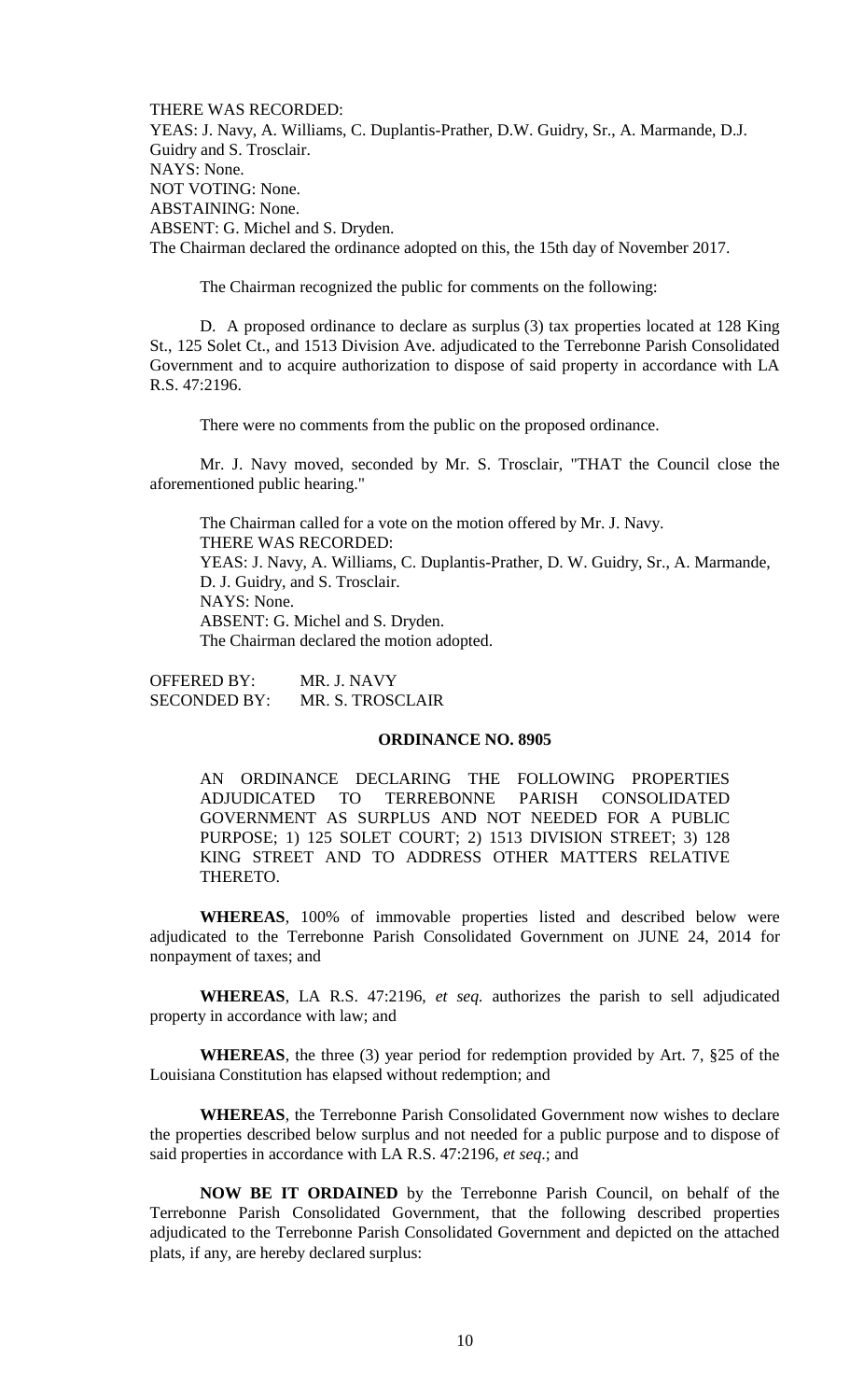- 1. ON THE RIGHT DESCENDING BANK OF BAYOU GRAND CAILLOU. LOT 1 "MAP SHOWING DIVISION OF PROPERTY OF MRS. ROBERT SOLET ETAL, LOCATED ON THE RIGHT DESCENDING BANK OF BAYOU GRAND CAILLOU IN SECTION 86 T19S R17E." AS SHOWN ON MAP RECORDED CB 520/39. LESS LOT 100' X 76' SOLD TO EMILE & BETTY GREGOIRE, CB 1545/658. CB 2381/543. (PARCEL # 27923) (125 SOLET COURT) WITH OWNER OF RECORD ANNIE SOLET PARFAIT.
- 2. LOT 1-B BLOCK 36 (REDIVISION) HONDURAS ADDITION. CB 2381/447. (PARCEL # 25202) (1513 DIVISION STREET) WITH AN OWNER OF RECORD KEITH ANGELETTE.
- 3. LOT 35 BLOCK C MECHANICVILLE. CB 2381/501 (PARCEL# 23287) (128 KING STREET) WITH OWNERS OF RECORD IVORY LOPEZ MILLER (11/40), BELDON LYONS (HEIRS) (11/40), LAKEASHA MATTHEWS (9/40), AND LAKEASHA MATTHEWS (9/40).

**BE IT FURTHER ORDAINED**, by the Terrebonne Parish Council, on behalf of the Terrebonne Parish Consolidated Government, that Administration be hereby authorized to dispose of the properties in accordance with LA R.S. 47:2196, *et seq*. and inclusive of the following terms.

### **SECTION I**

Each bid shall be accompanied by a deposit in the form of a Certified Check, Cashier's Check, Money Order or Bid Bond with Power of Attorney (Letters of Credit WILL NOT be accepted) in the amount of twenty percent (20%) of the proposed price made payable to the Terrebonne Parish Consolidated Government. The bid deposit made with the winning bid shall be nonrefundable, unless redemption occurs, and paid towards the purchase price. The balance of the purchase price is due at the time of closing and payable in the form of a Certified Check, Cashier's Check, or Money Order.

### **SECTION II**

Additionally, the winning bidder shall bear the cost of recording the sale document into the conveyance records of the Parish of Terrebonne pursuant to La. R.S. 47:2207.

## **SECTION III**

The winning bidder, otherwise known as the Purchaser or Acquirer, of this adjudicated property is solely responsible for compliance with La. R.S. 47:2206 regarding notification of parties who may have had an interest in the property regarding their rights of redemption and La. R.S. 47:2208 regarding recordation of those notices. Copies of the applicable law will be distributed along with bid packets for this adjudicated property. Terrebonne Parish Consolidated Government has not and will not perform these requirements; thus, it is the purchaser's or acquiring person's responsibility to do so. Terrebonne Parish Consolidated Government encourages the Purchaser or Acquiring Person to consult legal counsel regarding Louisiana law on adjudicated property.

## **SECTION IV**

By acquiring bid documents for the bid/purchase of this adjudicated property, each bidder acknowledges that he/she/it has received all information discussed in this ordinance as well as the statutes (laws) discussed in Section II above, and that he/she/it understands these procedures must be followed in order to fully protect he/she/its rights in the adjudicated property purchased from the parish.

#### **SECTION V**

If any word, clause, phrase, section or other portion of this ordinance shall be declared null, void, invalid, illegal, or unconstitutional, the remaining words, clauses, phrases, sections and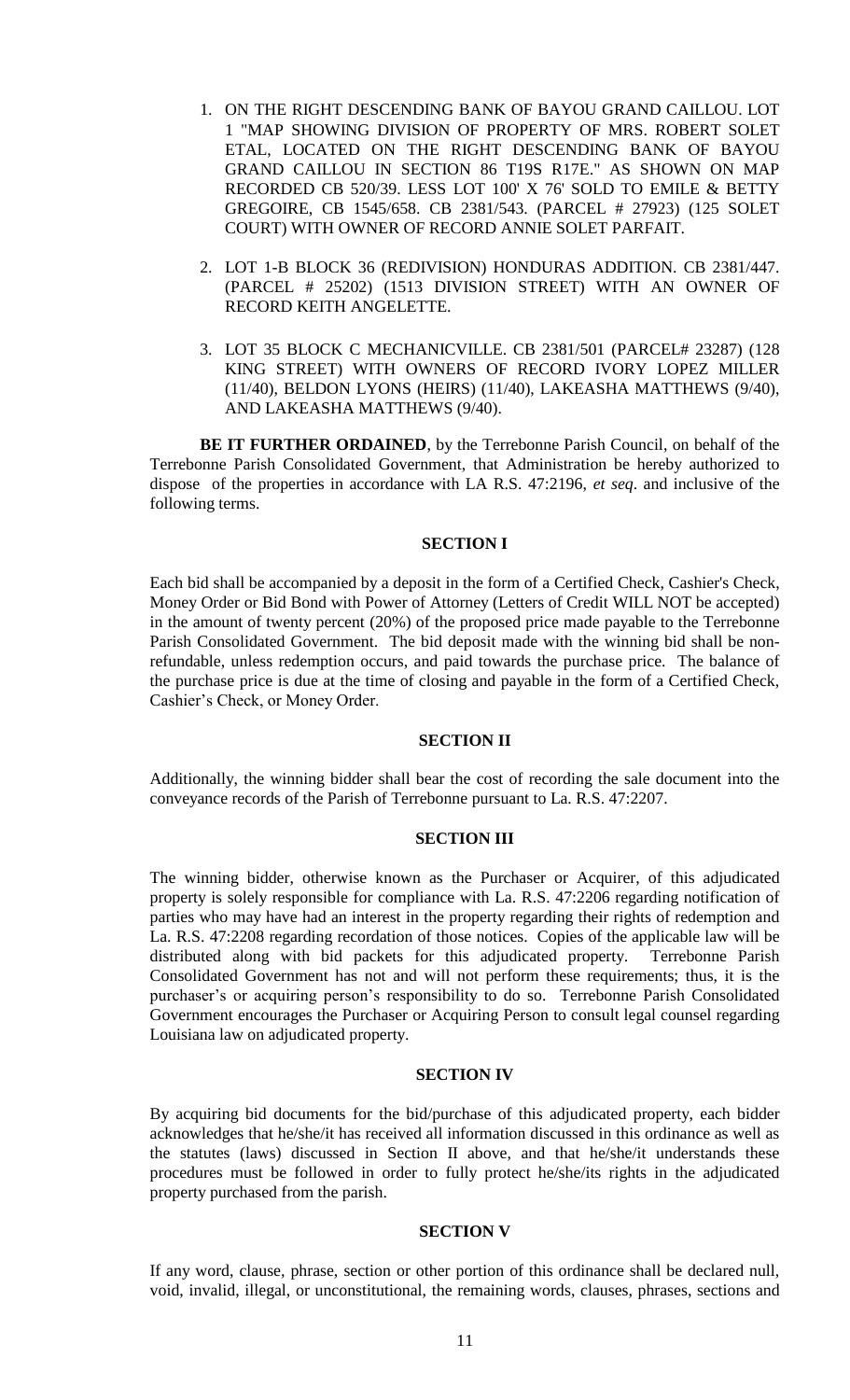other portions of this ordinance shall remain in force and effect, the provisions of this ordinance hereby being declared to be severable.

## **SECTION VI**

Any ordinance or part thereof in conflict herewith is hereby repealed.

### **SECTION VII**

This ordinance shall become effective upon approval by the Parish President or as otherwise provided in Section 2-13 (b) of the Home Rule Charter for a Consolidated Government for Terrebonne Parish, whichever occurs sooner.

This ordinance, having been introduced and laid on the table for two weeks, was voted upon as follows:

THERE WAS RECORDED: YEAS: J. Navy, A. Williams, C. Duplantis-Prather, D.W. Guidry, Sr., A. Marmande, D.J. Guidry and S. Trosclair. NAYS: None. NOT VOTING: None. ABSTAINING: None. ABSENT: G. Michel and S. Dryden. The Chairman declared the ordinance adopted on this, the 15th day of November 2017.

The Chairman recognized the public for comments on the following:

E. A proposed ordinance to declare as surplus a tax property located at Lot 15, Block 7 Broadmoor Heights adjudicated to the Terrebonne Parish Consolidated Government and to acquire authorization to dispose of said property in accordance with LA R.S. 47:2196.

There were no comments from the public on the proposed ordinance.

Mr. D. W. Guidry, Sr. moved, seconded by Mr. A. Marmande, "THAT the Council close the aforementioned public hearing."

The Chairman called for a vote on the motion offered by Mr. D. W. Guidry, Sr. THERE WAS RECORDED: YEAS: J. Navy, A. Williams, C. Duplantis-Prather, D. W. Guidry, Sr., A. Marmande, D. J. Guidry, and S. Trosclair. NAYS: None. ABSENT: G. Michel and S. Dryden. The Chairman declared the motion adopted.

OFFERED BY: MR. D. W. GUIDRY, SR. SECONDED BY: MS. A. WILLIAMS

### **ORDINANCE NO. 8906**

AN ORDINANCE DECLARING THE FOLLOWING PROPERTY ADJUDICATED TO THE TERREBONNE PARISH CONSOLIDATED GOVERNMENT AS SURPLUS AND NOT NEEDED FOR A PUBLIC PURPOSE; LOT 15 BLOCK 7, BROADMOOR HTS, S/D (PARCEL #68742) WITH AN OWNER OF RECORD E.M. GLYNN, INC. AND TO ADDRESS OTHER MATTERS RELATIVE THERETO.

**WHEREAS**, 100% of immovable properties listed and described below were adjudicated to the Terrebonne Parish Consolidated Government on JUNE 2, 1980 for nonpayment of taxes; and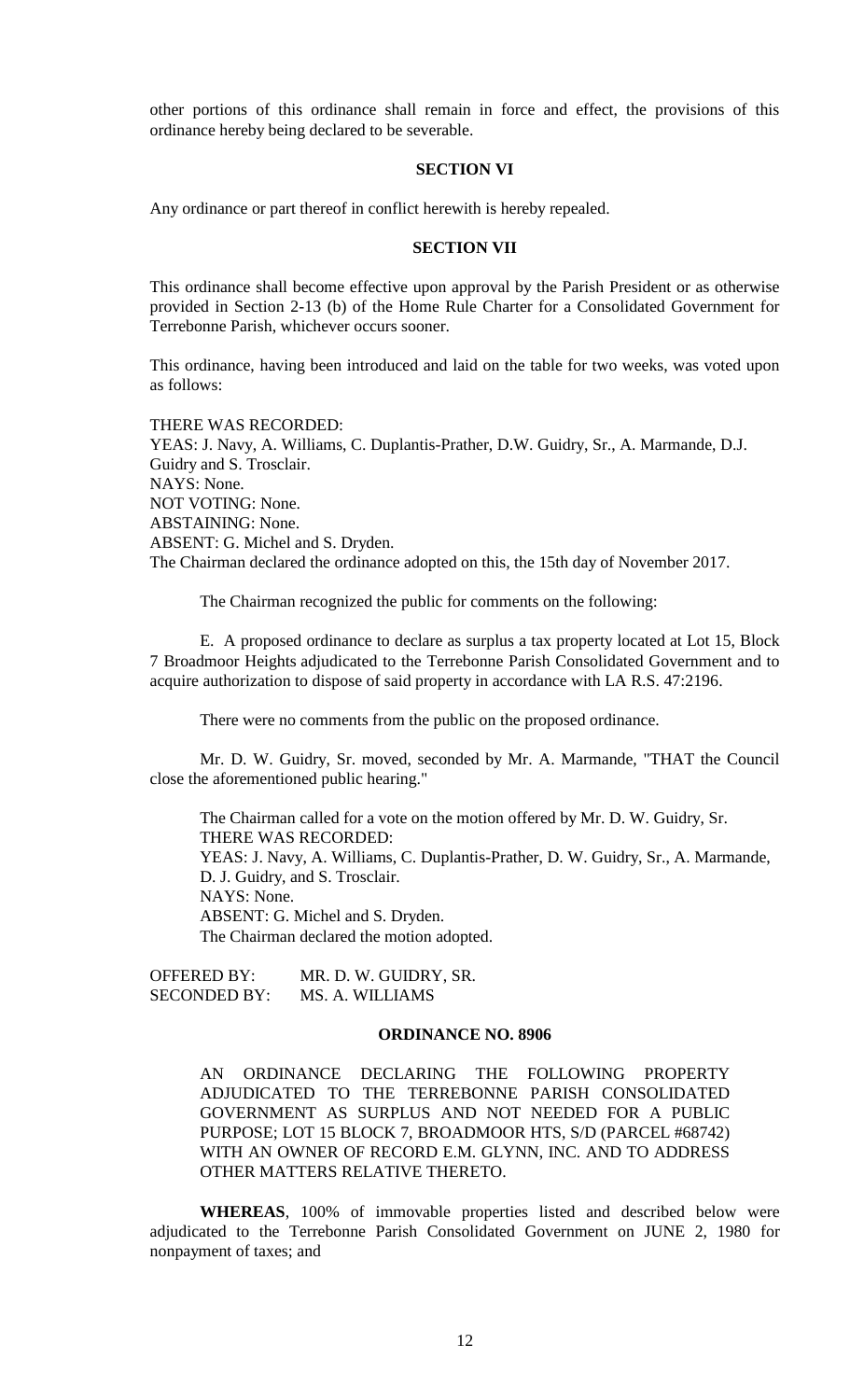**WHEREAS**, LA R.S. 47:2196, *et seq.* authorizes the parish to sell adjudicated property in accordance with law; and

**WHEREAS**, the three (3) year period for redemption provided by Art. 7, §25 of the Louisiana Constitution has elapsed without redemption; and

**WHEREAS**, the Terrebonne Parish Consolidated Government now wishes to declare the properties described below surplus and not needed for a public purpose and to dispose of said properties in accordance with LA R.S. 47:2196, *et seq*.; and

**NOW BE IT ORDAINED** by the Terrebonne Parish Council, on behalf of the Terrebonne Parish Consolidated Government, that the following described properties adjudicated to the Terrebonne Parish Consolidated Government and depicted on the attached plats, if any, are hereby declared surplus:

LOT 15 BLOCK 7, BROADMOOR HTS, S/D. CB 796/222 (PARCEL #68742)

**BE IT FURTHER ORDAINED**, by the Terrebonne Parish Council, on behalf of the Terrebonne Parish Consolidated Government, that Administration be hereby authorized to dispose of the properties in accordance with LA R.S. 47:2196, *et seq*. and inclusive of the following terms.

### **SECTION** I

Each bid shall be accompanied by a deposit in the form of a Certified Check, Cashier's Check, Money Order or Bid Bond with Power of Attorney (Letters of Credit WILL NOT be accepted) in the amount of twenty percent (20%) of the proposed price made payable to the Terrebonne Parish Consolidated Government. The bid deposit made with the winning bid shall be nonrefundable, unless redemption occurs, and paid towards the purchase price. The balance of the purchase price is due at the time of closing and payable in the form of a Certified Check, Cashier's Check, or Money Order.

## **SECTION II**

Additionally, the winning bidder shall bear the cost of recording the sale document into the conveyance records of the Parish of Terrebonne pursuant to La. R.S. 47:2207.

### **SECTION III**

The winning bidder, otherwise known as the Purchaser or Acquirer, of this adjudicated property is solely responsible for compliance with La. R.S. 47:2206 regarding notification of parties who may have had an interest in the property regarding their rights of redemption and La. R.S. 47:2208 regarding recordation of those notices. Copies of the applicable law will be distributed along with bid packets for this adjudicated property. Terrebonne Parish Consolidated Government has not and will not perform these requirements; thus, it is the purchaser's or acquiring person's responsibility to do so. Terrebonne Parish Consolidated Government encourages the Purchaser or Acquiring Person to consult legal counsel regarding Louisiana law on adjudicated property.

## **SECTION IV**

By acquiring bid documents for the bid/purchase of this adjudicated property, each bidder acknowledges that he/she/it has received all information discussed in this ordinance as well as the statutes (laws) discussed in Section II above, and that he/she/it understands these procedures must be followed in order to fully protect he/she/its rights in the adjudicated property purchased from the parish.

### **SECTION V**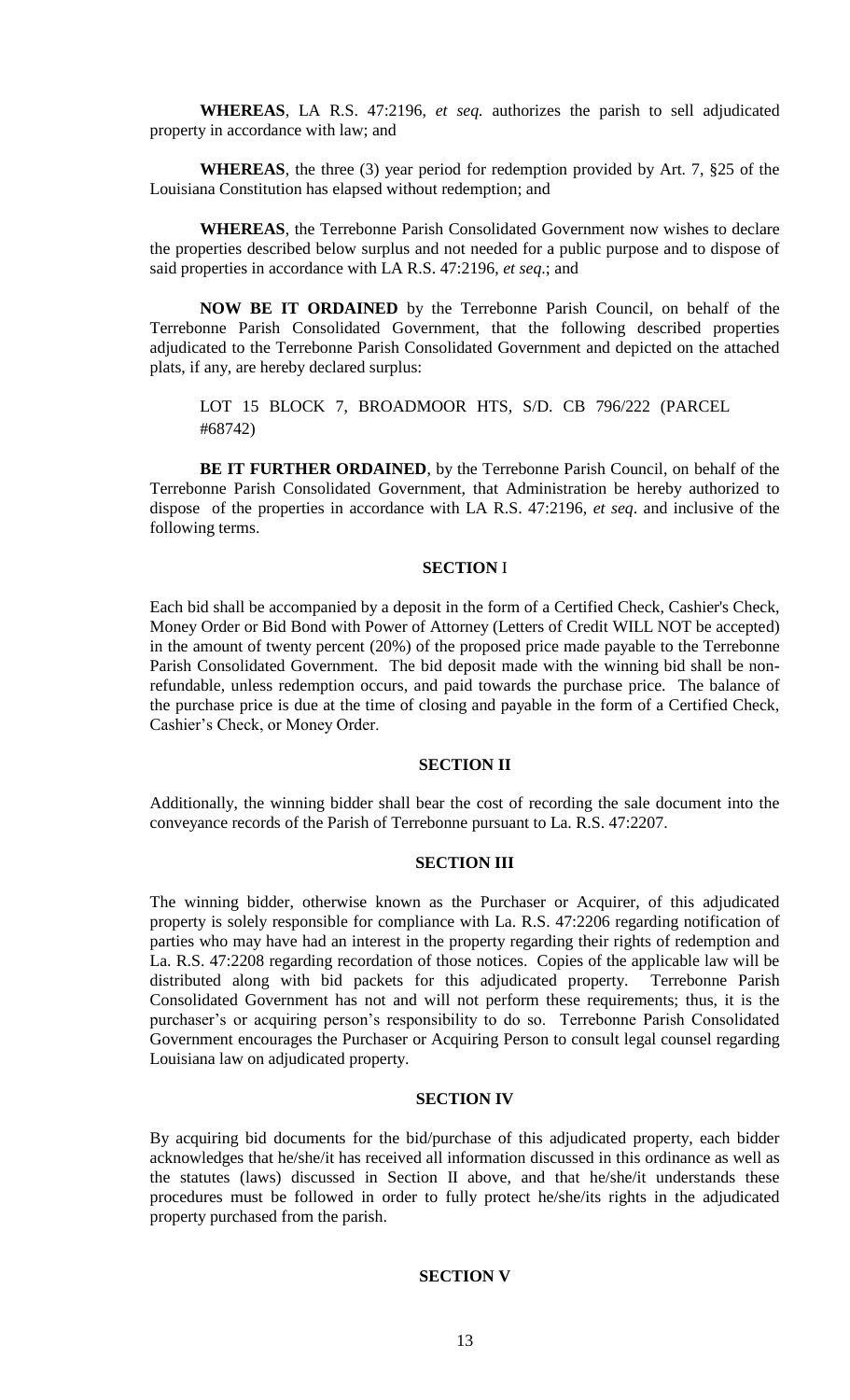If any word, clause, phrase, section or other portion of this ordinance shall be declared null, void, invalid, illegal, or unconstitutional, the remaining words, clauses, phrases, sections and other portions of this ordinance shall remain in force and effect, the provisions of this ordinance hereby being declared to be severable.

## **SECTION VI**

Any ordinance or part thereof in conflict herewith is hereby repealed.

### **SECTION VII**

This ordinance shall become effective upon approval by the Parish President or as otherwise provided in Section 2-13 (b) of the Home Rule Charter for a Consolidated Government for Terrebonne Parish, whichever occurs sooner.

This ordinance, having been introduced and laid on the table for two weeks, was voted upon as follows:

THERE WAS RECORDED: YEAS: J. Navy, A. Williams, C. Duplantis-Prather, D.W. Guidry, Sr., A. Marmande, D.J. Guidry and S. Trosclair. NAYS: None. NOT VOTING: None. ABSTAINING: None. ABSENT: G. Michel and S. Dryden. The Chairman declared the ordinance adopted on this, the 15th day of November 2017.

The Chairman recognized the public for comments on the following:

F. A proposed ordinance to amend the 2017 Adopted Operating Budget and 5-Year Capital Outlay of the Terrebonne Parish Consolidated Government for the following items and to provide for related matters:

FEMA Emergency Food/Shelter, \$24,888 Bayou Petit Caillou Lock, \$235,000 Houma Police Department, \$3,886 Houma Fire Department, \$1,500 Houma Police Department, \$19,846 General Fund transfers, (\$635,896) General Fund, Cable TV Franchise-(\$200,000) 5% Budget Adjustment for Parish Prisoners, (\$200,000) 5% Budget Adjustment for Road Lighting District 3A, (\$9,270) 5% Budget Adjustment for Road Lighting District 10, \$18,439 Coastal Restoration, \$38,196 Group Insurance Fund, \$500,000 Bayou Black Pump Station, \$3,701,913 General Fund, Animal Shelter, \$24,000 Road and Bridge: One New Position, -0-.

There were no comments from the public on the proposed ordinance.

Mr. S. Trosclair moved, seconded by Mr. J. Navy, "THAT the Council close the aforementioned public hearing."

The Chairman called for a vote on the motion offered by Mr. S. Trosclair. THERE WAS RECORDED: YEAS: J. Navy, A. Williams, C. Duplantis-Prather, D. W. Guidry, Sr., A. Marmande, D. J. Guidry, and S. Trosclair. NAYS: None. ABSENT: G. Michel and S. Dryden. The Chairman declared the motion adopted.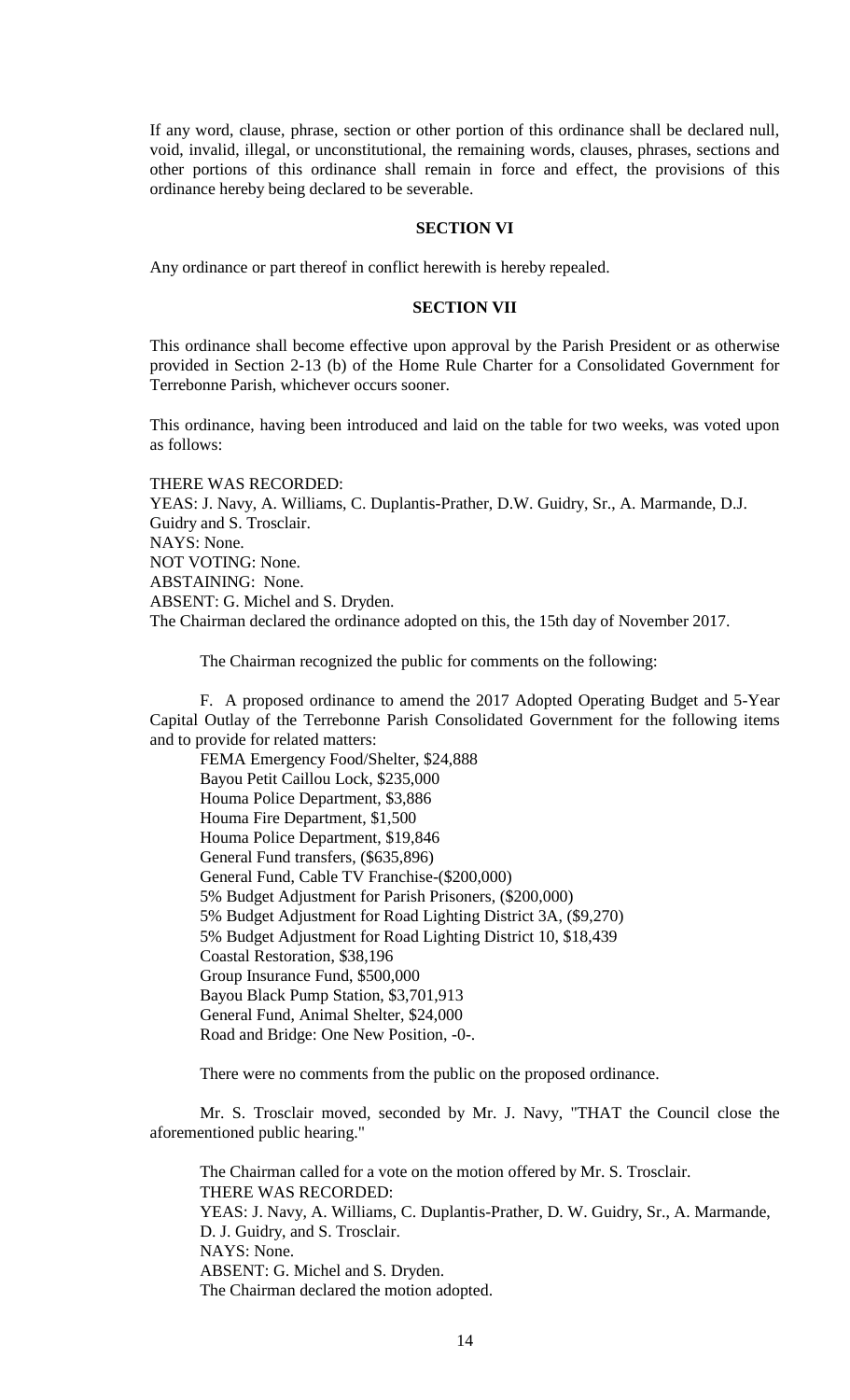| <b>OFFERED BY:</b>  | MR. S. TROSCLAIR |
|---------------------|------------------|
| <b>SECONDED BY:</b> | MR. J. NAVY      |

### **ORDINANCE NO. 8907**

AN ORDINANCE TO AMEND THE 2017 ADOPTED OPERATING BUDGET, BUDGETED POSITIONS, AND 5-YEAR CAPITAL OUTLAY OF THE TERREBONNE PARISH CONSOLIDATED GOVERNMENT FOR THE FOLLOWING ITEMS AND TO PROVIDE FOR RELATED MATTERS.

- **I.** FEMA EMERGENCY FOOD/SHELTER, \$24,888
- **II.** BAYOU PETIT CAILLOU LOCK, \$235,000
- **III.** HOUMA POLICE DEPARTMENT, \$3,886
- **IV.** HOUMA FIRE DEPARTMENT, \$1,500
- **V.** HOUMA POLICE DEPARTMENT, \$19,846
- **VI.** GENERAL FUND TRANSFERS, (\$635,896)
- **VII.** GENERAL FUND, CABLE TV FRANCHISE-(\$200,000)
- **VIII.** 5% BUDGET ADJUSTMENT FOR PARISH PRISONERS, (\$200,000)
- **IX.** 5% BUDGET ADJUSTMENT FOR ROAD LIGHTING DISTRICT 3A, (\$9,270)
- **X.** 5% BUDGET ADJUSTMENT FOR ROAD LIGHTING DISTRICT 10, \$18,439
- **XI.** COASTAL RESTORATION, \$38,196
- **XII.** GROUP INSURANCE FUND, \$500,000
- **XIII.** BAYOU BLACK PUMP STATION, \$3,701,913
- **XIV.** GENERAL FUND, ANIMAL SHELTER, \$24,000
	- **XV.** ROAD AND BRIDGE: ONE NEW POSITION, -0-

## **SECTION I**

**WHEREAS**, funding is provided from the U.S. Department of FEMA through the Emergency Food and Shelter National Board Program for the provision of emergency assistance rent or mortgage payments for needy low-income families identified through referral and/or outreach channels, and

**WHEREAS**, the additional funding of \$24,888 will be put into the Emergency Food & Shelter account.

**NOW, THEREFORE BE IT ORDAINED**, by the Terrebonne Parish Council, on behalf of the Terrebonne Parish Consolidated Government, that the 2017 Adopted Operating Budget be amended to recognize the funding of the FEMA Emergency Food/Shelter. (Attachment A)

#### **SECTION II**

**WHEREAS**, funding is needed for the Bayou Petit Caillou Lock, and

**WHEREAS**, the funding source is from the General Fund from State Mineral Royalties collected over the budgeted amount for 2017 for \$235,000.

**NOW, THEREFORE BE IT FURTHER ORDAINED**, by the Terrebonne Parish Council, on behalf of the Terrebonne Parish Consolidated Government, that the 2017 Adopted Operating Budget and 5-Year Capital Outlay Budget be amended to recognize the funding of the Bayou Petit Caillou Lock. (Attachment B)

### **SECTION III**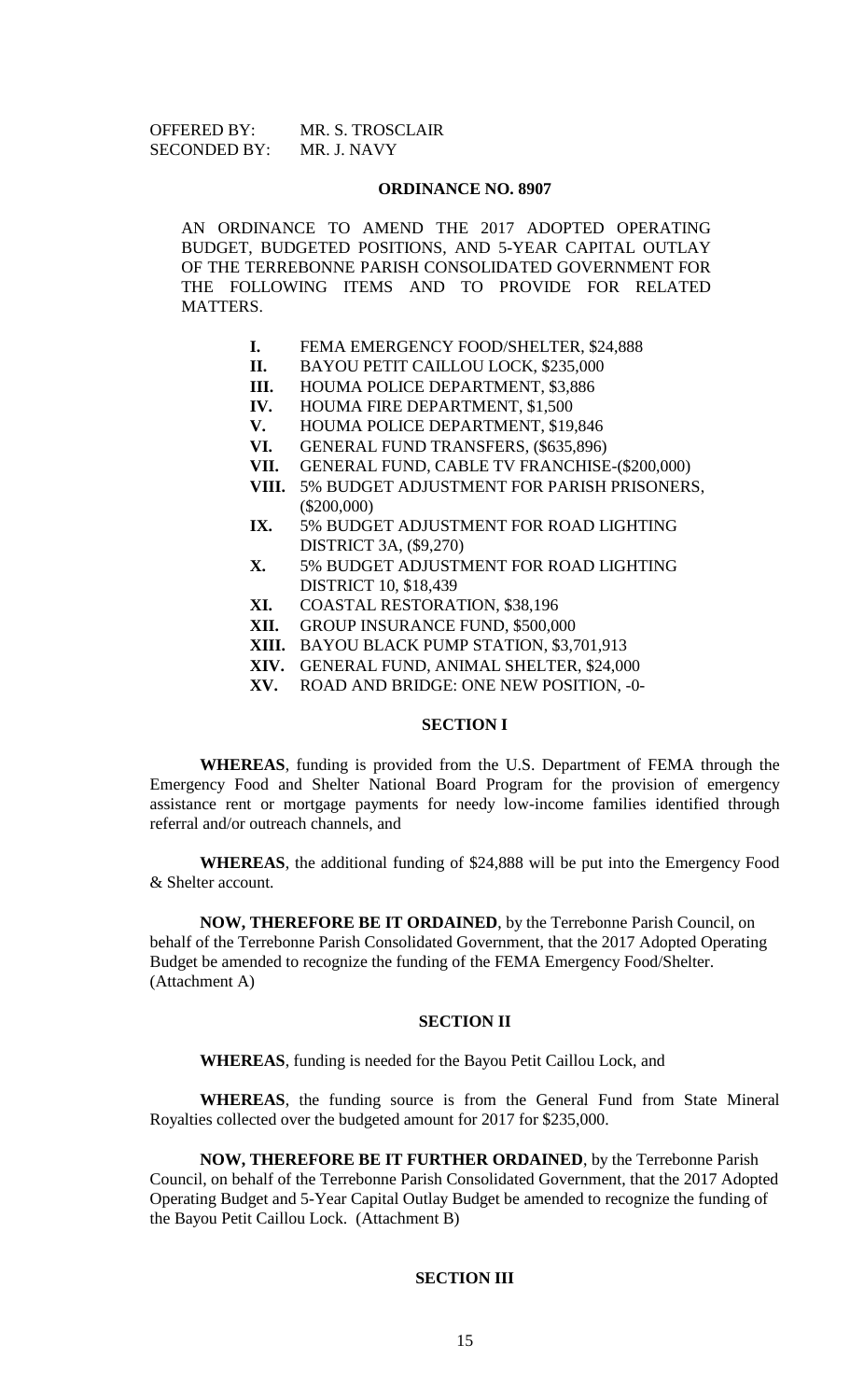**WHEREAS**, the Bulletproof Vest Partnership (BVP) initiative provides critical resources to state, local, and tribal jurisdictions for the sole purpose of purchasing body armor for sworn law enforcement officers, and

**WHEREAS**, BVP reimburses jurisdictions for up to 50 percent of the cost of each unit of eligible body armor purchased for law enforcement officers, and

**WHEREAS**, the reimbursement of \$3,886 will be put into the Bulletproof Vests account.

**NOW, THEREFORE BE IT FURTHER ORDAINED**, by the Terrebonne Parish Council, on behalf of the Terrebonne Parish Consolidated Government, that the 2017 Adopted Operating Budget be amended to recognize the funding of the bulletproof vests. (Attachment C)

### **SECTION IV**

**WHEREAS**, a donation from Wal-Mart and Shell Pipeline has been made to the Houma Fire Department to purchase smoke and carbon monoxide detectors to protect the citizens of the City of Houma, and

**WHEREAS**, the donation for \$1,500 will be placed into the Public Safety Supplies account.

**NOW, THEREFORE BE IT FURTHER ORDAINED**, by the Terrebonne Parish Council, on behalf of the Terrebonne Parish Consolidated Government, that the 2017 Adopted Operating Budget be amended to recognize the donation for the Houma Fire Department. (Attachment D)

# **SECTION V**

**WHEREAS**, the Houma Police Department received a \$19,846 reimbursement for damages that occurred to a Houma Police Department vehicle (Units #339), and

**WHEREAS**, the reimbursement needs to be reflected in the Motor Vehicles account to purchase a new vehicle.

**NOW, THEREFORE BE IT FURTHER ORDAINED**, by the Terrebonne Parish Council, on behalf of the Terrebonne Parish Consolidated Government, that the 2017 Adopted Operating Budget be amended to recognize the reimbursement for damages that occurred to a Houma Police Department vehicle. (Attachment E)

### **SECTION VI**

**WHEREAS**, the Parish is required to recognize projected revenues and expenditures which have an unfavorable variance of 5% or more over the current budget, and

**WHEREAS**, the General Fund transfers to other Funds requires a \$635,896 decrease.

**NOW, THEREFORE BE IT FURTHER ORDAINED**, by the Terrebonne Parish Council, on behalf of the Terrebonne Parish Consolidated Government, that the 2017 Adopted Operating Budget be amended to recognize the necessary adjustment for the General Fund (Attachment F)

#### **SECTION VII**

**WHEREAS**, the Parish is required to recognize projected revenue which has an unfavorable variance of 5% or more than the current budget, and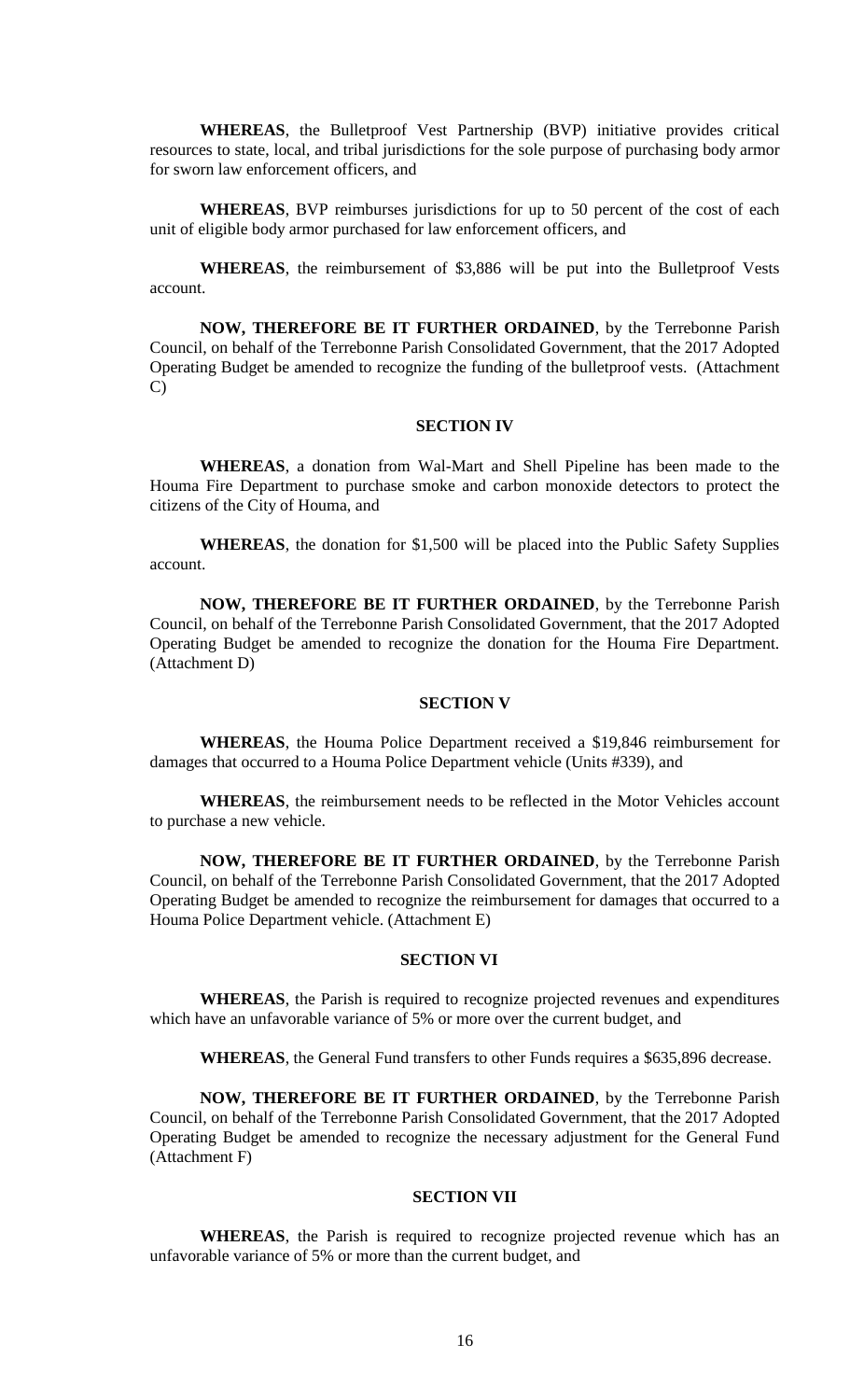**WHEREAS**, the Cable TV Franchise projection is more than 5% less than budget and requires a decrease of \$200,000.

**NOW, THEREFORE BE IT FURTHER ORDAINED**, by the Terrebonne Parish Council, on behalf of the Terrebonne Parish Consolidated Government, that the 2017 Adopted Operating Budget of the Terrebonne Parish Consolidated Government be amended to recognize the necessary adjustment for the Cable TV Franchise Revenue. (Attachment G)

# **SECTION VIII**

**WHEREAS**, the Parish is required to recognize projected revenues which have an unfavorable variance of 5% or more over the current budget, and

**WHEREAS**, the Parish Prisoners Fund revenues from the Terrebonne Parish Sheriff's Office account requires a \$200,000 decrease.

**NOW, THEREFORE BE IT FURTHER ORDAINED**, by the Terrebonne Parish Council, on behalf of the Terrebonne Parish Consolidated Government, that the 2017 Adopted Operating Budget be amended to recognize the necessary adjustment for the Parish Prisoners Fund. (Attachment H)

## **SECTION IX**

**WHEREAS**, the Parish is required to recognize projected revenues and expenditures which have an unfavorable variance of 5% or more over the current budget, and

**WHEREAS**, the Road Lighting District #3A revenues from the State Revenue Sharing Account requires a \$9,270 decrease.

**NOW, THEREFORE BE IT FURTHER ORDAINED**, by the Terrebonne Parish Council, on behalf of the Terrebonne Parish Consolidated Government, that the 2017 Adopted Operating Budget be amended to recognize the necessary adjustment for the Road Lighting District #3A. (Attachment I)

# **SECTION X**

**WHEREAS**, the Parish is required to recognize projected revenues and expenditures which have an unfavorable variance of 5% or more over the current budget, and

**WHEREAS**, the Road Lighting District #10 expenditures from the Street Lights Account requires an \$18,439 increase.

**NOW, THEREFORE BE IT FURTHER ORDAINED**, by the Terrebonne Parish Council, on behalf of the Terrebonne Parish Consolidated Government, that the 2017 Adopted Operating Budget be amended to recognize the necessary adjustment for the Road Lighting District #10. (Attachment J)

# **SECTION XI**

**WHEREAS**, the Gulf of Mexico Energy Security Act of 2006 (GOMESA) was signed into law on December 20, 2006, and

**WHEREAS**, Terrebonne Parish has been collecting GOMESA money since 2010 for a total of \$38,196.32, and

**WHEREAS**, the amounts received under GOMESA can only be used for (a) Projects and activities for the purposes of coastal protection, including conservation, coastal restoration, hurricane protection, and infrastructure directly affected by coastal wetland losses, (b) Mitigation of damage to fish, wildlife, or natural resources, (c) Implementation of a federally-approved marine, coastal, or comprehensive conservation management plan, (d)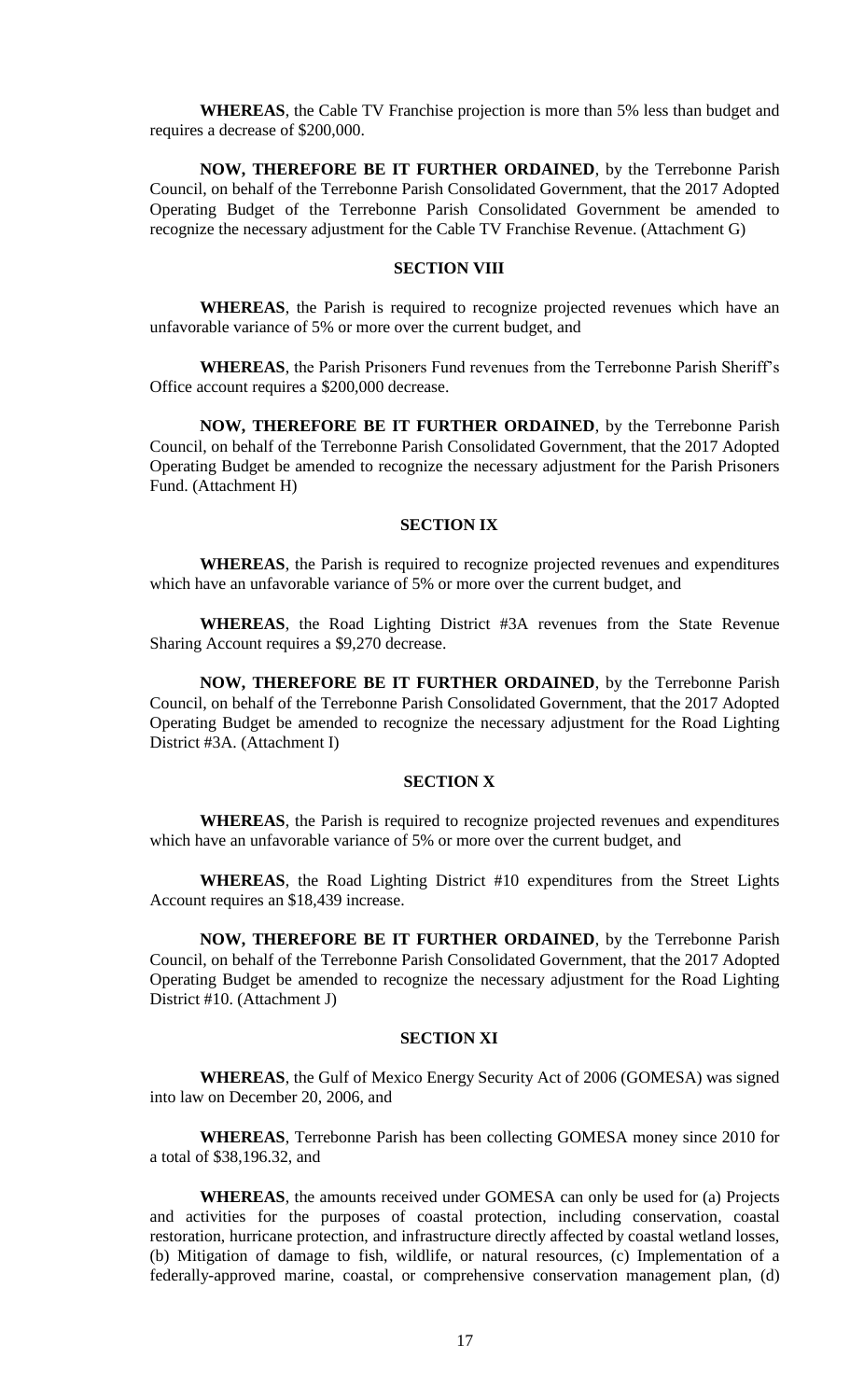Mitigation of the impact of outer Continental Shelf activities through the funding of onshore infrastructure projects, (e) Planning assistance and the administrative costs of complying with this section, and

**WHEREAS**, the GOMESA revenues are currently accounted for in the General Fund, and

**WHEREAS**, the GOMESA revenues should be accounted for in the Coastal Restoration Fund, and

**WHEREAS**, \$38,196.32 will be transferred from the General Fund to the Coastal Restoration Fund.

**NOW, THEREFORE BE IT FURTHER ORDAINED**, by the Terrebonne Parish Council, on behalf of the Terrebonne Parish Consolidated Government, that the 2017 Adopted Operating Budget be amended for the Coastal Restoration Fund. (Attachment K)

## **SECTION XII**

**WHEREAS**, the Parish is self-funded for a major portion of group insurance and prescription claims, and

**WHEREAS**, the Parish Group Insurance Fund continues to suffer from escalating medical claims in excess of the 2017 projections, and

**WHEREAS**, the 2017 Proposed Budget was submitted to the Council with the expectations of a \$20,000 supplement based on claims history through August 2016, and

**WHEREA**S, subsequent analysis of the medical claims with the current brokers through this date project our losses to be in the range of \$450,000 to \$1,300,000, and

**WHEREAS**, any General Fund Supplements to the Group Insurance Fund shall be returned to the General Fund as the Self-Funded Plan becomes stabilized.

**NOW, THEREFORE BE IT FURTHER ORDAINED**, by the Terrebonne Parish Council, on behalf of the Terrebonne Parish Consolidated Government, that the 2017 Adopted Operating Budget of the Terrebonne Parish Consolidated Government be amended for the Group Insurance Fund. (Attachment L)

### **SECTION XIII**

**WHEREAS**, funding is needed for the Bayou Black Pump Station, and

**WHEREAS**, the funding source is from the Capital Projects Control Fund for \$3,701,913.

**NOW, THEREFORE BE IT FURTHER ORDAINED**, by the Terrebonne Parish Council, on behalf of the Terrebonne Parish Consolidated Government, that the 2017 Adopted Operating Budget and 5-Year Capital Outlay Budget be amended to recognize the funding of the Bayou Black Pump Station. (Attachment M)

## **SECTION XIV**

**WHEREAS**, funding is needed for the Medical and Drugs Account for the Animal Shelter, and

**WHEREAS**, the funding source is from the General Fund, Animal Shelter Fees collected over the budgeted amount in 2017 for \$24,000.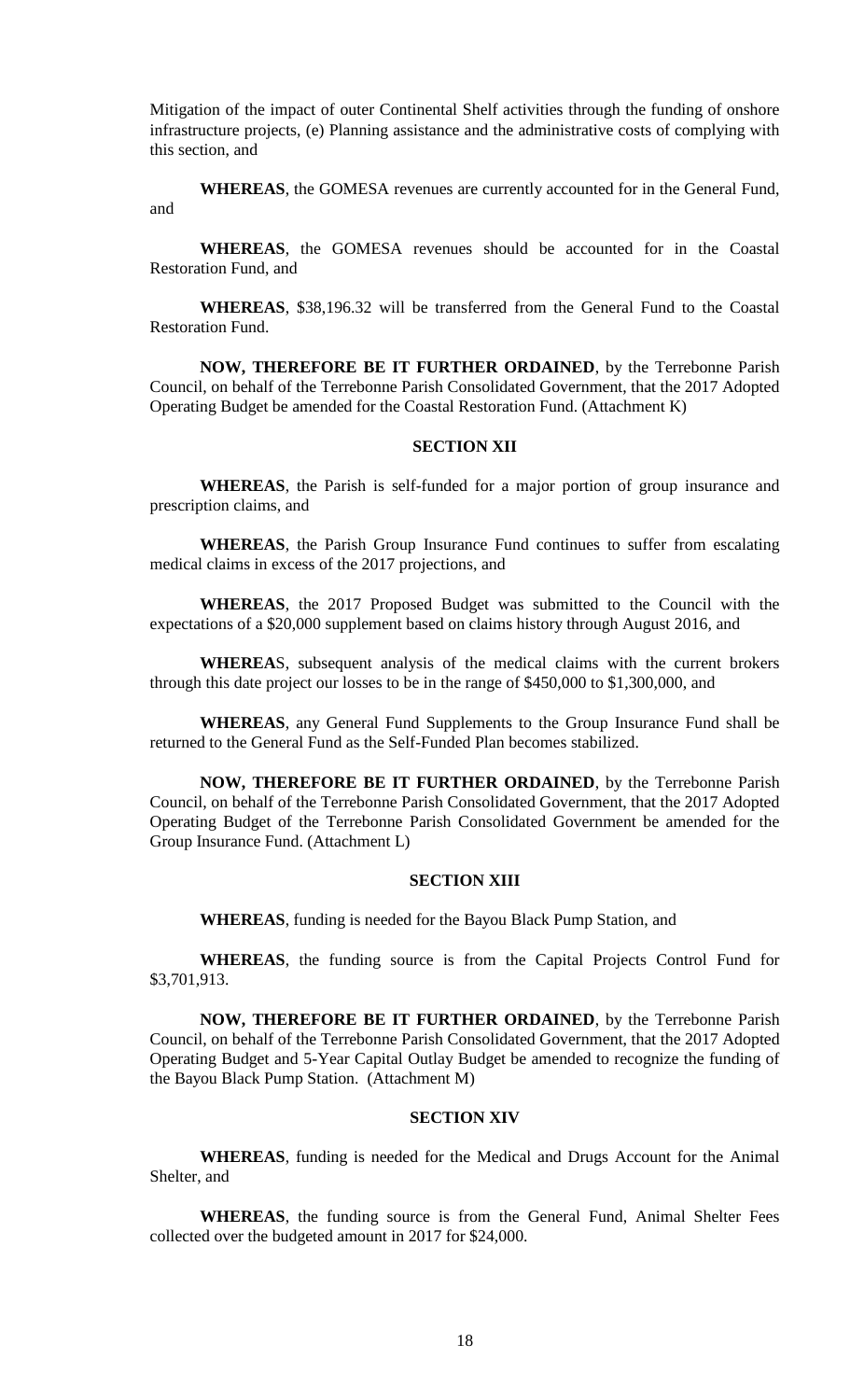**NOW, THEREFORE BE IT FURTHER ORDAINED**, by the Terrebonne Parish Council, on behalf of the Terrebonne Parish Consolidated Government, that the 2017 Adopted Operating Budget be amended to recognize the funding of the Animal Shelter Medical and Drugs Account. (Attachment N)

#### **SECTION XV**

**WHEREAS**, Administration is requesting to amend the Budgeted Positions for the Road and Bridge Fund, by increasing its personnel to include an Engineering Tech Grade 107.

**NOW, THEREFORE BE IT ORDAINED**, by the Terrebonne Parish Council, on behalf of the Terrebonne Parish Consolidated Government, that the 2017 Budgeted Positions be amended to recognize the added position of the Engineering Tech in the Road and Bridge Fund. (Attachment O)

## **SECTION XVI**

If any word, clause, phrase, section or other portion of this ordinance shall be declared null, void, invalid, illegal, or unconstitutional, the remaining words, clauses, phrases, sections and other portions of this ordinance shall remain in full force and effect, the provisions of this ordinance hereby being declared to be severable.

### **SECTION XVII**

This ordinance shall become effective upon approval by the Parish President or as otherwise provided in Section 2-13(b) of the Home Rule Charter for a Consolidated Government for Terrebonne Parish, whichever occurs sooner.

This ordinance, having been introduced and laid on the table for at least two weeks, was voted upon as follows:

THERE WAS RECORDED: YEAS: J. Navy, A. Williams, C. Duplantis-Prather, D.W. Guidry, Sr., A. Marmande, D.J. Guidry and S. Trosclair. NAYS: None. NOT VOTING: None. ABSTAINING: None. ABSENT: G. Michel and S. Dryden.

The Chairman declared the ordinance adopted on this, the 15th day of November 2017.

The Chairman recognized the public for comments on the following:

G. The proposed 2018 Parish Budget and Five Year Capital Outlay Budget submitted by the Parish President. **(Continued from 11/15/17 meeting)**.

Mr. Ronnie Shaw, Houma resident, spoke to the Council relative to sharing his experiences and perspective over the years on building inspections and other services being done by Terrebonne Parish's Permits Department.

Mr. S. Trosclair moved, seconded by Ms. C. Duplantis-Prather, "THAT, Mr. Shaw's time to speak be extended by one minute."

The Chairman called for a vote on the motion offered by Mr. J. Navy. THERE WAS RECORDED: YEAS: J. Navy, A. Williams, C. Duplantis-Prather, D. W. Guidry, Sr., A. Marmande, D. J. Guidry, and S. Trosclair. NAYS: None. ABSENT: G. Michel and S. Dryden. The Chairman declared the motion adopted.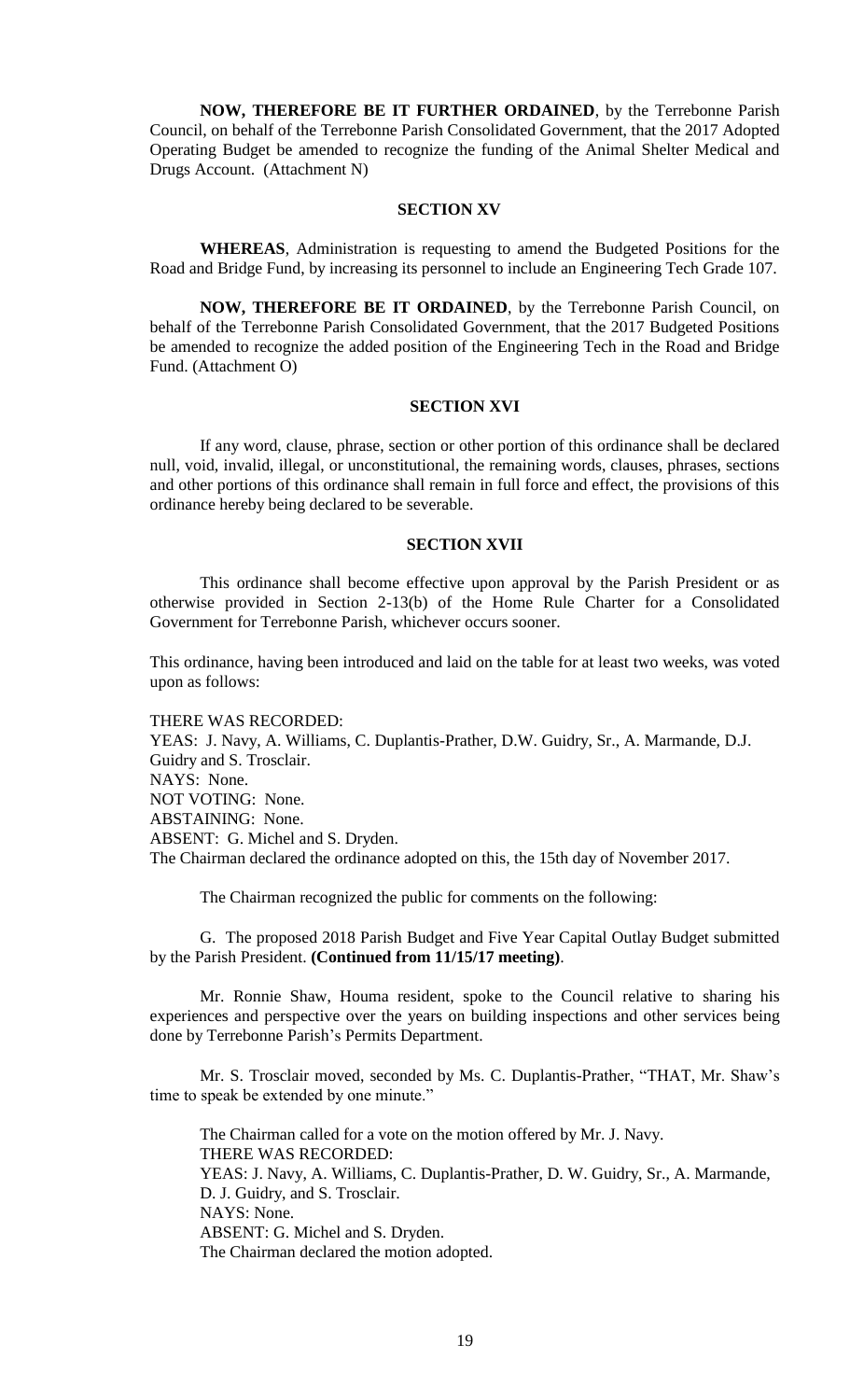Mr. Shaw then encouraged the Council to consider giving Terrebonne Parish's Permits Department the opportunity to provide the inspections and other services in-house as a costsaving measure and suggested items that should be reviewed to keep fee pricing competitive.

There were no further comments from the public on the proposed ordinance.

Mr. J. Navy moved, seconded by Mr. S. Trosclair, "THAT the Council close the aforementioned public hearing."

The Chairman called for a vote on the motion offered by Mr. J. Navy. THERE WAS RECORDED: YEAS: J. Navy, A. Williams, C. Duplantis-Prather, D. W. Guidry, Sr., A. Marmande, D. J. Guidry, and S. Trosclair. NAYS: None. ABSENT: G. Michel and S. Dryden. The Chairman declared the motion adopted.

Councilman D. W. Guidry, Sr. clarified that the previous motion was only to close the public hearing for the original proposed 2018 budget as presented, a public hearing has been called for on December 13, 2017 for the Council to approve the budget, and the Council will discuss at the December 11, 2017 Budget and Finance Committee meeting a budget with changes to be made to the budget as it was presented.

It was at this time that Councilman J. Navy was recorded as leaving the proceedings.

The Chairman recognized the public for comments on the following:

H. A proposed ordinance to amend Section 21-33 of Chapter 21, Recreation and Parks, Article II Parish Generally, of the Terrebonne Parish Code to provide for designation of Coon Point Facility located in Blk. 39, Ship Shoal areas as a Recreational facility.

There were no comments from the public on the proposed ordinance.

Mr. S. Trosclair moved, seconded by Mr. A. Marmande, "THAT the Council close the aforementioned public hearing."

The Chairman called for a vote on the motion offered by Mr. S. Trosclair. THERE WAS RECORDED: YEAS: A. Williams, C. Duplantis-Prather, D. W. Guidry, Sr., A. Marmande, D. J. Guidry, and S. Trosclair. NAYS: None. ABSENT: J. Navy, G. Michel, and S. Dryden. The Chairman declared the motion adopted.

OFFERED BY: MR. S. TROSCLAIR SECONDED BY: MR. A. MARMANDE

### **ORDINANCE NO. 8908**

# AN ORDINANCE TO AMEND SECTION 21-33 OF CHAPTER 21, RECREATION AND PARKS, ARTICLE II PARISH GENERALLY, OF THE TERREBONNE PARISH CODE TO PROVIDE FOR CERTAIN RECREATIONAL FACILITIES AND ACTIVITIES

**WHEREAS**, Sec. 1-06 of the Home Rule Charter for the Parish of Terrebonne provides that parish government shall have the right, power and authority to pass all ordinances requisite or necessary to promote, protect and preserve the general welfare, safety, health, peace and good order of the parish, including, but not by way of limitation, the right, power and authority to pass ordinances on all subject matter necessary, requisite or proper for the management of parish affairs, and all other subject matter without exception, subject only to the limitation that the same shall not be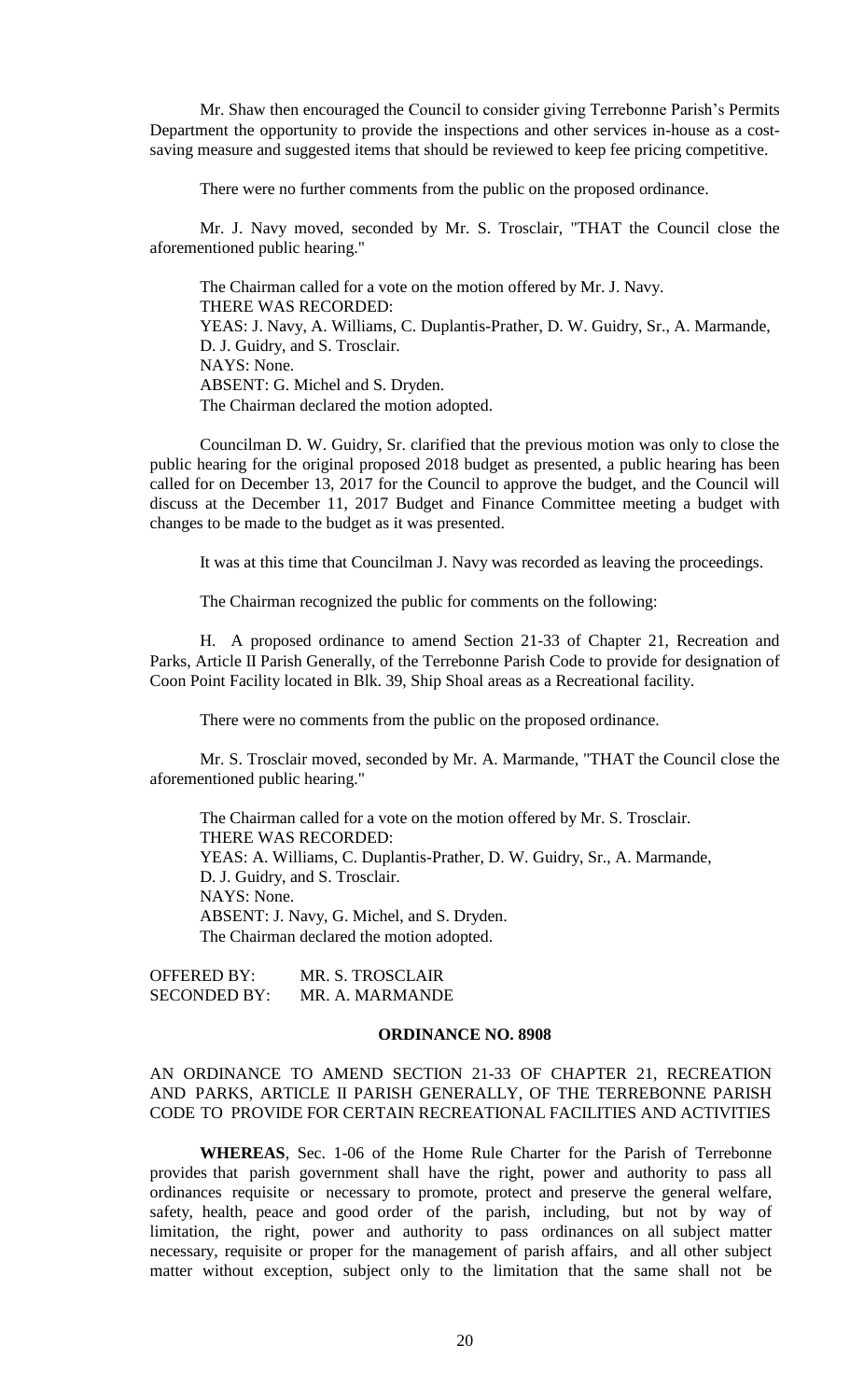inconsistent with the constitution or expressly denied by general law applicable to the parish; and

**WHEREAS**, Coon Point Facility Platform located at block 39, Ship Shoal Area, Terrebonne Parish Louisiana,

**WHEREAS**, the Parish owns lands due to Act of Donation which cannot be sold; and

**WHEREAS**, the platform structure cannot be used for any use other than abandoned structure requirements; and

**WHEREA**S, the Terrebonne Parish Council wishes to dedicate this platform structure for the purposes of a recreational use, and bird watching and wishes to continue to establish such opportunities and recreational spaces for the health, use and enjoyment of the citizens of Terrebonne Parish;

**NOW, THEREFORE BE IT ORDAINED** by the Terrebonne Parish Council, on behalf of the Terrebonne Parish Consolidated Government, that the following be enacted:

## **SECTION I**

 Chapter 21, Article II, Section 21-33 of the Terrebonne Parish Code be amended to add/include the following: (deletions **strikethroughs**, insertions **underlined bold)**

## **Sec. 21-33. – Recreational Facilities**

The following facilities and properties, maps of which are maintained in the parish planning department, are established as recreational facilities for gardening in Terrebonne Parish:

Southdown Bike Trail, including the Leland Robichaux Loop at Southdown Trail. Westside Bike Trail.

Westside Boulevard Corridor Bike Route System.

Bayou Terrebonne Bayouwalk.

Courthouse Square, fronting on Main Street between Church Street and Goode Street in Houma, Louisiana.

109, 111, 112, and 113 Kennedy Street, Montegut, LA 70377

## **Coon Point Facility located in Block 39, Ship Shoal Area, Terrebonne Parish, Louisiana.**

## **SECTION II**

If any word, clause, phrase, section or other portion of this ordinance shall be declared null, void, invalid, illegal or unconstitutional, the remaining words, clauses, phrases, sections and other portions of this ordinance shall remain in full force and effect, the provisions of this ordinance hereby being declared to be severable.

## **SECTION III**

This ordinance shall become effective upon approval by the Parish President.

This ordinance, having been introduced and laid on the table for at least two weeks, was voted upon as follows:

THERE WAS RECORDED: YEAS: J. Navy, A. Williams, C. Duplantis-Prather, D.W. Guidry, Sr., A. Marmande, D.J. Guidry and S. Trosclair. NAYS: None.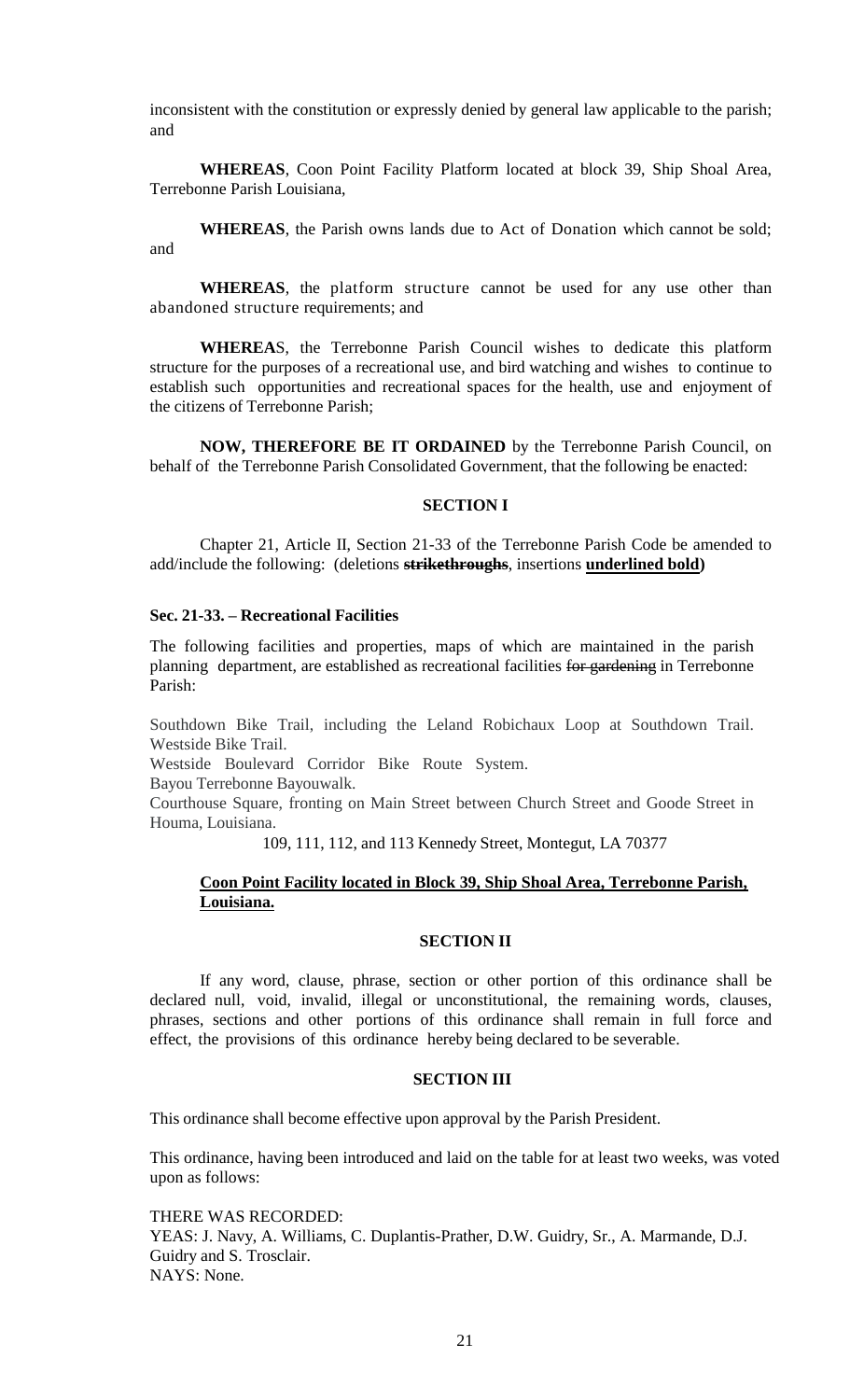NOT VOTING: None. ABSTAINING: None. ABSENT: G. Michel and S. Dryden. The Chairman declared the ordinance adopted on this, the 15th day of November 2017.

Upon request, Mr. Julius Hebert, Parish Attorney, explained the intent for declaring the aforementioned facility as a recreational facility is for the purposes of improved liability protection for the Parish.

Mr. S. Trosclair moved, seconded by Mr. D. W. Guidry, Sr., "THAT the Council continue with the regular order of business."

The Chairman called for a vote on the motion offered by Mr. S. Trosclair. THERE WAS RECORDED: YEAS: A. Williams, C. Duplantis-Prather, D. W. Guidry, Sr., A. Marmande, D. J. Guidry, and S. Trosclair. NAYS: None. ABSENT: J. Navy, G. Michel, and S. Dryden. The Chairman declared the motion adopted.

Mr. Mart Black, Coastal Restoration Director, announced that a Louisiana Strategic Adaptations for Future Environments meeting would be held on December 6, 2017 from 6:00 p.m. to 8:00 p.m. at the Houma-Terrebonne Civic Center and encouraged the local public to attend and provide input and opinions regarding future plans, programs, and policies specific to Terrebonne Parish. Food would be provided, and transportation would be made available to those who reserved it prior to the meeting.

Ms. Shelly Ronquillo, Houma resident, thanked the Council for their assistance in addressing a roadway safety hazard on Highway 182 (Bayou Black Road) which was connected to the recent death of her grandson and suggested that additional measures be taken to prevent further accidents from occurring at the location.

Several Council Members gave their condolences to Ms. Ronquillo and her family and shared their goals for improved safety measures and installations to prevent similar accidents in the future with regards to state and local roadways.

Mr. Jim Erny, Schriever resident, spoke to the Council in favor of Parish Administration's plans to begin providing permitting and other construction-related inspection services in-house and encouraged the Council to consider supporting the initiative as well.

The Chairman called for a report on the Public Services Committee meeting held on 11/27/17, whereupon the Committee Chairman, noting ratification of minutes calls public hearings on December 13, 2017 at 6:30 p.m., rendered the minutes.

Mr. A. Marmande moved, seconded by Mr. S. Trosclair, "THAT the Council accept and ratify the minutes of the Public Services Committee meeting held on 11/27/17." (\*MOTION REVISITED LATER IN PROCEEDINGS)

The Chairman called for a vote on the motion offered by Mr. A. Marmande. THERE WAS RECORDED: YEAS: A. Williams, C. Duplantis-Prather, D. W. Guidry, Sr., A. Marmande, D. J. Guidry, and S. Trosclair. NAYS: None. ABSENT: J. Navy, G. Michel, and S. Dryden. The Chairman declared the motion adopted.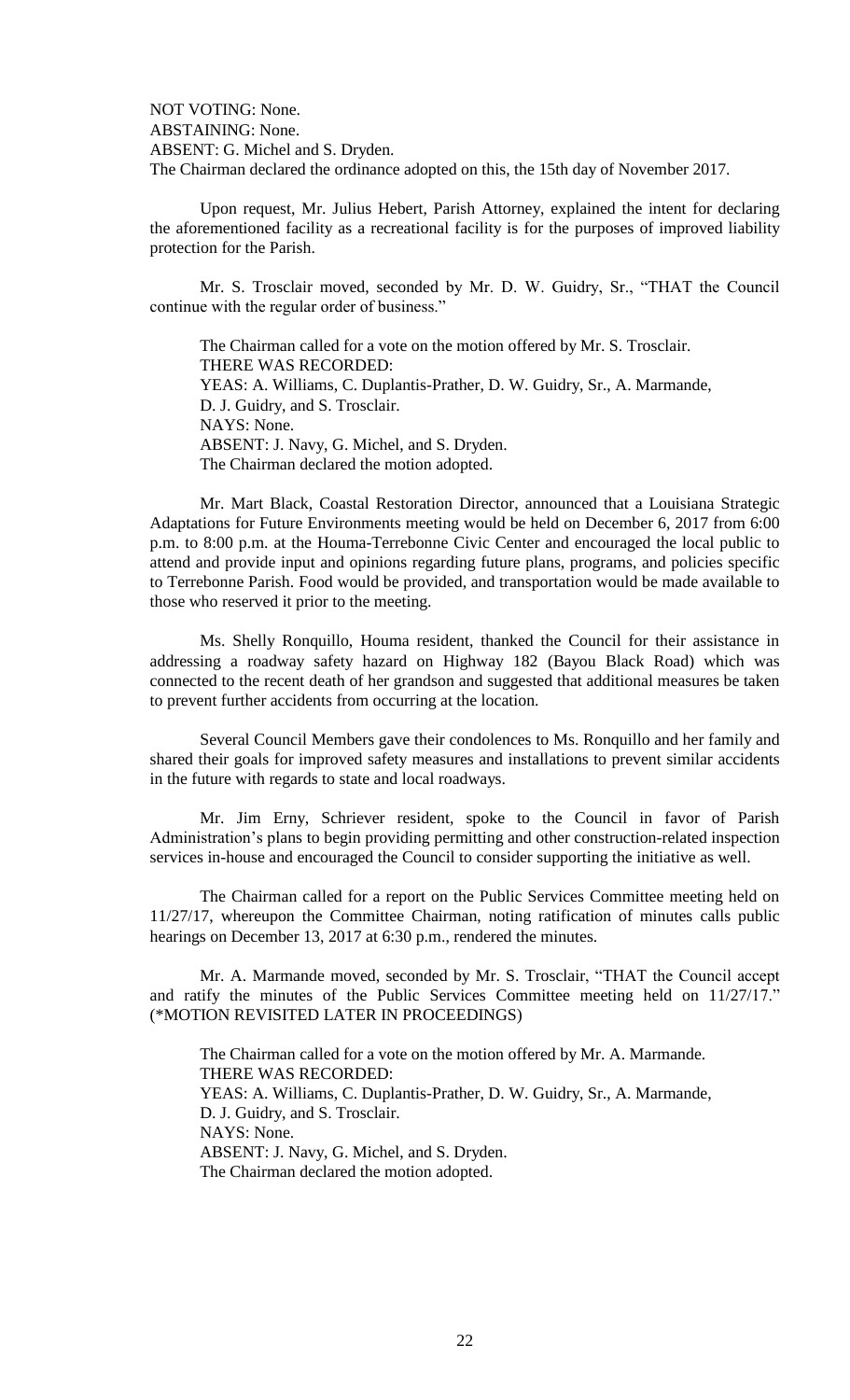The Chairman called for a report on the Community Development and Planning Committee meeting held on 11/27/2017, whereupon the Committee Chairman, noting ratification of minutes calls public hearings on December 13, 2017 at 6:30 p.m., rendered the following:

### COMMUNITY DEVELOPMENT & PLANNING COMMITTEE

## NOVEMBER 27, 2017

The Chairman, Steve Trosclair, called the Community Development & Planning Committee meeting to order at 5:40 p.m. in the Terrebonne Parish Council Meeting Room with an Invocation offered by Committee Member J. Navy and the Pledge of Allegiance led by Committee Member D. W. Guidry, Sr. Upon roll call, Committee Members recorded as present were: J. Navy, A. Williams, G. Michel, S. Dryden, C. Duplantis-Prather, D. W. Guidry, Sr., A. Marmande, D. J. Guidry and S. Trosclair. A quorum was declared present.

OFFERED BY: MR. D. J. GUIDRY SECONDED BY: MR. A. MARMANDE

# **RESOLUTION NO. 17-377**

A RESOLUTION AUTHORIZING THE PARISH PRESIDENT TO EXECUTE A COOPERATIVE ENDEAVOR USE AND MANAGEMENT AGREEMENT BETWEEN THE TERREBONNE PARISH CONSOLIDATED GOVERNMENT AND THE POINTE AU CHIEN INDIAN TRIBE

**WHEREAS,** Article VII, Section 14 of the Louisiana Constitution provides that "[F}or a public purpose, the state and its political subdivisions or political corporations may engage in cooperative endeavors with each other, with the United States or its agencies, or with any public or private association, corporation or individual; and

**WHEREAS**, Louisiana revised statute  $33:1236$   $(11)(a)(x)$  and  $(xx)$  provide that parish governing authorities shall have the power to provide for neighborhood organization and improvement programs and provide for agricultural assistance in rural areas, respectively;

**WHEREAS**, Louisiana Revised Statute 33:4553 further provides that a governing body may by resolution or ordinance maintain and conduct recreation facilities and activities;

**WHEREAS**, Section 21-33 of the Terrebonne Parish Code of Ordinances includes a list of recreational facilities adopted by ordinance by this Council, including properties situated at 109, 111, 112, and 113 Kennedy St., Montegut, LA 70377, all properties which are the subject of this resolution;

**WHEREAS**, Keep Terrebonne Beautiful, a local nonprofit group, has obtained funding for the development of a community garden at the properties listed above;

**WHEREAS**, Keep Terrebonne Beautiful has requested, and The Pointe Au Chien Indian Tribe (hereinafter "Tribe") has agreed to, maintain these properties as a community garden, consistent with the grant received by Keep Terrebonne Beautiful;

**WHEREAS**, the Terrebonne Parish Consolidated Government wishes to enter into a cooperative endeavor agreement with the Tribe for the maintenance and use of these properties as a community garden, and, in consideration thereof, the Indian tribe has agreed to maintain proper insurance for the properties and operate the garden with and for the community;

**WHEREAS,** the Terrebonne Parish Council finds that this cooperative endeavor with the Tribe will provide recreational opportunities, neighborhood organization and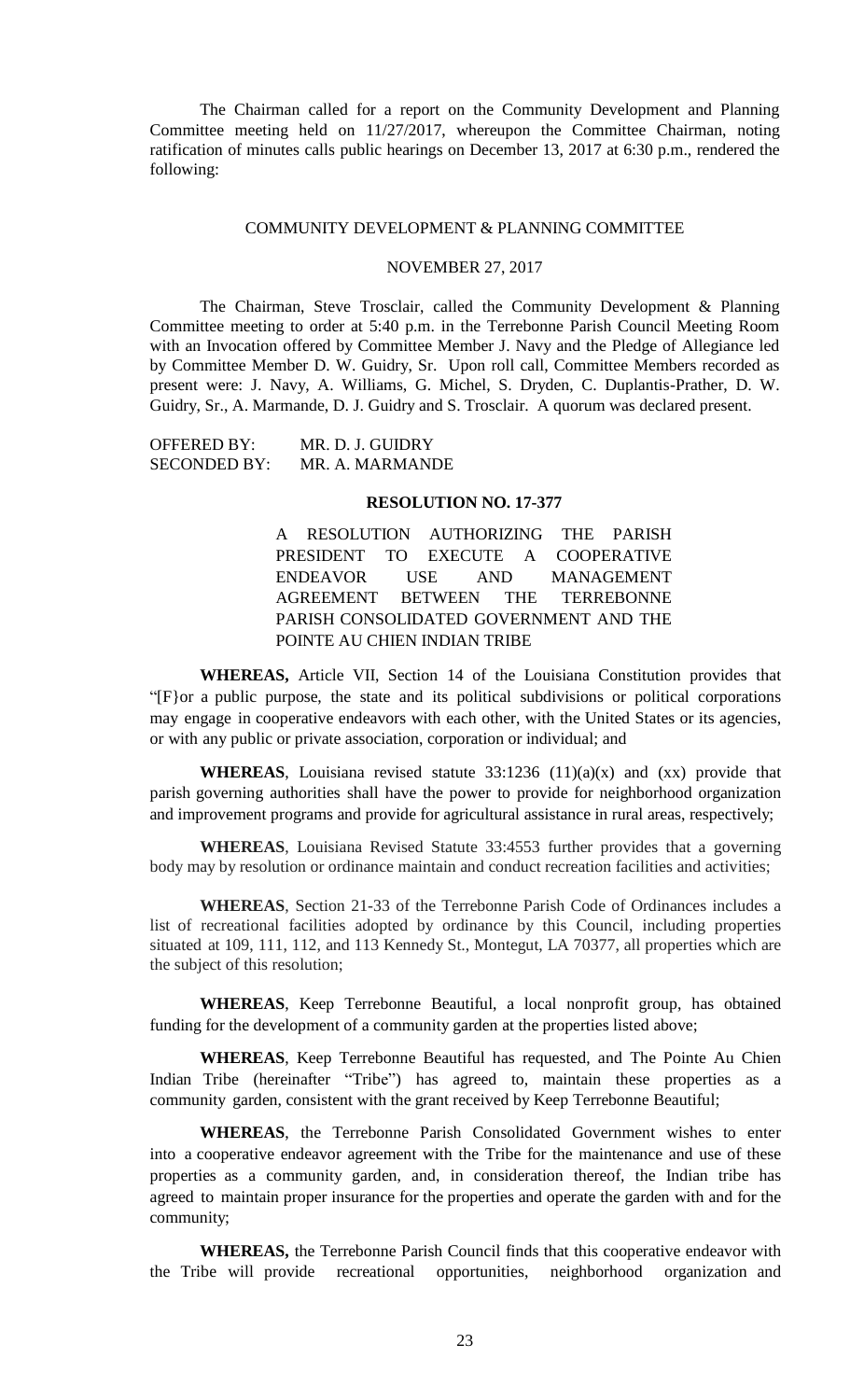improvement programs, and agricultural assistance in the rural area of Montegut, which will provide a public benefit to the citizens of this parish;

**WHEREAS**, the Terrebonne Parish Council further finds that any expenditure of public funds under the agreement, when taken as a whole, is not gratuitous, and the public stands to benefit from the agreement in an amount which meets or exceeds the expenditure of any public funds; and

**NOW, THEREFORE, BE IT RESOLVED** by the Terrebonne Parish Council on behalf of the Terrebonne Parish Consolidated Government, that the Parish President, Gordon E. Dove, be and is hereby authorized to execute a cooperative endeavor use and management agreement by and between Terrebonne Parish Consolidated Government and The Pointe Au Chien Indian Tribe, subject to review and approval by the legal departments; and,

**BE IT FURTHER RESOLVED** that if any provision or item of this Resolution or the application thereof is held invalid, such invalidity shall not affect other provisions, items or applications of this Resolution which can be given effect within the invalid provisions, items or applications and to this end the provisions of this Resolution are hereby declared severable.

### **THERE WAS RECORDED:**

YEAS:J. Navy, A. Williams, G. Michel, S. Dryden, C. Duplantis-Prather, D. W. Guidry, Sr., A. Marmande, D. J. Guidry, and S. Trosclair. NAYS: None. ABSTAINING: None. ABSENT: None. The Chairwoman declared the resolution adopted on this the 27th day of November 2017.

\* \* \* \* \* \* \* \* \*

OFFERED BY: MS. A. WILLIAMS SECONDED BY: MR. J. NAVY

## **RESOLUTION NO. 17-378**

A RESOLUTION CALLING A PUBLIC HEARING ON DECEMBER 13, 2017 REGARDING THE INTENT TO ADOPT CLARIFYING AMENDMENTS TO THE FLOOD DAMAGE PREVENTION ORDINANCE LANGUAGE.

**WHEREAS**, the Terrebonne Parish Consolidated Government has memorialized risk reduction regulations in the Flood Damage Prevention Ordinance (FDPO); and

**WHEREAS,** the Parish has been required from time to time to adopt standards provided by the National Flood Insurance Program in order to maintain flood insurance or mitigation funding; and

**WHEREAS,** the FDPO was written prior to the consolidation of the city and the Parish into one entity for the purposes of regulations; and

**WHEREAS,** certain amendments have not been captured clearly in the current text; and

**WHEREAS,** the residents would be better served with clearer language in the FDPO; and

**WHEREAS,** amendments to the ordinance outlined in Attachment A must be heard at a formal public hearing to gather and consider public input;

**NOW, THEREFORE, BE IT RESOLVED** by the Terrebonne Parish Council, on behalf of the Terrebonne Parish Consolidated Government, that a public hearing be called on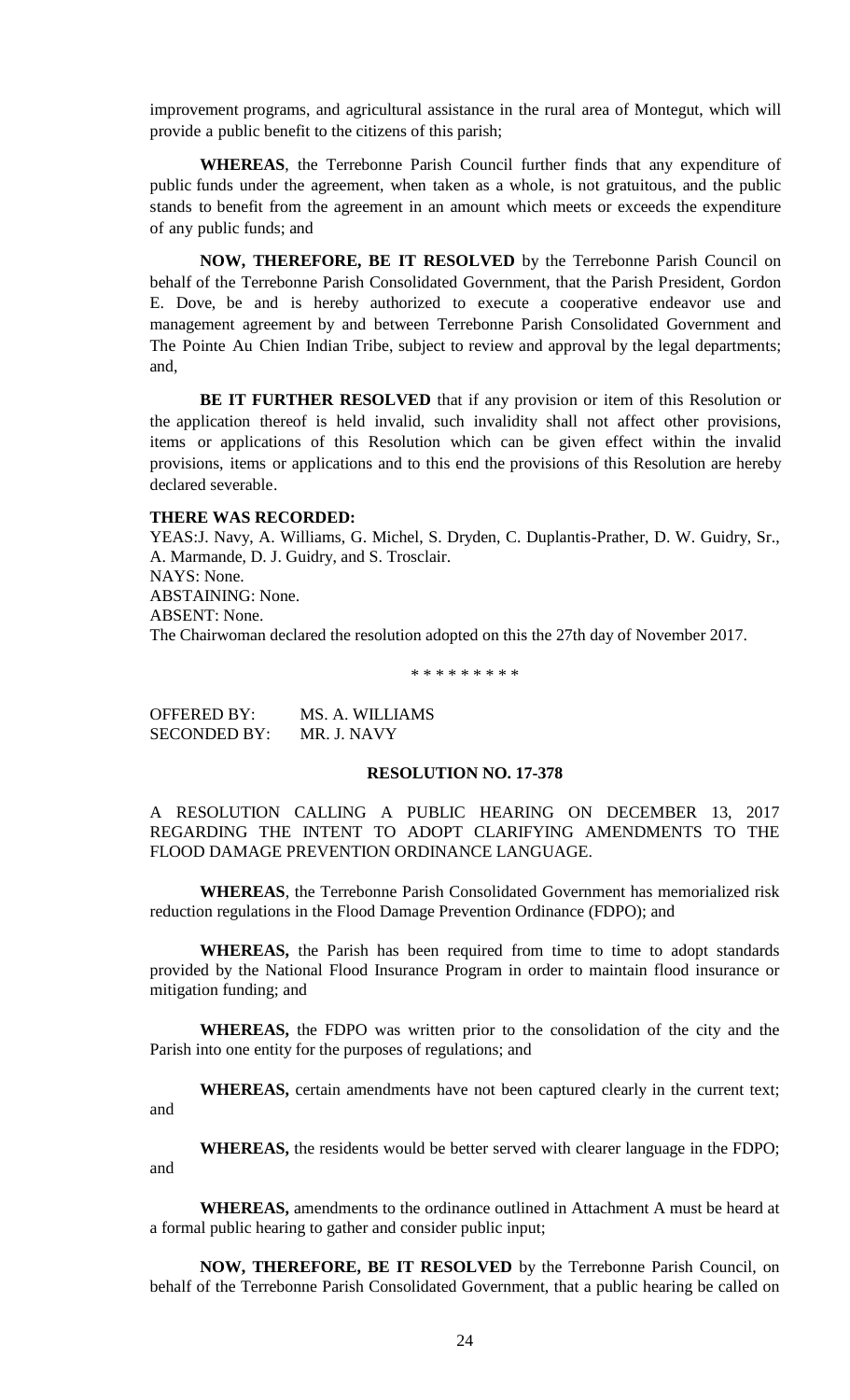Wednesday, December  $13<sup>th</sup>$ , 2017 at 6:30 p.m. in order to receive further public comment on the amendments in Attachment A.

# **THERE WAS RECORDED:**

YEAS:J. Navy, A. Williams, G. Michel, S. Dryden, C. Duplantis-Prather, D. W. Guidry, Sr., A. Marmande, D. J. Guidry, and S. Trosclair. NAYS: None. ABSTAINING: None. ABSENT: None. The Chairwoman declared the resolution adopted on this the 27th day of November 2017.

\* \* \* \* \* \* \* \* \*

Planning and Zoning Director C. Pulaski stated that there were revisions made to the proposed ordinance; noting that in Section 9-8 (page 9), for clarification purposes, the ABF maps are for regulatory purposes only, not for determining flood insurance ratings. He also noted on page 11 of the proposed ordinance, Section 9-31, subsection B-9, there is a typographical error, stating that there should be no underlined portion in this section being that no changes were made.

Mr. D. W. Guidry, Sr. moved, seconded by Mr. A. Marmande, "THAT, there being no further business to come before the Community Development & Planning Committee, the meeting be adjourned."

The Chairman called for the vote on the motion offered by Mr. D. W. Guidry, Sr. THERE WAS RECORDED:

YEAS: J. Navy, A. Williams, G. Michel, S. Dryden, C. Duplantis-Prather, D. W. Guidry, Sr., A. Marmande, D. J. Guidry and S. Trosclair. NAYS: None.

ABSENT: None.

m.

The Chairman declared the motion adopted and the meeting was adjourned at 5:44 p.

Steve Trosclair, Chairman

## Tammy E. Triggs, Minute Clerk

Mr. S. Trosclair moved, seconded by Mr. D. W. Guidry, Sr., "THAT the Council accept and ratify the minutes of the Community Development and Planning Committee meeting held on 11/27/17."

The Chairman called for a vote on the motion offered by Mr. S. Trosclair. THERE WAS RECORDED: YEAS: A. Williams, C. Duplantis-Prather, D. W. Guidry, Sr., A. Marmande, D. J. Guidry, and S. Trosclair. NAYS: None. ABSENT: J. Navy, G. Michel, and S. Dryden. The Chairman declared the motion adopted.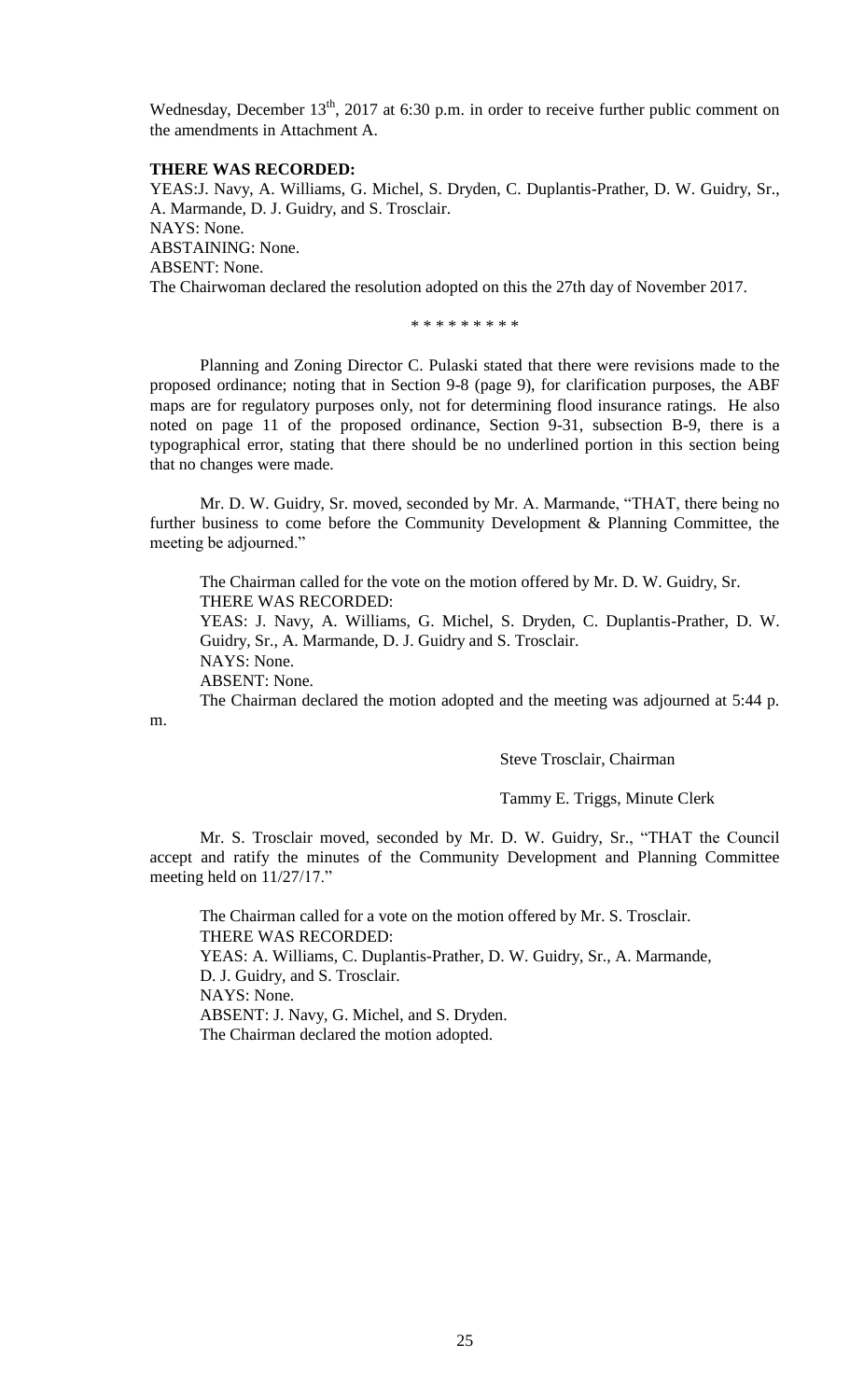The Chairman called for a report on the Policy, Procedure, and Legal Committee meeting held on 11/27/17, whereupon the Committee Vice-Chairman, noting ratification of minutes calls a public hearing on December 13, 2017 at 6:30 p.m., rendered the following:

# **POLICY, PROCEDURE, & LEGAL COMMITTEE**

## **NOVEMBER 27, 2017**

The Chairman, Gerald Michel, called the Policy, Procedure, & Legal Committee meeting to order at 5:45 p.m. in the Terrebonne Parish Council Meeting Room with an Invocation offered by Committee Member A. Williams and the Pledge of Allegiance led by Committee Member A. Marmande. Upon roll call, Committee Members recorded as present were: J. Navy, A. Williams, G. Michel, S. Dryden, C. Duplantis-Prather, D. W. Guidry, Sr., A. Marmande, D. J. Guidry and S. Trosclair. A quorum was declared present.

Council Clerk V. Chauvin presented the proposed 2018 Council Meeting dates recommending that the  $2<sup>nd</sup>$  meeting in January be changed to Tuesday, January 23, due to the Chamber of Commerce Banquet being held on January 24. She also recommended that the last meeting in December be changed to December 19, due to the Christmas holidays.

| <b>OFFERED BY:</b>  | MR. S. TROSCLAIR      |
|---------------------|-----------------------|
| <b>SECONDED BY:</b> | MR. D. W. GUIDRY, SR. |

### **RESOLUTION**

Establishing the Terrebonne Parish Council meeting dates for FY 2018

**WHEREAS**, with regards to meetings of the Terrebonne Parish Council, the Home Rule Charter for a Consolidated Government for Terrebonne Parish provides as follows: **"Sec. 2-07. Council meetings and rules.**

(a) The council shall meet regularly at least twice a month at intervals of at least two (2) weeks at such times and places as the council may prescribe…."

**WHEREAS**, the usual dates for these meetings are the second and fourth Wednesdays of each month, and

**WHEREAS**, due to certain \***holidays, meetings & conferences** which conflict with these meeting dates, there are certain months during which meeting days/dates must be changed, and

**WHEREAS,** in order to provide the general public ample time to schedule attendance at the meetings of the governing body, the Council wishes to establish a meeting schedule for the entire year.

**NOW, THEREFORE BE IT RESOLVED** by the Terrebonne Parish Council, on behalf of the Terrebonne Parish Consolidated Government, that the Council's Regular Session Meeting dates for 2018 shall be as follows:

| <b>COMMITTEE MEETINGS</b> | <b>COUNCIL MEETINGS</b>            |
|---------------------------|------------------------------------|
| January 8                 | January 10                         |
| January 22                | January 23 (Tuesday due to Chamber |
|                           | Banquet on 24 <sup>th</sup> .)     |
| February 12               | February 14                        |
| February 26               | February 28                        |
| March 12                  | March 14                           |
| March 26                  | March 28                           |
| April 9                   | April 11                           |
| April 23                  | April 25                           |
| May 7                     | May 9                              |
| May $21$                  | May 23                             |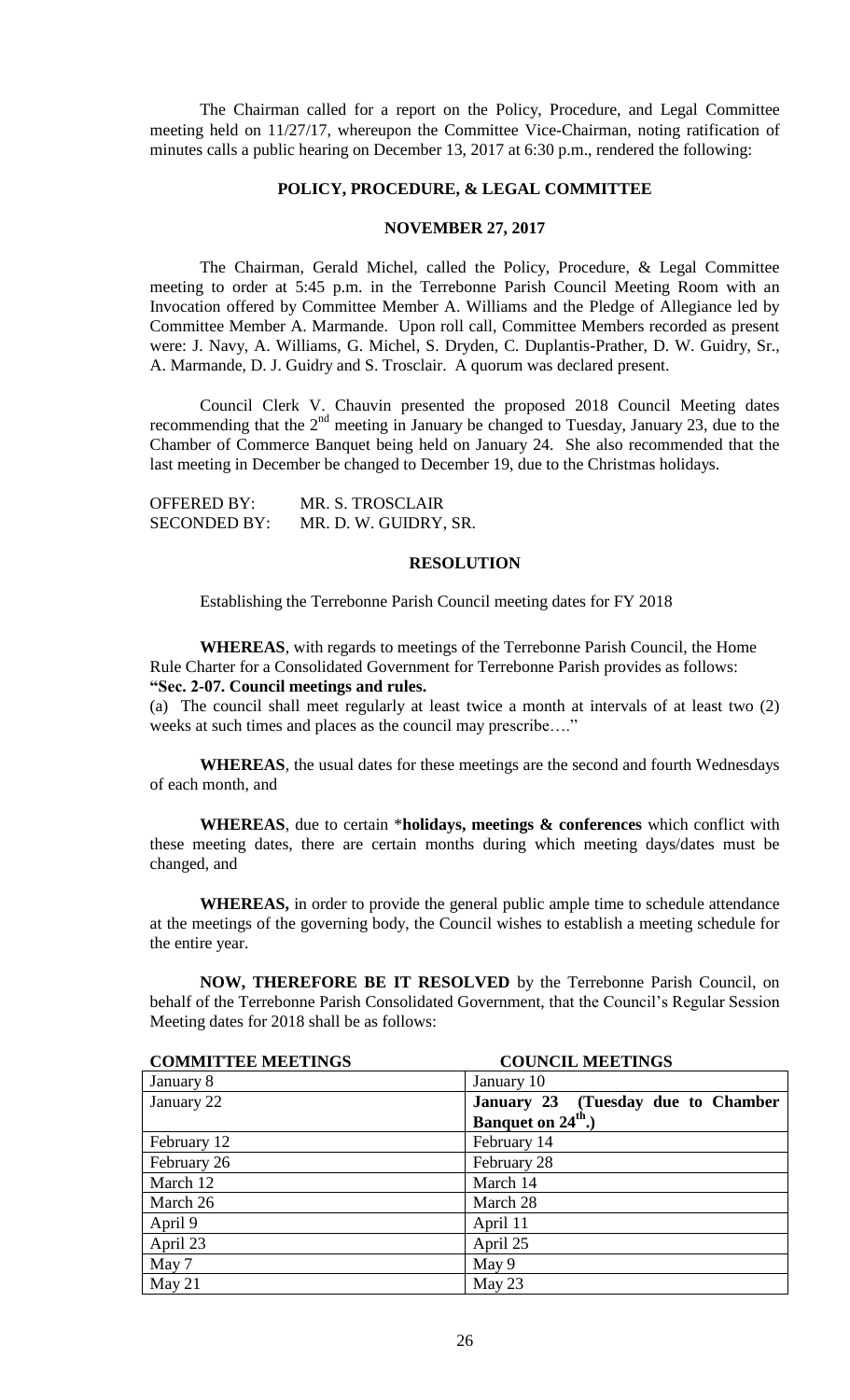| June 11                                                       | June 13      |
|---------------------------------------------------------------|--------------|
| June 25                                                       | June 27      |
| July 9                                                        | July 11      |
| July 23                                                       | July 25      |
| August 13                                                     | August 15    |
| August 27                                                     | August 29    |
| September 10                                                  | September 12 |
| September 24                                                  | September 26 |
| October 8                                                     | October 10   |
| October 22                                                    | October 24   |
| November 12                                                   | November 14  |
| November 26                                                   | November 28  |
| December 10 (NO PUBLIC HEARINGS                               | December 12  |
| <b>CALLED</b><br>BE<br>$\bf AT$<br><b>THESE</b><br><b>CAN</b> |              |
| <b>MEETINGS BECAUSE ONLY 1 WEEK</b>                           |              |
| IN BETWEEN MEETINGS)                                          |              |
| December 17 (CHANGED FROM 4TH                                 | December 19  |
| TO 3 <sup>RD</sup> WEEK DUE TO HOLIDAYS)                      |              |

**BE IT FURTHER RESOLVED** that all Regular Session Council Meetings shall begin at 6:00 p.m. in the Council Meeting Room on the second floor of the Government Tower at 8026 Main Street, and

**BE IT FURTHER RESOLVED** that the Council will schedule committee meetings on the Monday preceding the Regular Meetings of the Council as regularly as possible, however **\*\*committee meetings** may be scheduled on a different day and/or at a different time, as decided upon by the Council; and,

**BE IT FURTHER RESOLVED** that the Council may call additional committee meetings and/or Special Sessions of the Council as deemed necessary.

### **THERE WAS RECORDED:**

YEAS: J. Navy, A. Williams, G. Michel, S. Dryden, C. Duplantis-Prather, D. W. Guidry, Sr., A. Marmande, D. J. Guidry, and S. Trosclair. NAYS: None. ABSTAINING: None.

ABSENT: None.

The Chairwoman declared the resolution adopted on this the 27th day of November 2017. (\*\***NOTE: THE AFOREMENTIONED RESOLUTION WAS PULLED FROM THE MINUTES AND RECONSIDERED AT THE REGULAR COUNCIL MEETING)**

\* \* \* \* \* \* \* \* \*

Ms. A. Williams moved, seconded by Mr. D. W. Guidry, Sr., "THAT, the Policy, Procedure, & Legal Committee introduce an ordinance to authorize the appointment of Anthony J. Alford Insurance Corporation to serve as Agent of Record for the Employee Group Health Insurance/Self – funded and Reinsurance Contract for Medical, Dental, and Pharmacy Benefits, commencing on January 1, 2018, and effective through December 1, 2018, with the option to renew for two additional one year terms as more fully described herein, and call a public hearing on December 13, 2017 at 6:30 p.m."

The Chairman called for the vote on the motion offered by Ms. A. Williams. THERE WAS RECORDED: YEAS: J. Navy, A. Williams, S. Dryden, C. Duplantis-Prather, D. W. Guidry, Sr., A. Marmande, D. J. Guidry and S. Trosclair. NAYS: None. ABSENT: None. The Chairman declared the motion adopted.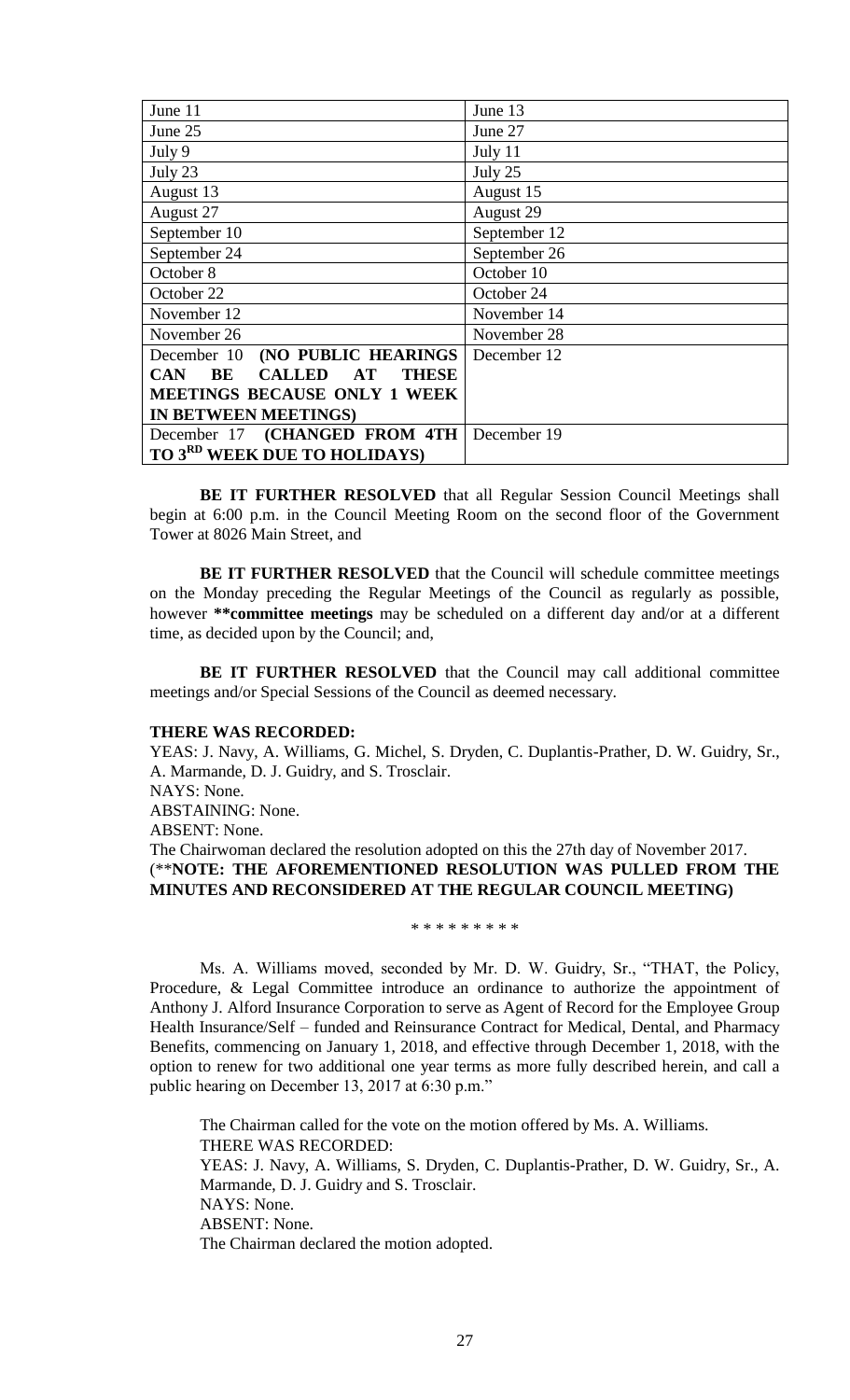SECONDED BY: MR. J. NAVY

OFFERED BY: MS. A. WILLIAMS

## **RESOLUTION NO. 17-380**

IN ACCORDANCE WITH CHAPTER 2, ARTICLE V, SECTION 2-109 OF THE TERREBONNE PARISH CODE OF ORDINANCES, A RESOLUTION TO APPROVE THE CONTRACT PROVIDED BY UMR AS INSURER/THIRD PARTY ADMINISTRATOR OF TERREBONNE PARISH CONSOLIDATED GOVERNMENT'S INSURANCE/SELF-FUNDED PROGRAM FOR GROUP EMPLOYEE HEALTH INSURANCE BENEFITS FOR MEDICAL, DENTAL, AND PHARMACY COVERAGES, ADMINISTERED THROUGH SOUTHERN SCRIPTS, COMMENCING ON JANUARY 1, 2018, AND EFFECTIVE THROUGH DECEMBER 31, 2018, WITH THE OPTION TO RENEW FOR TWO ADDITIONAL ONE YEAR TERMS AS MORE FULLY DESCRIBED HEREIN.

**WHEREAS**, Terrebonne Parish Consolidated Government (TPCG) does provide employee group health insurance/self-funded insurance benefits for medical, dental, and pharmacy benefits through its Risk Management Department; and

**WHEREAS**, The Terrebonne Parish Council has reviewed the proposal recommended for consideration by the Risk Management Insurance Committee appointed by Parish Administration; and

**WHEREAS**, the Terrebonne Parish Consolidated Government (TPCG) has determined the group health benefits contract is beneficial to the operation of the Terrebonne Parish Consolidated Government; and

### **SECTION I**

**NOW THEREFORE BE IT RESOLVED** that the Terrebonne Parish Council on behalf of the Terrebonne Parish Consolidated Government hereby approves and consents to contract with UMR to provide Insurer/Third Party Administration and coverages, including reinsurance, for the Terrebonne Parish Consolidated Government employee group healthrelated benefits for medical, dental and pharmacy coverages as submitted to Terrebonne Parish Council on November 27, 2017, for the period commencing January 1, 2018, and effective through December 31, 2018, with the option to renew the contract for two additional one-year terms subject to Council approval; and

### **SECTION II**

**NOW THEREFORE BE IT FURTHER RESOLVED** that the Terrebonne Parish Consolidated Government reserves the option to renew the appointment for up to two additional one-year terms upon resolution by the Terrebonne Parish Council in accordance with Chapter 2, Article V of the Terrebonne Parish Code of Ordinances, Section 2-109; and

## **SECTION III**

**NOW THEREFORE BE IT RESOLVED**, by the Terrebonne Parish Council that the Risk Management Insurance Committee and the Legal Department shall review the Insurer/Third Party Administrator contract for final approval, and that Parish President Gordon E. Dove is authorized to execute the Insurer/Third Party Administrator contract and any related documents on behalf of Terrebonne Parish Consolidated Government.

### **SECTION IV**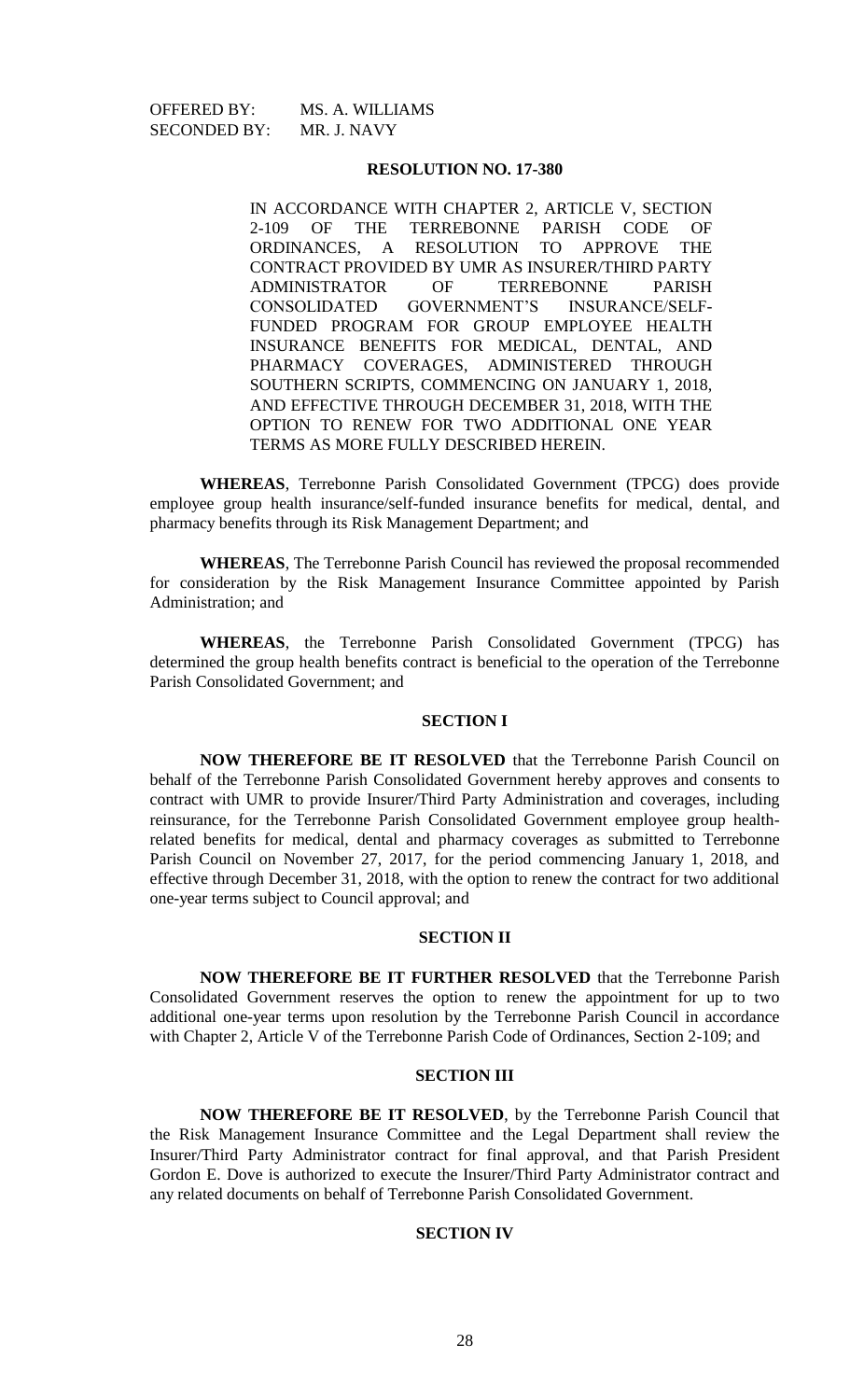If any word, clause, phrase, section or other portion of this resolution shall be declared null, void, invalid, illegal, or unconstitutional, the remaining words, clauses, phrases, sections and other portions of this resolution shall remain in full force and effect, the provisions of this resolution hereby being declared to be severable.

### **SECTION V**

This resolution shall become effective upon approval by the Parish Council and signature of the Parish President.

## **THERE WAS RECORDED:**

YEAS: J. Navy, A. Williams, G. Michel, S. Dryden, C. Duplantis-Prather, D. W. Guidry, Sr., A. Marmande, D. J. Guidry, and S. Trosclair.

NAYS: None.

ABSTAINING: None.

ABSENT: None.

The Chairwoman declared the resolution adopted on this the 27th day of November 2017.

\* \* \* \* \* \* \* \* \*

Mr. S. Trosclair moved, seconded by Ms. A. Williams, "THAT, there being no further business to come before the Policy, Procedure, & Legal Committee, the meeting be adjourned."

The Chairman called for the vote on the motion offered by Mr. S. Trosclair. THERE WAS RECORDED:

YEAS: J. Navy, A. Williams, S. Dryden, C. Duplantis-Prather, D. W. Guidry, Sr., A. Marmande, D. J. Guidry and S. Trosclair.

NAYS: None.

ABSENT: None.

The Chairman declared the motion adopted and the meeting was adjourned at 5:50 p.m.

Gerald Michel, Chairman

### Tammy E. Triggs, Minute Clerk

Mr. D. W. Guidry, Sr. moved, seconded by Mr. S. Trosclair, "THAT, the Council accept and ratify the minutes of the Policy, Procedure, and Legal Committee held on November 27, 2017, pulling the resolution that establishes the 2018 Meeting Dates so that the February 2018 dates may be amended due to Mardi Gras."

The Chairman called for a vote on the motion offered by Mr. D. W. Guidry, Sr. THERE WAS RECORDED: YEAS: A. Williams, C. Duplantis-Prather, D. W. Guidry, Sr., A. Marmande, D. J. Guidry, and S. Trosclair. NAYS: None. ABSENT: J. Navy, G. Michel, and S. Dryden. The Chairman declared the motion adopted.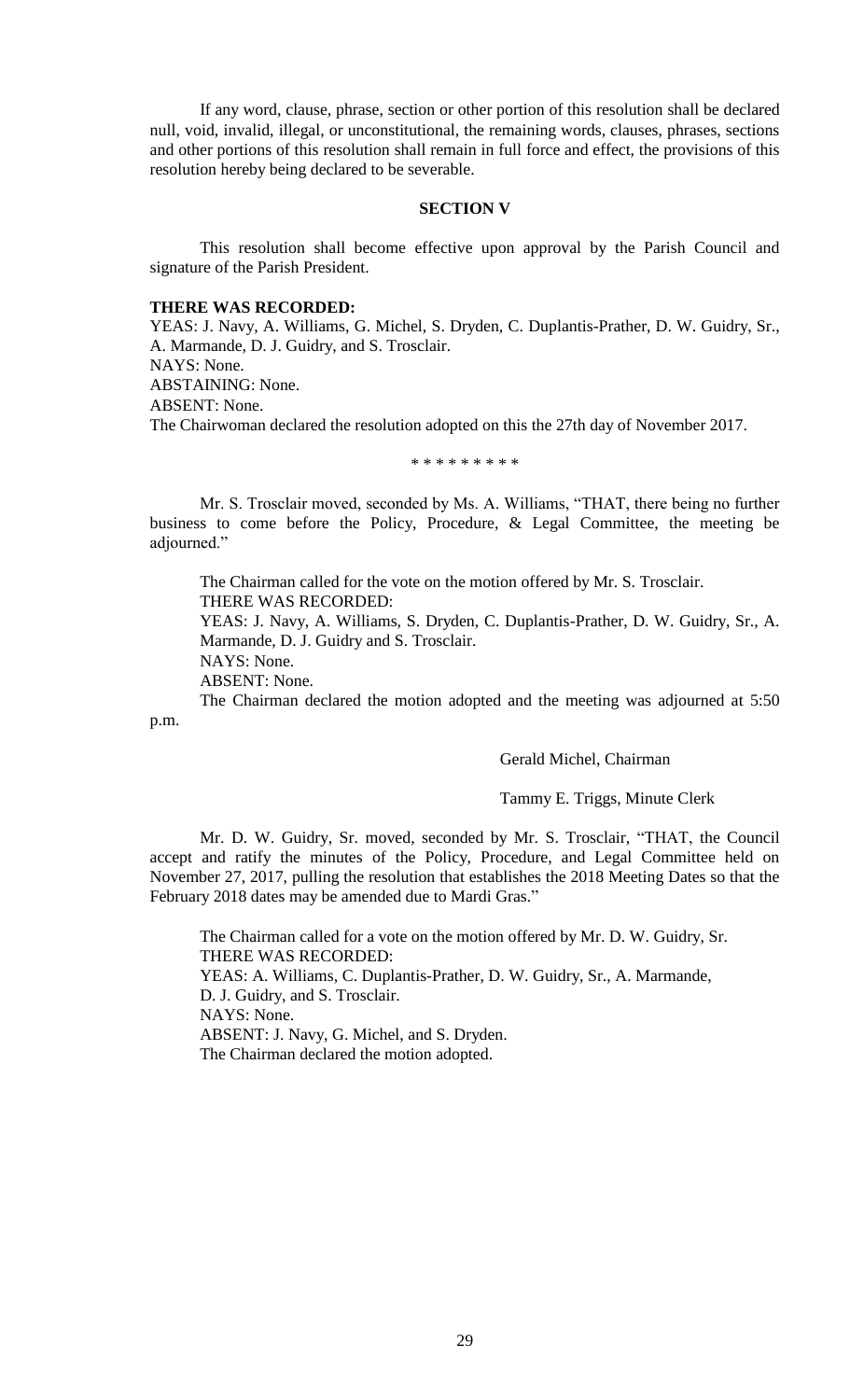| <b>OFFERED BY:</b>  | MR. D. W. GUIDRY, SR. |
|---------------------|-----------------------|
| <b>SECONDED BY:</b> | MR. S. TROSCLAIR      |

## **RESOLUTION NO. 17-379**

Establishing the Terrebonne Parish Council meeting dates for FY 2018

**WHEREAS**, with regards to meetings of the Terrebonne Parish Council, the Home Rule Charter for a Consolidated Government for Terrebonne Parish provides as follows: **"Sec. 2-07. Council meetings and rules.**

(a) The council shall meet regularly at least twice a month at intervals of at least two (2) weeks at such times and places as the council may prescribe…."

**WHEREAS**, the usual dates for these meetings are the second and fourth Wednesdays of each month, and

**WHEREAS**, due to certain \***holidays, meetings & conferences** which conflict with these meeting dates, there are certain months during which meeting days/dates must be changed, and

**WHEREAS,** in order to provide the general public ample time to schedule attendance at the meetings of the governing body, the Council wishes to establish a meeting schedule for the entire year.

**NOW, THEREFORE BE IT RESOLVED** by the Terrebonne Parish Council, on behalf of the Terrebonne Parish Consolidated Government, that the Council's Regular Session Meeting dates for 2018 shall be as follows:

| <b>COMMITTEE MEETINGS</b>                               | <b>COUNCIL MEETINGS</b>                              |
|---------------------------------------------------------|------------------------------------------------------|
| January 8                                               | January 10                                           |
| January 22                                              | January 23 (Tuesday due to Chamber                   |
|                                                         | Banquet on 24 <sup>th</sup> .)                       |
| February 5 $(1st$ week due to Mardi Gras)               | February 7 (1 <sup>st</sup> week due to Mardi Gras)  |
| February 19 (3 <sup>rd</sup> week due to Mardi Gras)    | February 21 (3 <sup>rd</sup> week due to Mardi Gras) |
| March 12                                                | March 14                                             |
| March 26                                                | March 28                                             |
| April 9                                                 | April 11                                             |
| April 23                                                | April 25                                             |
| May 7                                                   | May 9                                                |
| May 21                                                  | May 23                                               |
| June 11                                                 | June 13                                              |
| June 25                                                 | June 27                                              |
| July 9                                                  | July 11                                              |
| July 23                                                 | July 25                                              |
| August 13                                               | August 15                                            |
| August 27                                               | August 29                                            |
| September 10                                            | September 12                                         |
| September 24                                            | September 26                                         |
| October 8                                               | October 10                                           |
| October 22                                              | October 24                                           |
| November 12                                             | November 14                                          |
| November 26                                             | November 28                                          |
| December 10<br>(NO PUBLIC HEARINGS                      | December 12                                          |
| <b>CALLED</b><br><b>THESE</b><br><b>CAN</b><br>BE<br>AT |                                                      |
| <b>MEETINGS BECAUSE ONLY 1 WEEK</b>                     |                                                      |
| IN BETWEEN MEETINGS)                                    |                                                      |
| December 17 (CHANGED FROM 4TH                           | December 19                                          |
| TO 3 <sup>RD</sup> WEEK DUE TO HOLIDAYS)                |                                                      |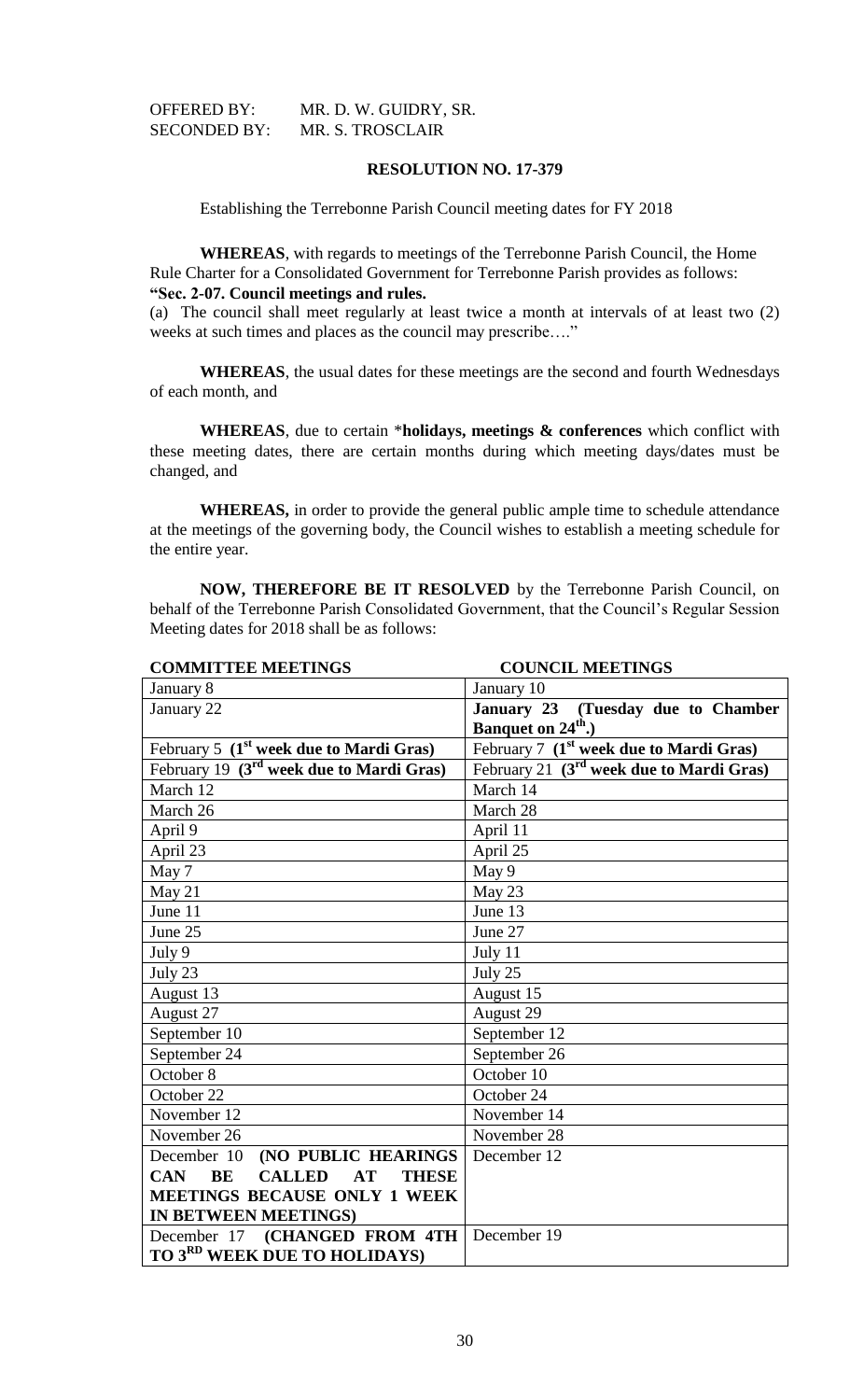**BE IT FURTHER RESOLVED** that all Regular Session Council Meetings shall begin at 6:00 p.m. in the Council Meeting Room on the second floor of the Government Tower at 8026 Main Street, and

BE IT FURTHER RESOLVED that the Council will schedule committee meetings on the Monday preceding the Regular Meetings of the Council as regularly as possible, however **\*\*committee meetings** may be scheduled on a different day and/or at a different time, as decided upon by the Council; and,

**BE IT FURTHER RESOLVED** that the Council may call additional committee meetings and/or Special Sessions of the Council as deemed necessary.

#### **THERE WAS RECORDED:**

YEAS: J. Navy, A. Williams, G. Michel, S. Dryden, C. Duplantis-Prather, D. W. Guidry, Sr., A. Marmande, D. J. Guidry, and S. Trosclair. NAYS: None. ABSTAINING: None. ABSENT: None. The Chairwoman declared the resolution adopted on this the 27th day of November 2017.

The Chairman called for a report on the Budget and Finance Committee meeting held on 11/27/17, whereupon the Committee Chairwoman, noting ratification of minutes calls public hearings on December 13, 2017 at 6:30 p.m., rendered the following:

# **BUDGET & FINANCE COMMITTEE**

## **NOVEMBER 27, 2017**

The Chairwoman, Arlanda Williams, called the Budget & Finance Committee meeting to order at 5:51 p.m. in the Terrebonne Parish Council Meeting Room with an Invocation offered by Committee Member G. Michel and the Pledge of Allegiance led by Committee Member C. Duplantis-Prather. Upon roll call, Committee Members recorded as present were: J. Navy, A. Williams, G. Michel, S. Dryden, C. Duplantis-Prather, D. W. Guidry, Sr., A. Marmande, D. J. Guidry and S. Trosclair. A quorum was declared present.

OFFERED BY:<br>SECONDED BY: MR. J. NAVY<br>MS. C. DUPLANTIS-PRATHER

#### **RESOLUTION NO. 17-381**

A resolution authorizing the Parish President to execute the Department of Health and Hospitals Office of Public Health Strategic National Stockpile (SNS)/Cities Readiness Initiative (CRI) Grant – LAGOV: 2000288176 LDH: 061613 Agency #326 in the amount of \$19,657.00 for the expenses of the planning and processing of the 48 hour Mass Antibiotic Dispensing plan for the Terrebonne Parish Office of Homeland Security and Emergency Preparedness.

**WHEREAS**, the Parish has received a grant from the Department of Health and Hospitals Office of Public Health Strategic National Stockpile (SNS)/Cities Readiness Initiative (CRI) in the amount of \$19,657.00, which the period of this grant expires March 30, 2018, and

**WHEREAS**, the Parish agrees to apply said funds towards the planning and processing of the 48 hour Mass Antibiotic Dispensing plan expenses related directly to the operations of the Parish's Office of Emergency Preparedness Department.

**BE IT RESOLVED**, by the Terrebonne Parish Council, on behalf of the Terrebonne Parish Consolidated Government, does authorize Parish President Gordon E. Dove to execute any and all documents relative to this grant.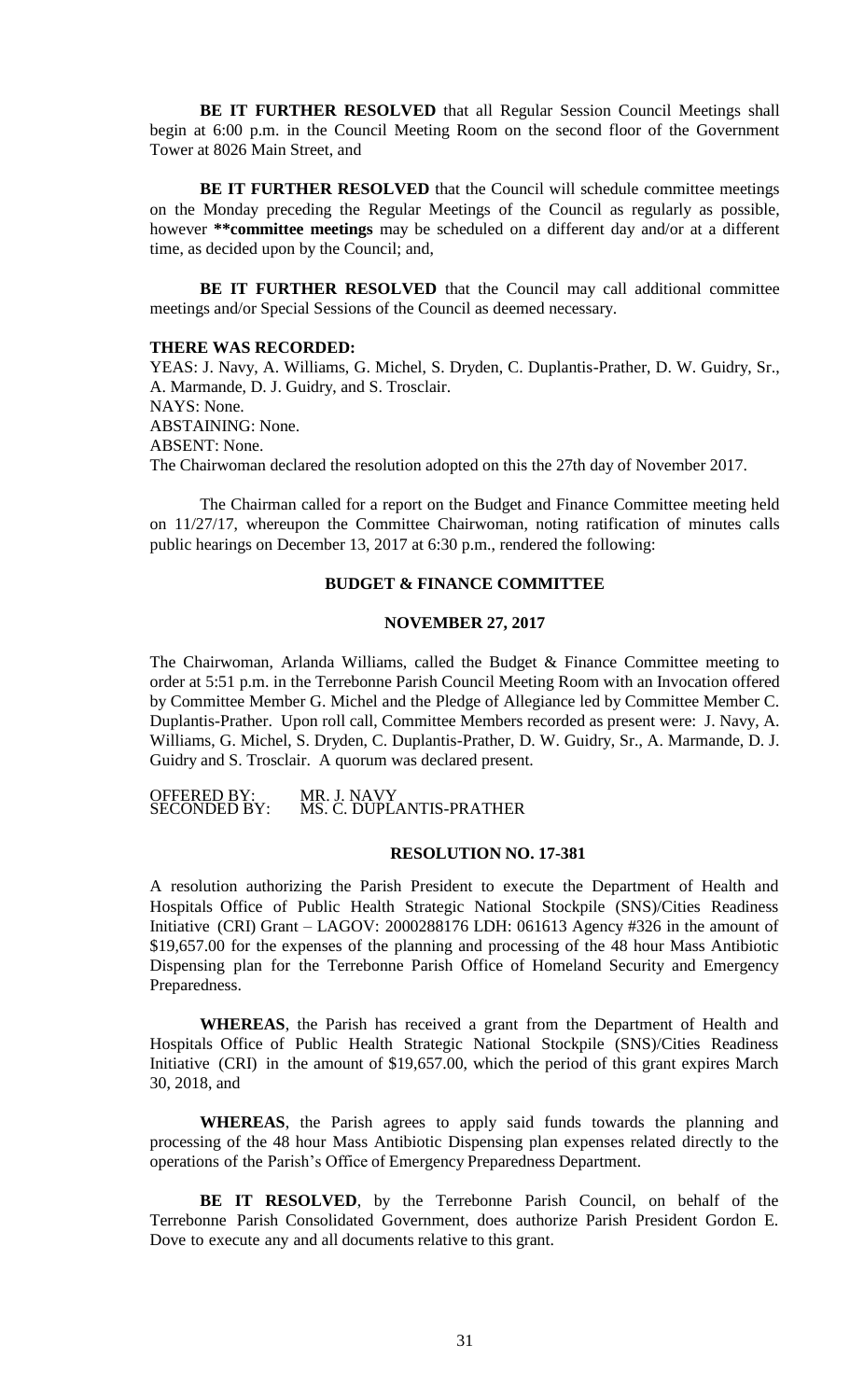### **THERE WAS RECORDED:**

YEAS:J. Navy, A. Williams, G. Michel, S. Dryden, C. Duplantis-Prather, D. W. Guidry, Sr., A. Marmande, D. J. Guidry, and S. Trosclair. NAYS: None. ABSTAINING: None. ABSENT: None. The Chairwoman declared the resolution adopted on this the 27th day of November 2017.

\* \* \* \* \* \* \* \* \*

OFFERED BY: MR. D. W. GUIDRY, SR. SECONDED BY: MR. G. MICHEL

# **RESOLUTION NO. 17-382**

A RESOLUTION IN ACCORDANCE WITH SECTION 21-91(c) OF THE TERREBONNE PARISH CODE OF ORDINANCES TO APPROVE, AMEND AND/OR REJECT THE PROPOSED BUDGET OF TERREBONNE PARISH RECREATION DISTRICT NO. 2/3 FOR THE UPCOMING FISCAL YEAR.

**WHEREAS**, Subsection (c) of Section 21-91 of the Terrebonne Parish Code of Ordinances requires each recreation district within Terrebonne Parish to prepare and file, at least 75 days prior to the beginning of the next fiscal year, with the CFO of Terrebonne Parish Consolidated Government and the Terrebonne Parish Council its proposed budget for the next fiscal year;

**WHEREAS**, Section 21-91 further provides that the Terrebonne Parish Council shall review the proposed budget and, at the next regularly scheduled meeting of the full Council, take the necessary action to approve, amend, or reject the proposed budget;

**WHEREAS**, Section 21-91 further provides that should the Terrebonne Parish Council reject the proposed budget, the Council shall send written notice with instruction to the District Board for amendments to the budget, and the Board shall then submit an amended budget to the Council for approval;

**WHEREAS**, no recreation district board may adopt a proposed budget until the Terrebonne Parish Council has approved the budget, subject to line item veto or reduction by the Parish President;

**WHEREAS**, on November 20, 2017, in accordance with Section 21-91(c), Terrebonne Parish Recreation District Number 2/3 submitted its proposed budget for its fiscal year 2018, and this Council has reviewed the proposed budget and placed the item for consideration before the full Council;

**WHEREAS**, the Terrebonne Parish Council has found the proposed budget to be acceptable and wishes to approve the budget;

**NOW THEREFORE, BE IT RESOLVED** that the Terrebonne Parish Council approves the attached budget proposed by and for Terrebonne Parish Recreation District No. 2/3 for its 2018 fiscal year, and directs the District Board to adopt the proposed budget at its next meeting.

# **THERE WAS RECORDED:**

YEAS:J. Navy, A. Williams, G. Michel, S. Dryden, C. Duplantis-Prather, D. W. Guidry, Sr., A. Marmande, D. J. Guidry, and S. Trosclair. NAYS: None. ABSTAINING: None. ABSENT: None. The Chairwoman declared the resolution adopted on this the 27th day of November 2017.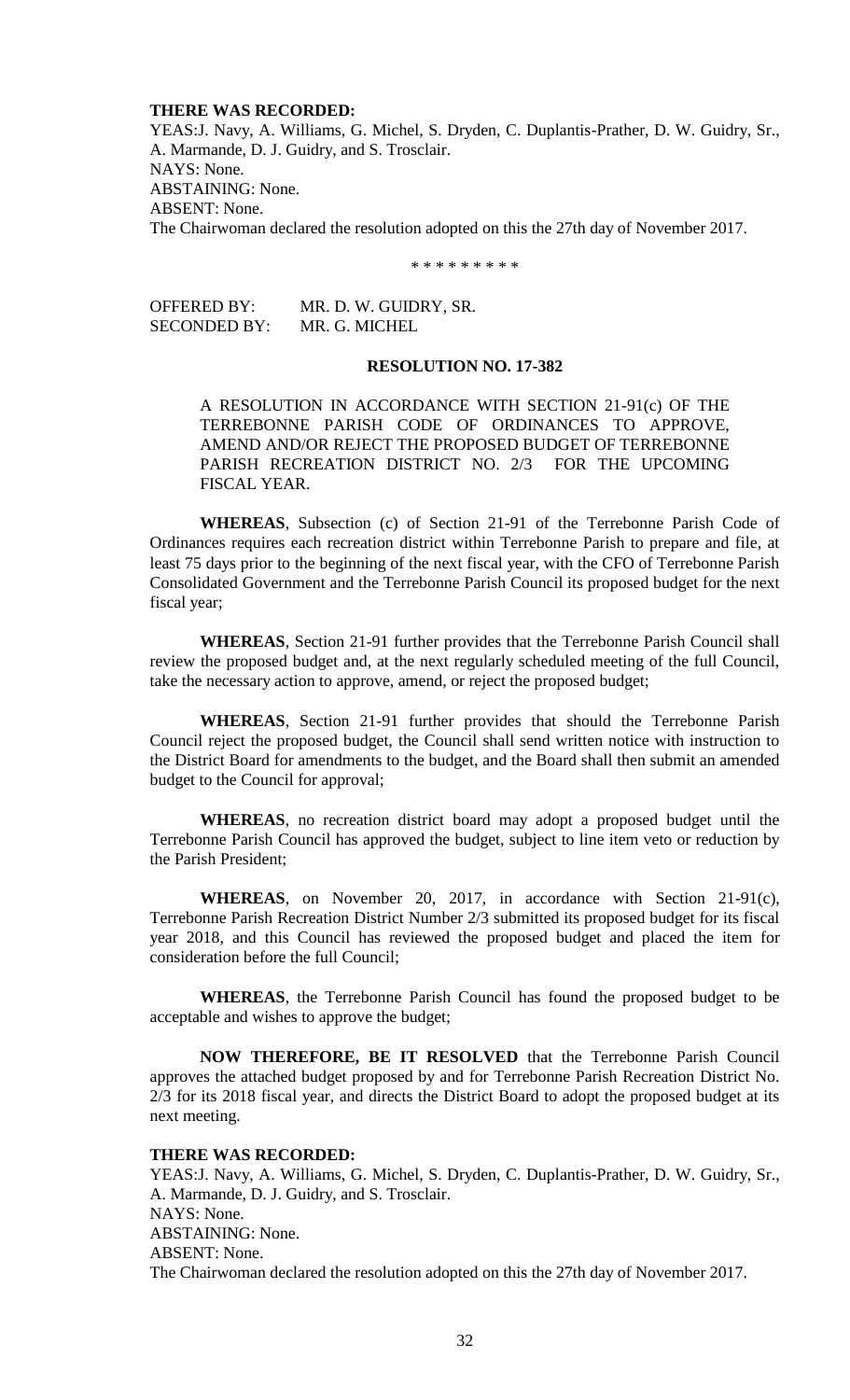OFFERED BY: MR. S. TROSCLAIR SECONDED BY: MR. A. MARMANDE

### RESOLUTION NO. 17-383

A RESOLUTION IN ACCORDANCE WITH SECTION 21-91(c) OF THE TERREBONNE PARISH CODE OF ORDINANCES TO APPROVE, AMEND AND/OR REJECT THE PROPOSED BUDGET OF TERREBONNE PARISH RECREATION DISTRICT NO. 8 FOR THE UPCOMING FISCAL YEAR.

**WHEREAS**, Subsection (c) of Section 21-91 of the Terrebonne Parish Code of Ordinances requires each recreation district within Terrebonne Parish to prepare and file, at least 75 days prior to the beginning of the next fiscal year, with the CFO of Terrebonne Parish Consolidated Government and the Terrebonne Parish Council its proposed budget for the next fiscal year;

**WHEREAS**, Section 21-91 further provides that the Terrebonne Parish Council shall review the proposed budget and, at the next regularly scheduled meeting of the full Council, take the necessary action to approve, amend, or reject the proposed budget;

**WHEREAS**, Section 21-91 further provides that should the Terrebonne Parish Council reject the proposed budget, the Council shall send written notice with instruction to the District Board for amendments to the budget, and the Board shall then submit an amended budget to the Council for approval;

**WHEREAS**, no recreation district board may adopt a proposed budget until the Terrebonne Parish Council has approved the budget, subject to line item veto or reduction by the Parish President;

**WHEREAS**, on November 20, 2017, in accordance with Section 21-91(c), Terrebonne Parish Recreation District Number 8 submitted its proposed budget for its fiscal year 2018, and this Council has reviewed the proposed budget and placed the item for consideration before the full Council;

**WHEREAS**, the Terrebonne Parish Council has found the proposed budget to be acceptable and wishes to approve the budget;

**NOW THEREFORE, BE IT RESOLVED** that the Terrebonne Parish Council approves the attached budget proposed by and for Terrebonne Parish Recreation District No. 8 for its 2018 fiscal year, and directs the District Board to adopt the proposed budget at its next meeting.

### **THERE WAS RECORDED:**

YEAS:J. Navy, A. Williams, G. Michel, S. Dryden, C. Duplantis-Prather, D. W. Guidry, Sr., A. Marmande, D. J. Guidry, and S. Trosclair. NAYS: None. ABSTAINING: None. ABSENT: None. The Chairwoman declared the resolution adopted on this the 27th day of November 2017.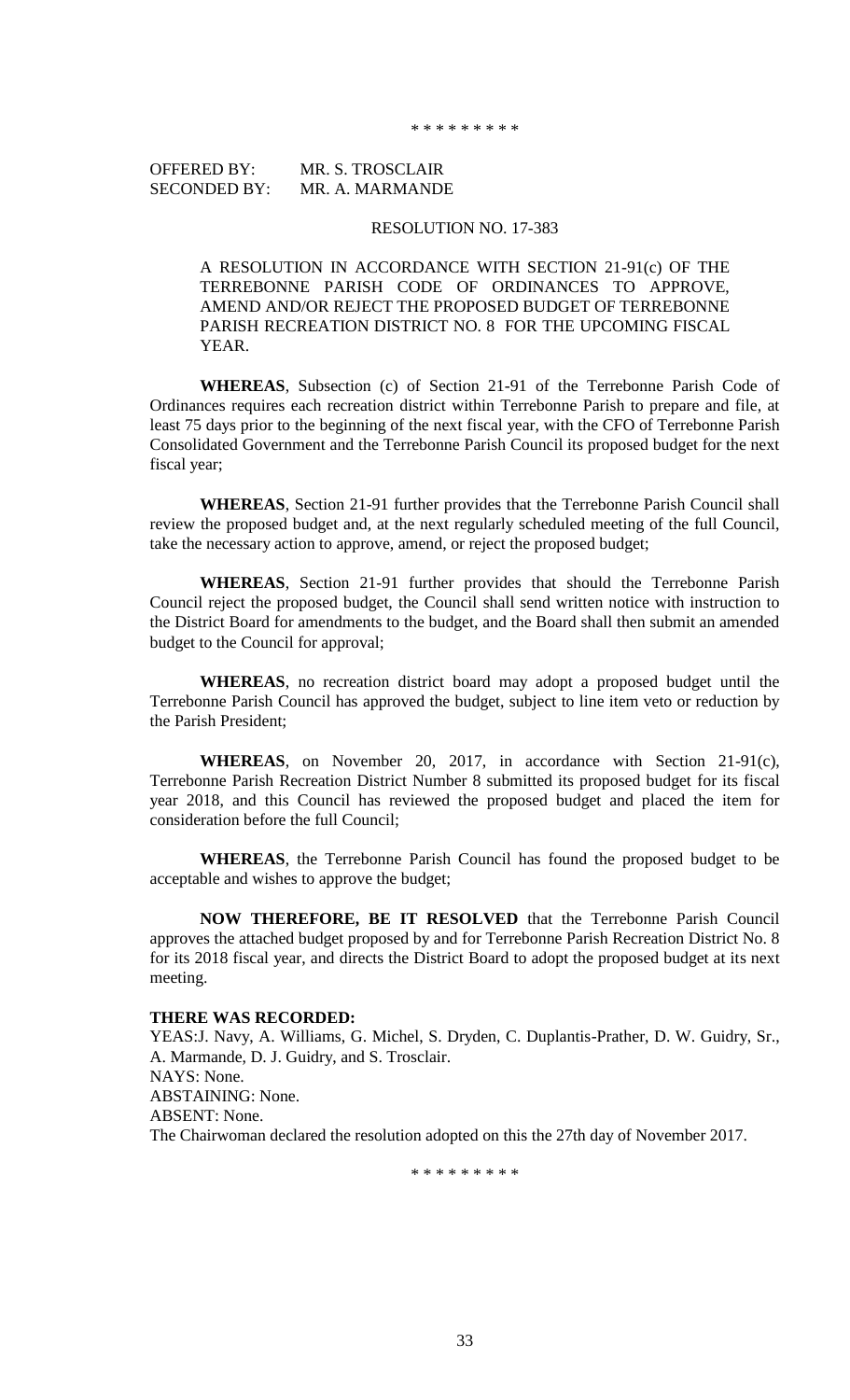OFFERED BY: MR. A. MARMANDE SECONDED BY: MR. J. NAVY

## **RESOLUTION NO. 17-384**

A RESOLUTION IN ACCORDANCE WITH SECTION 21-91(c) OF THE TERREBONNE PARISH CODE OF ORDINANCES TO APPROVE, AMEND AND/OR REJECT THE PROPOSED BUDGET OF TERREBONNE PARISH RECREATION DISTRICT NO. 6 FOR THE UPCOMING FISCAL YEAR.

**WHEREAS**, Subsection (c) of Section 21-91 of the Terrebonne Parish Code of Ordinances requires each recreation district within Terrebonne Parish to prepare and file, at least 75 days prior to the beginning of the next fiscal year, with the CFO of Terrebonne Parish Consolidated Government and the Terrebonne Parish Council its proposed budget for the next fiscal year;

**WHEREAS,** Section 21-91 further provides that the Terrebonne Parish Council shall review the proposed budget and, at the next regularly scheduled meeting of the full Council, take the necessary action to approve, amend, or reject the proposed budget;

**WHEREAS**, Section 21-91 further provides that should the Terrebonne Parish Council reject the proposed budget, the Council shall send written notice with instruction to the District Board for amendments to the budget, and the Board shall then submit an amended budget to the Council for approval;

**WHEREAS**, no recreation district board may adopt a proposed budget until the Terrebonne Parish Council has approved the budget, subject to line item veto or reduction by the Parish President;

**WHEREAS**, on November 20, 2017, in accordance with Section 21-91(c), Terrebonne Parish Recreation District Number 6 submitted its proposed budget for its fiscal year 2018, and this Council has reviewed the proposed budget and placed the item for consideration before the full Council;

**WHEREAS**, the Terrebonne Parish Council has found the proposed budget to be acceptable and wishes to approve the budget;

**NOW THEREFORE, BE IT RESOLVED** that the Terrebonne Parish Council approves the attached budget proposed by and for Terrebonne Parish Recreation District No. 6 for its 2018 fiscal year, and directs the District Board to adopt the proposed budget at its next meeting.

## **THERE WAS RECORDED:**

YEAS:J. Navy, A. Williams, G. Michel, S. Dryden, C. Duplantis-Prather, D. W. Guidry, Sr., A. Marmande, D. J. Guidry, and S. Trosclair. NAYS: None. ABSTAINING: None. ABSENT: None. The Chairwoman declared the resolution adopted on this the 27th day of November 2017.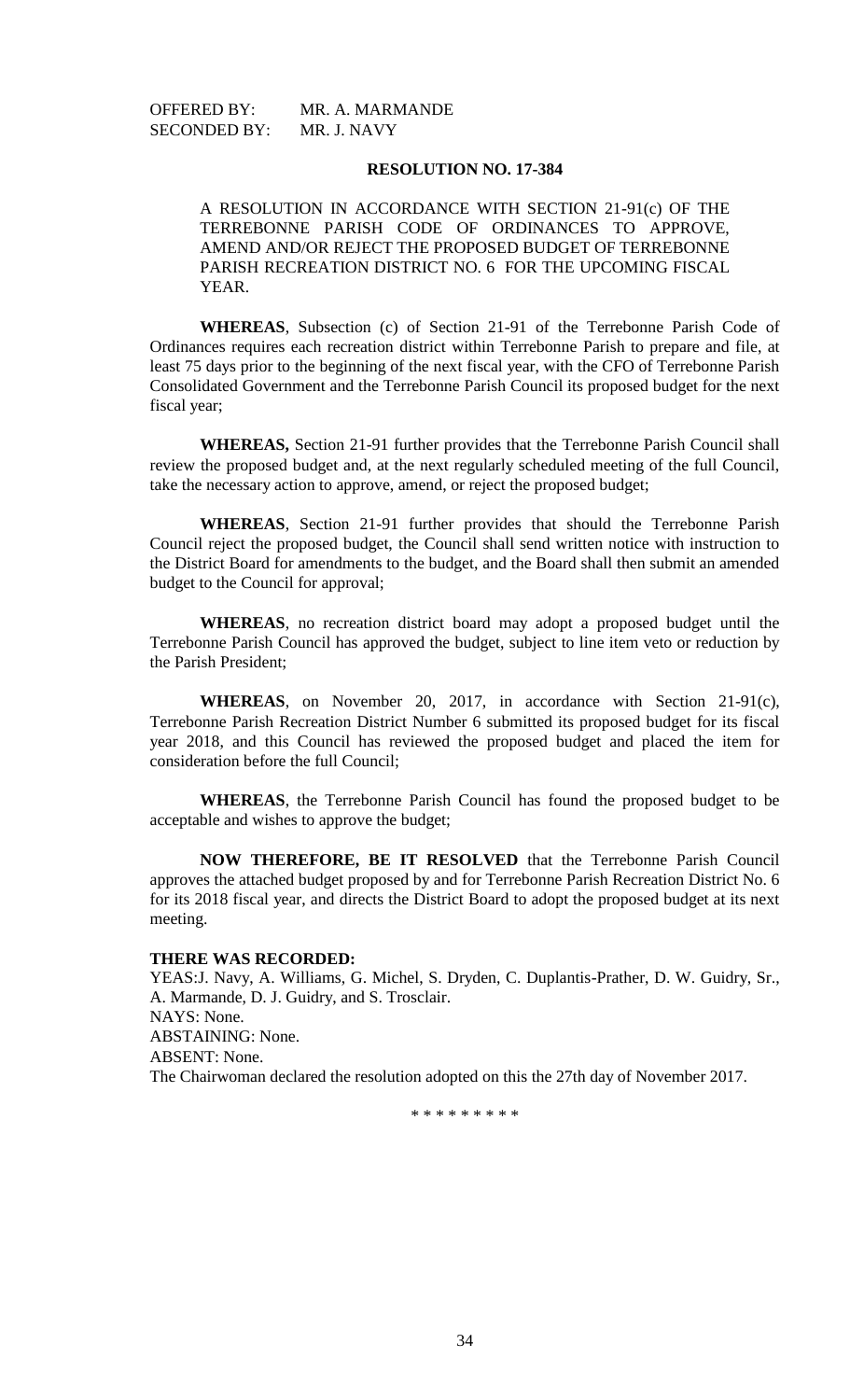OFFERED BY: MR. A. MARMANDE SECONDED BY: MR. J. NAVY

### **RESOLUTION NO. 17-385**

A RESOLUTION IN ACCORDANCE WITH SECTION 21-91(c) OF THE TERREBONNE PARISH CODE OF ORDINANCES TO APPROVE, AMEND AND/OR REJECT THE PROPOSED BUDGET OF TERREBONNE PARISH RECREATION DISTRICT NO. 9 FOR THE UPCOMING FISCAL YEAR.

**WHEREAS**, Subsection (c) of Section 21-91 of the Terrebonne Parish Code of Ordinances requires each recreation district within Terrebonne Parish to prepare and file, at least 75 days prior to the beginning of the next fiscal year, with the CFO of Terrebonne Parish Consolidated Government and the Terrebonne Parish Council its proposed budget for the next fiscal year;

**WHEREAS**, Section 21-91 further provides that the Terrebonne Parish Council shall review the proposed budget and, at the next regularly scheduled meeting of the full Council, take the necessary action to approve, amend, or reject the proposed budget;

**WHEREAS**, Section 21-91 further provides that should the Terrebonne Parish Council reject the proposed budget, the Council shall send written notice with instruction to the District Board for amendments to the budget, and the Board shall then submit an amended budget to the Council for approval;

**WHEREAS**, no recreation district board may adopt a proposed budget until the Terrebonne Parish Council has approved the budget, subject to line item veto or reduction by the Parish President;

**WHEREAS,** on November 20, 2017, in accordance with Section 21-91(c), Terrebonne Parish Recreation District Number 9 submitted its proposed budget for its fiscal year 2018, and this Council has reviewed the proposed budget and placed the item for consideration before the full Council;

**WHEREAS**, the Terrebonne Parish Council has found the proposed budget to be acceptable and wishes to approve the budget;

**NOW THEREFORE, BE IT RESOLVED** that the Terrebonne Parish Council approves the attached budget proposed by and for Terrebonne Parish Recreation District No. 9 for its 2018 fiscal year, and directs the District Board to adopt the proposed budget at its next meeting.

## **THERE WAS RECORDED:**

YEAS:J. Navy, A. Williams, G. Michel, S. Dryden, C. Duplantis-Prather, D. W. Guidry, Sr., A. Marmande, D. J. Guidry, and S. Trosclair. NAYS: None. ABSTAINING: None. ABSENT: None. The Chairwoman declared the resolution adopted on this the 27th day of November 2017.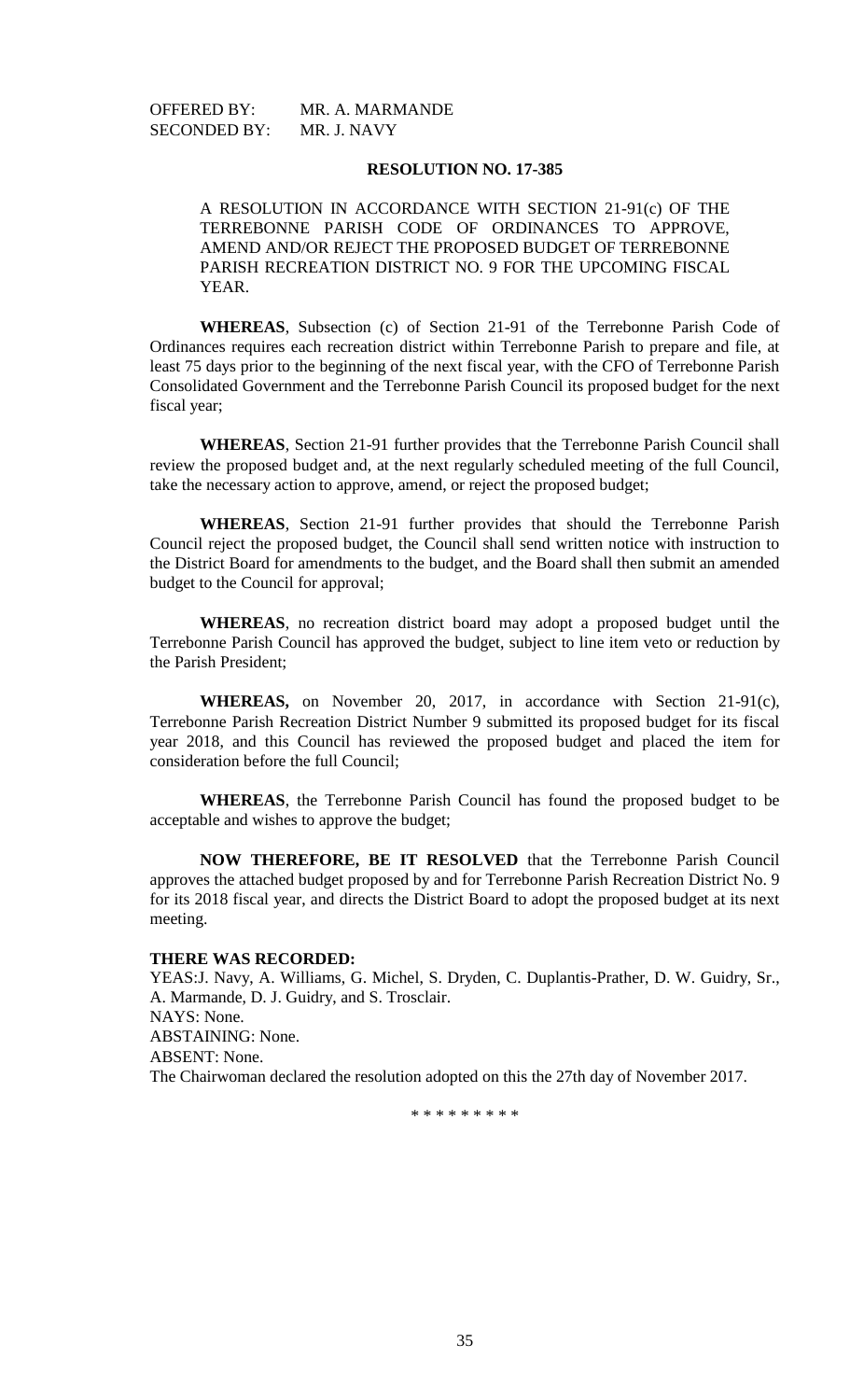OFFERED BY: MR. A. MARMANDE SECONDED BY: MR. J. NAVY

### **RESOLUTION NO. 17-386**

A RESOLUTION IN ACCORDANCE WITH SECTION 21-91(c) OF THE TERREBONNE PARISH CODE OF ORDINANCES TO APPROVE, AMEND AND/OR REJECT THE PROPOSED BUDGET OF TERREBONNE PARISH RECREATION DISTRICT NO. 11 FOR THE UPCOMING FISCAL YEAR.

**WHEREAS**, Subsection (c) of Section 21-91 of the Terrebonne Parish Code of Ordinances requires each recreation district within Terrebonne Parish to prepare and file, at least 75 days prior to the beginning of the next fiscal year, with the CFO of Terrebonne Parish Consolidated Government and the Terrebonne Parish Council its proposed budget for the next fiscal year;

**WHEREAS**, Section 21-91 further provides that the Terrebonne Parish Council shall review the proposed budget and, at the next regularly scheduled meeting of the full Council, take the necessary action to approve, amend, or reject the proposed budget;

**WHEREAS**, Section 21-91 further provides that should the Terrebonne Parish Council reject the proposed budget, the Council shall send written notice with instruction to the District Board for amendments to the budget, and the Board shall then submit an amended budget to the Council for approval;

**WHEREAS**, no recreation district board may adopt a proposed budget until the Terrebonne Parish Council has approved the budget, subject to line item veto or reduction by the Parish President;

**WHEREAS**, on November 20, 2017, in accordance with Section 21-91(c), Terrebonne Parish Recreation District Number 11 submitted its proposed budget for its fiscal year 2018, and this Council has reviewed the proposed budget and placed the item for consideration before the full Council;

**WHEREAS**, the Terrebonne Parish Council has found the proposed budget to be acceptable and wishes to approve the budget;

**NOW THEREFORE, BE IT RESOLVED** that the Terrebonne Parish Council approves the attached budget proposed by and for Terrebonne Parish Recreation District No. 11 for its 2018 fiscal year, and directs the District Board to adopt the proposed budget at its next meeting.

## **THERE WAS RECORDED:**

YEAS:J. Navy, A. Williams, G. Michel, S. Dryden, C. Duplantis-Prather, D. W. Guidry, Sr., A. Marmande, D. J. Guidry, and S. Trosclair. NAYS: None. ABSTAINING: None. ABSENT: None. The Chairwoman declared the resolution adopted on this the 27th day of November 2017.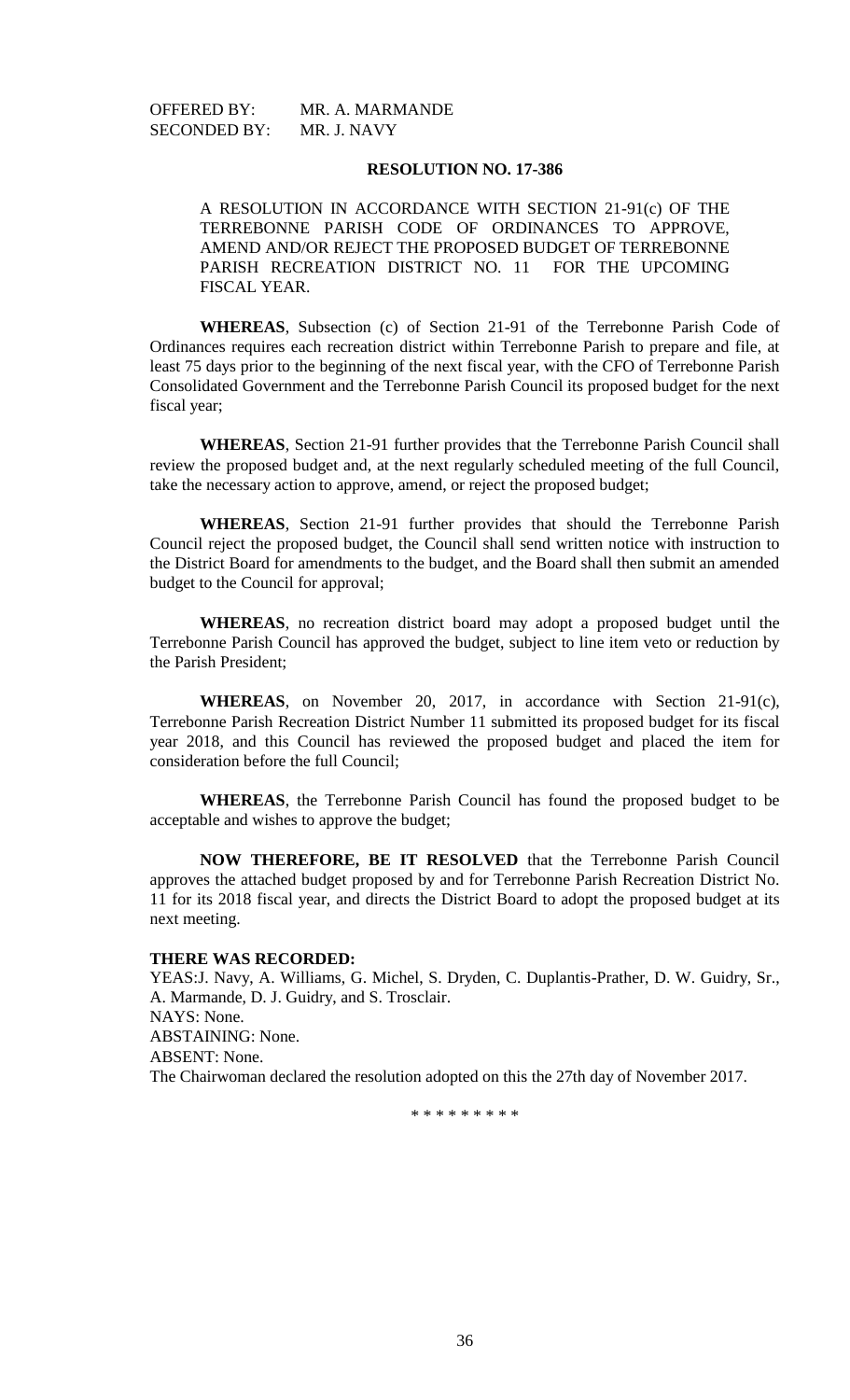OFFERED BY: MR. D. J. GUIDRY SECONDED BY: MR. S. TROSCLAIR

## **RESOLUTION NO. 17-387**

A RESOLUTION IN ACCORDANCE WITH SECTION 21-91(c) OF THE TERREBONNE PARISH CODE OF ORDINANCES TO APPROVE, AMEND AND/OR REJECT THE PROPOSED BUDGET OF TERREBONNE PARISH RECREATION DISTRICT NO. 7 FOR THE UPCOMING FISCAL YEAR.

**WHEREAS**, Subsection (c) of Section 21-91 of the Terrebonne Parish Code of Ordinances requires each recreation district within Terrebonne Parish to prepare and file, at least 75 days prior to the beginning of the next fiscal year, with the CFO of Terrebonne Parish Consolidated Government and the Terrebonne Parish Council its proposed budget for the next fiscal year;

**WHEREAS**, Section 21-91 further provides that the Terrebonne Parish Council shall review the proposed budget and, at the next regularly scheduled meeting of the full Council, take the necessary action to approve, amend, or reject the proposed budget;

**WHEREAS**, Section 21-91 further provides that should the Terrebonne Parish Council reject the proposed budget, the Council shall send written notice with instruction to the District Board for amendments to the budget, and the Board shall then submit an amended budget to the Council for approval;

**WHEREAS**, no recreation district board may adopt a proposed budget until the Terrebonne Parish Council has approved the budget, subject to line item veto or reduction by the Parish President;

**WHEREAS**, on November 20, 2017, in accordance with Section 21-91(c), Terrebonne Parish Recreation District Number 7 submitted its proposed budget for its fiscal year 2018, and this Council has reviewed the proposed budget and placed the item for consideration before the full Council;

**WHEREAS**, the Terrebonne Parish Council has found the proposed budget to be acceptable and wishes to approve the budget;

**NOW THEREFORE, BE IT RESOLVED** that the Terrebonne Parish Council approves the attached budget proposed by and for Terrebonne Parish Recreation District No. 7 for its 2018 fiscal year, and directs the District Board to adopt the proposed budget at its next meeting.

## **THERE WAS RECORDED:**

YEAS:J. Navy, A. Williams, G. Michel, S. Dryden, C. Duplantis-Prather, D. W. Guidry, Sr., A. Marmande, D. J. Guidry, and S. Trosclair. NAYS: None. ABSTAINING: None. ABSENT: None. The Chairwoman declared the resolution adopted on this the 27th day of November 2017.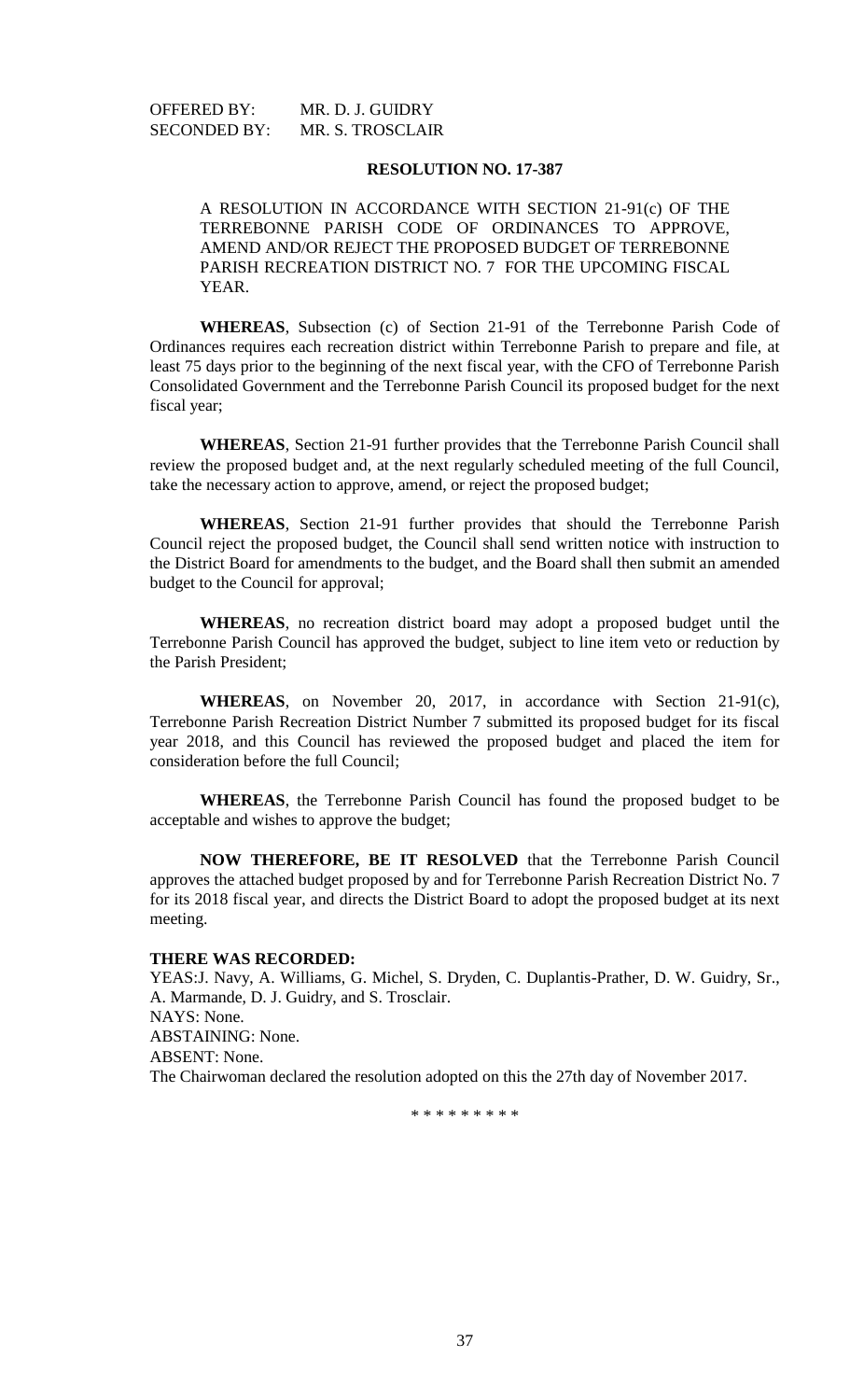OFFERED BY: MR. S. TROSCLAIR SECONDED BY: MR. G. MICHEL

### **RESOLUTION NO. 17-388**

A RESOLUTION IN ACCORDANCE WITH SECTION 21-91(c) OF THE TERREBONNE PARISH CODE OF ORDINANCES TO APPROVE, AMEND AND/OR REJECT THE PROPOSED BUDGET OF TERREBONNE PARISH RECREATION DISTRICT NO. 3 FOR THE UPCOMING FISCAL YEAR.

**WHEREAS**, Subsection (c) of Section 21-91 of the Terrebonne Parish Code of Ordinances requires each recreation district within Terrebonne Parish to prepare and file, at least 75 days prior to the beginning of the next fiscal year, with the CFO of Terrebonne Parish Consolidated Government and the Terrebonne Parish Council its proposed budget for the next fiscal year;

**WHEREAS**, Section 21-91 further provides that the Terrebonne Parish Council shall review the proposed budget and, at the next regularly scheduled meeting of the full Council, take the necessary action to approve, amend, or reject the proposed budget;

**WHEREAS**, Section 21-91 further provides that should the Terrebonne Parish Council reject the proposed budget, the Council shall send written notice with instruction to the District Board for amendments to the budget, and the Board shall then submit an amended budget to the Council for approval;

**WHEREAS**, no recreation district board may adopt a proposed budget until the Terrebonne Parish Council has approved the budget, subject to line item veto or reduction by the Parish President;

**WHEREAS**, on November 20, 2017, in accordance with Section 21-91(c), Terrebonne Parish Recreation District Number 3 submitted its proposed budget for its fiscal year 2018, and this Council has reviewed the proposed budget and placed the item for consideration before the full Council;

**WHEREAS**, the Terrebonne Parish Council has found the proposed budget to be acceptable and wishes to approve the budget;

**NOW THEREFORE, BE IT RESOLVED** that the Terrebonne Parish Council approves the attached budget proposed by and for Terrebonne Parish Recreation District No. 3 for its 2018 fiscal year, and directs the District Board to adopt the proposed budget at its next meeting.

### **THERE WAS RECORDED:**

YEAS:J. Navy, A. Williams, G. Michel, S. Dryden, C. Duplantis-Prather, D. W. Guidry, Sr., A. Marmande, D. J. Guidry, and S. Trosclair. NAYS: None. ABSTAINING: None. ABSENT: None. The Chairwoman declared the resolution adopted on this the 27th day of November 2017.

\* \* \* \* \* \* \* \* \*

Mr. A. Marmande moved, seconded by Mr. S. Trosclair, "THAT, the Budget & Finance Committee introduce an ordinance to amend the 2017 Adopted Operating Budget of the Terrebonne Parish Consolidated Government for the following items and to provide for related matters:

Department of Labor – CSBG Grant, \$328,634 Group Insurance Fund, \$850,000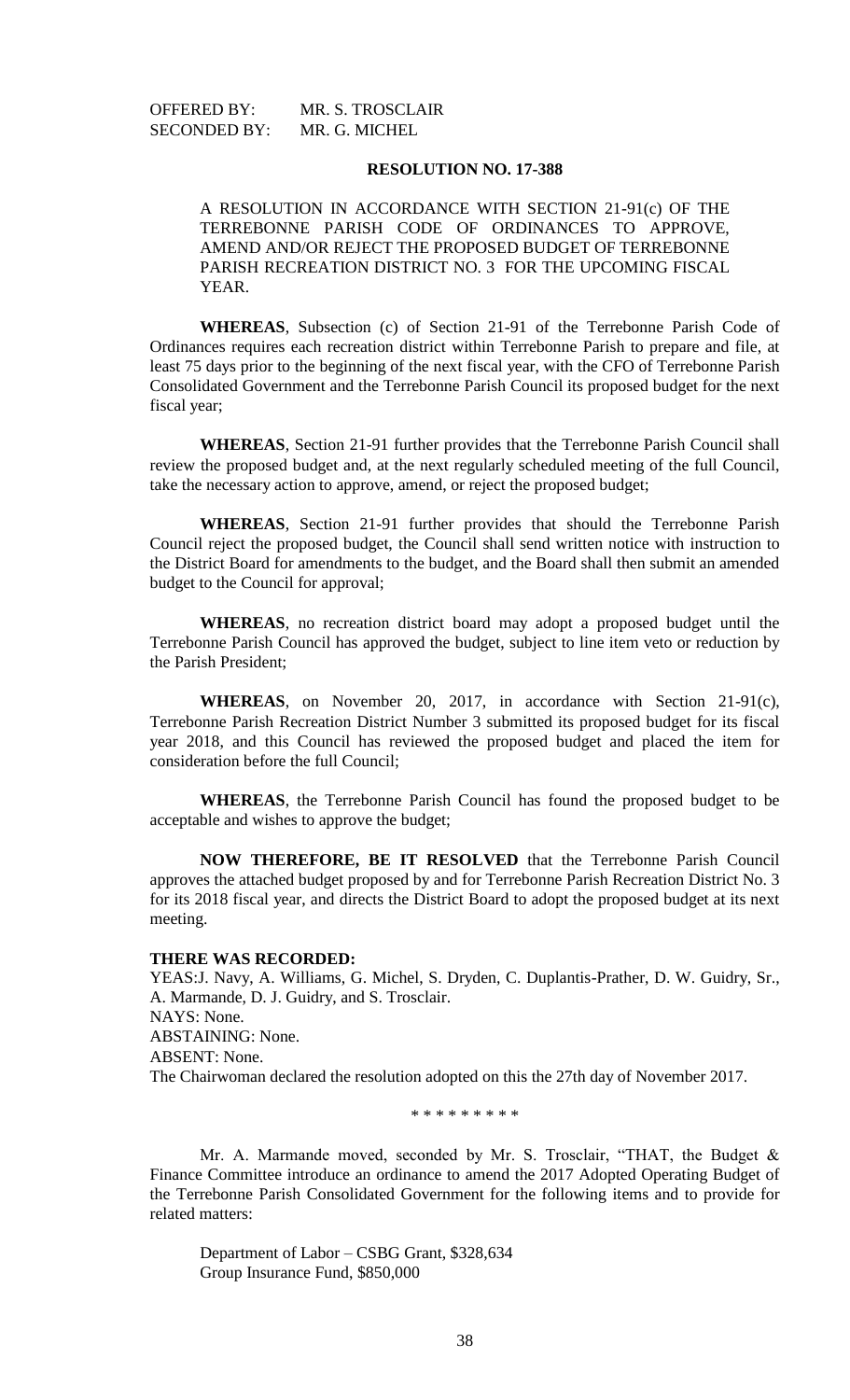and call a public hearing on December 13, 2017 at 6:30 p.m."

The Chairwoman called for the vote on the motion offered by Mr. A. Marmande. THERE WAS RECORDED: YEAS: J. Navy, A. Williams, G. Michel, S. Dryden, C. Duplantis-Prather, D. W. Guidry, Sr., A. Marmande, D. J. Guidry and S. Trosclair. NAYS: None. ABSENT: None. The Chairwoman declared the motion adopted.

Mr. A. Marmande moved, seconded by Mr. D. J. Guidry, "THAT, the Budget & Finance Committee introduce an ordinance to amend the 2017 Adopted Operating Budget of the Terrebonne Parish Consolidated Government for the following items and to provide for related matters:

General Fund – Holiday Decorations, \$12,000

and call a public hearing on said matter on December 13, 2017 at 6:30 p.m."

The Chairwoman called for the vote on the motion offered by Mr. A. Marmande. THERE WAS RECORDED: YEAS: J. Navy, A. Williams, G. Michel, S. Dryden, C. Duplantis-Prather, D. W. Guidry, Sr., A. Marmande, D. J. Guidry and S. Trosclair. NAYS: None. ABSENT: None. The Chairwoman declared the motion adopted.

A review of the proposed 2018 Budget began on the following funds/departmental budgets:

**a) Council on Aging (Fund 278; Sm. Bk. 112; Big Bk. 317) –** Chief Finance Officer Kandace Mauldin presented the proposed 2018 Budget stating that a 7.50 mill ad valorem tax approved by voters November 4, 2008 (2010-2019), will generate an estimated \$6,976,287 in 2017. The millage was renewed on November 16, 2013 for years 2020-2029, maximum 7.50 mills. Terrebonne Parish has a cooperative endeavor agreement with TCOA to provide services, \$8,000,000 estimated for 2018. An independent budget is adopted by TCOA governing authority for fiscal year ending June  $30<sup>th</sup>$  and is submitted annually to the appointing authority. In 2018, \$500,000 is proposed to make capital improvements to the Lenox Hotard Post #31 of the American Legion to support elderly veterans. (NO ACTION TAKEN)

Council on Aging Director Diana Edmonson thanked the Council and Administration for their support and informed them of the upcoming Council on Aging projects (i.e. parking lot repaving and bathroom renovations). She stated in June of 2019, the Council on Aging will have spent all of their fund balance, except for the restricted funds.

Committee Member J. Navy thanked Ms. Edmonson and her staff for all of the hard work in helping the elderly citizens of Terrebonne Parish and suggested that the budget be amended to add an additional \$42,500.00 for activities at the Mechanicville Community Center for the elderly.

- **b) District Attorney (Fund 151-123; Sm. Bk. 22; Big Bk. 14) -** Chief Finance Officer Kandace Mauldin highlighted the proposed 2018 Budget stating that there were no significant changes. (NO ACTION TAKEN)
- **c) Clerk of Court (Fund 151-124; Sm. Bk. 24; Big Bk. 15) –** Chief Finance Officer Kandace Mauldin summarized the proposed 2018 Budget stating that there were no significant changes. (NO ACTION TAKEN)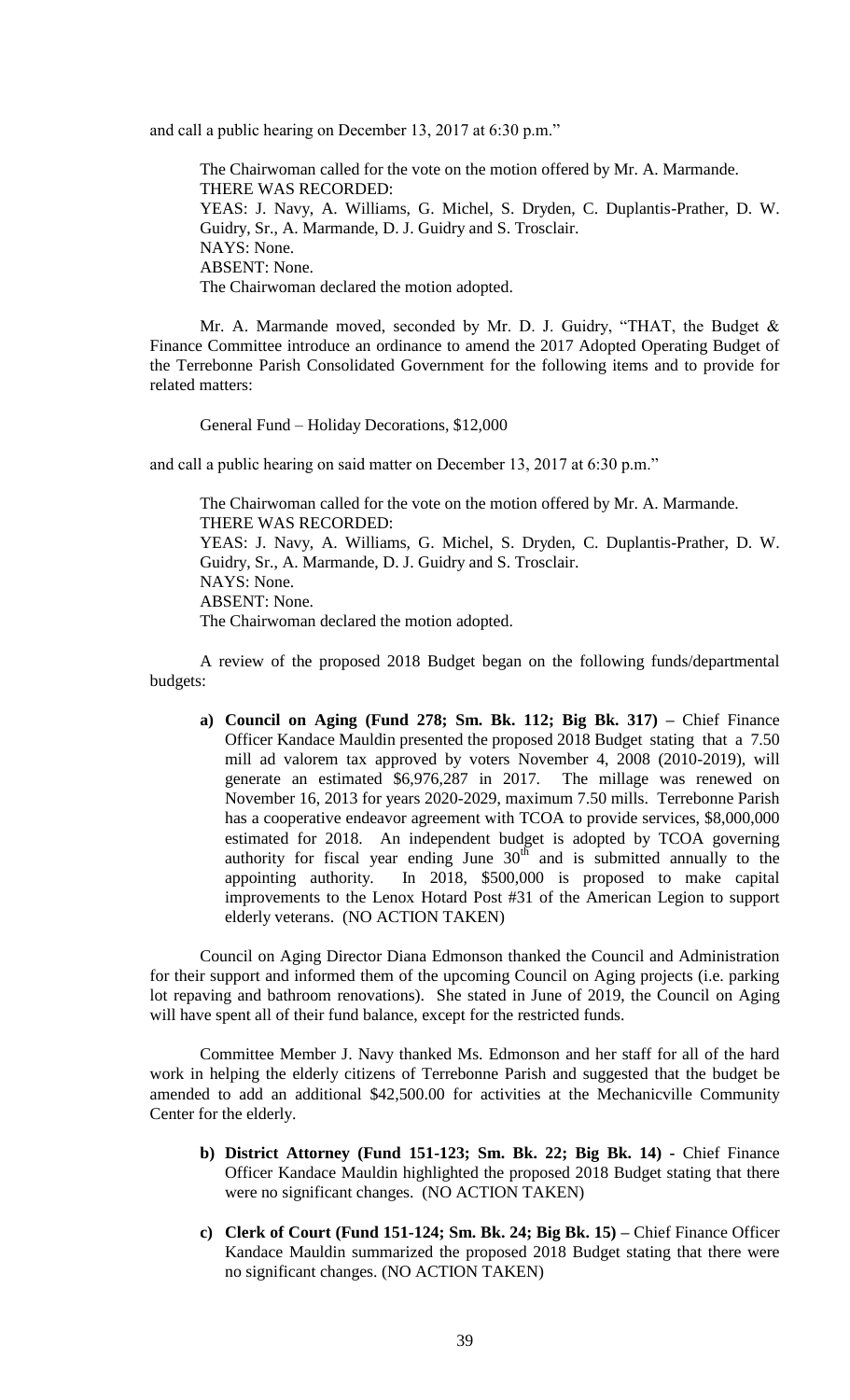- **d) Criminal Court Fund (Fund 299; Sm. Bk. 134; Big Bk. 368) –** Chief Finance Officer Kandace Mauldin reviewed the proposed 2018 Budget highlighting that Fines and Forfeitures Revenue is \$3,806,000 for 2018. The General Fund Supplement is \$1,690,146, same as 2017. The Juvenile Detention Supplement is \$250,000, same as 2017. The Mental Health and Drug Abuse Fund Supplement is \$47,514, same as 2017. Under Capital, they are requesting Computers totaling \$7,250 and Machinery and Equipment totaling \$5,000.00 (NO ACTION TAKEN)
- **e) Parish Jail (Fund 203-201; Sm. Bk. 80; Big Bk. 69) –** Chief Finance Officer Kandace Mauldin presented the proposed 2018 Budget noting that in October 1991, the original agreement (Reference: Resolution No. 91-454) between the Parish Government and the Sheriff of Terrebonne Parish was executed to provide the parish funding assistance with the Parish Jail, with 100% of the first \$25,000 and 50% of the Department of Corrections (DOC) reimbursement. Effective July 1, 2015, under the authority of a new agreement, the Sheriff shall share with the Parish 50% of the DOC reimbursements, adjusted over time to comply with the current Louisiana Revised Statue's approved reimbursement rate. In addition, the Sheriff agrees to make a continuous good faith effort to maintain a total DOC prisoner population of two hundred fifty (250) inmates. The term of this agreement shall expire June 30, 2019. For 2018, the Parish is estimating to receive \$1,023,770 from the Sheriff of Terrebonne, a decrease of \$2,805. The General Fund Supplement is \$2,999,000, an increase of \$184,000. The Parish reimburses the Sheriff for the feeding of the prisoners based on a flat formula of \$1.75 per day for Department of Corrections (DOC) prisoners and \$3.50 per day for all others. The projected cost for 2018 is \$864,675, which is based on an average prison population of 790. (NO ACTION TAKEN)
- **f) Parish Jail Medical Department (Fund 203-202; Sm. Bk. 81; Big Bk. 72)–** Chief Finance Officer Kandace Mauldin summarized the proposed 2018 Budget stating that the Parish currently contracts the Haydel Clinic for physicians care at \$90,000 per year. With the inclusion of dental care, ambulance and hospital care, the medical services are estimated for 2018 at \$176,000; and prescriptions and OTC Medications at \$199,170. On July 8, 2016, the Parish entered into an Intergovernmental agreement with Terrebonne Sheriff's Office (TPSO) for the medical administrator to become an employee of TPSO. TPCG shall reimburse TPSO for the actual base salary paid to the Medical Administrator by TPSO for only those services rendered to the Parish under the agreement. (NO ACTION TAKEN)

Upon questioning from Committee Member D. W. Guidry, Sr., Chief Finance Officer explained that the flat formula used to determine reimbursement for feeding is according to state law; noting that it is the formula that was used previously.

**g) Police Department (Fund 204-211; Sm. Bk. 82; Big Bk. 79) -** Chief Finance Officer Kandace Mauldin reviewed that the proposed 2018 Budget highlighting that ad valorem taxes are proposed for 2018 in the amount of \$4,442,801 from the levy of 6.38 mills (City Alimony Tax), 5.08 mills City Fire Protection, and 5.08 mills City Police Protection approved by voters on November 7, 2006, (2009- 2018), and renewed November 16, 2013 (2019-2028). In 1965 the Parish levied a 1% parishwide sales tax equally divided by the Parish Police Jury, City of Houma, and Parish School Board. The 1/3 City of Houma portion has been dedicated through the budget for use by the Public Safety Fund and is projected to generate \$6,736,302, a 1.7% decrease from 2016 collections, and the same as the 2017 projected collections. The insurance occupational licenses in the City of Houma are projected to collect \$875,000, a decrease of \$25,000. Occupational Licenses (50% collected in the City), \$189,500. Court fines are proposed at \$125,000. General Fund Supplement is \$2,689,884 (an increase of \$549,507). Under Personnel, they are adding one (1) Police Lieutenant, Grade P-4, they are eliminating one (1) Police Sergeant, Grade P-3, and they are adding one (1)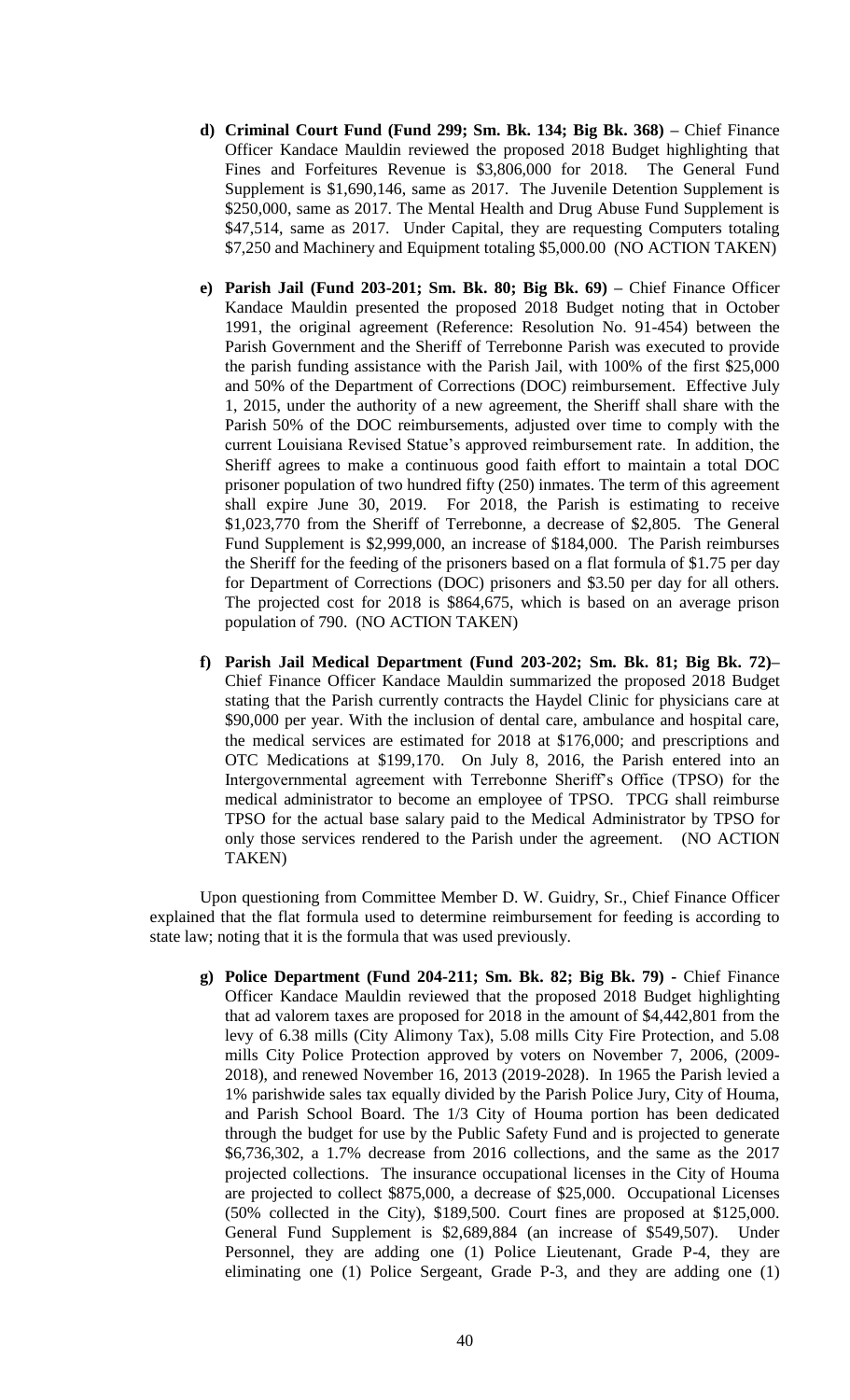Dispatcher, 105, Grade 105 and a 2% adjustment across the board. (NO ACTION TAKEN)

Committee Member J. Navy stated the L.E.N.S Program is making a big impact on deterring crime and decreasing drug trafficking; stating that the program was not "fully" funded when it was first implemented and asked that, at this budget hearing, that the parish fully funds this crime prevention program.

Houma Police Chief D. Coleman and Captain B. O'Bryan explained that they have seen a noticeable decrease in crimes and complaints with the implementation of the L.E.N.S. Program; stating that this pilot program increases police presence in crime and/or drug-ridden areas.

Several committee members agreed with Committee Member J. Navy and commended Chief D. Coleman and Captain O'Bryan on a job well done in deterring crime and protecting the citizens of Terrebonne Parish.

- **h) Fire Department (Fund 204-222; Sm. Bk. 89; Big Bk. 83)** Chief Finance Officer Kandace Mauldin presented the proposed 2018 Budget noting that at the State Firefighters' Retirement board meeting of December 4, 2015, the following rates were adopted: 2016 - 27.25%; 2017 – 25.25%. Under Personnel: A 2% adjustment across the board as mandated by State Law.
- **i) Health Unit (Fund 277; Sm. Bk. 110; Big Bk. 312)** Chief Finance Officer Kandace Mauldin highlighted the proposed 2018 Budget stating that a 1.66 mill ad valorem tax approved by the voters November 4, 2008 for years 2010 -2019, will generate an estimated \$1,534,765 in 2018. A special election on November 12, 2012 approved the millage thru 2029. Reimbursement of various expenditures incurred by the State is \$382,080, an increase of \$2,080. Under Personnel, they are eliminating one (1) Admin. Coordinator I, Grade 104. (NO ACTION TAKEN)
- **j) Mental Health (Fund 281; Sm. Bk. 127; Big Bk. 347)**  Chief Finance Officer Kandance Mauldin summarized the proposed 2018 Budget highlighting that an ad valorem tax of .42 mills for years 2010-2019 approved by the voters November 4, 2008 is estimated to generate \$387,808. On November 16, 2013, the renewal was approved for years 2020-2029. Based on precedent, the allocation of the ad valorem tax is 60-40%, Mental Health (Treatment Center) and Alcohol and Drug Abuse Clinic (Assessment Center) respectively. Transfer to Criminal Court Fund – Drug Court Dept., \$47,514. (NO ACTION TAKEN)
- **k) Parks and Grounds (Fund 205-501; Sm. Bk. 93; Big Bk. 92)**  Chief Finance Officer Kandace Mauldin presented the proposed 2018 Budget explaining that the Maintenance Contract for Grass cutting and park maintenance is \$121,703, same as 2017. (NO ACTION TAKEN)
- **l) Recreation Department (Fund 280; Sm. Bk. 119; Big Bk. 325)** Chief Finance Officer Kandace Mauldin highlighted the proposed 2018 Budget noting stating that a 2.21 mill ad valorem tax for years 2011-2020 was approved by the voters November 4, 2008 (2011-2019), which has been levied at 2.06 mills, \$1,957,599 in 2018. Registration fees proposed will generate an estimated \$91,350 in 2018. Special Olympics, \$27,348. Summer Camps, \$200,000. Recreation District No. 11 reimburses TPCG for this department. During 2017 Recreation District No. 11 cancelled the cooperative endeavor agreement with the Parish. Under Personnel, they are eliminating one (1) part-time Laborer/General, Grade 101. Under Capital, they are requesting property for future Deweyville Community Center, \$70,000. Wages and fringes for Sports Officials of \$403,267 are allocated to the various sports programs. The Parish Arts Funding Program is funded for \$7,500. The Special Olympics Recreation Fund had no significant changes. The Summer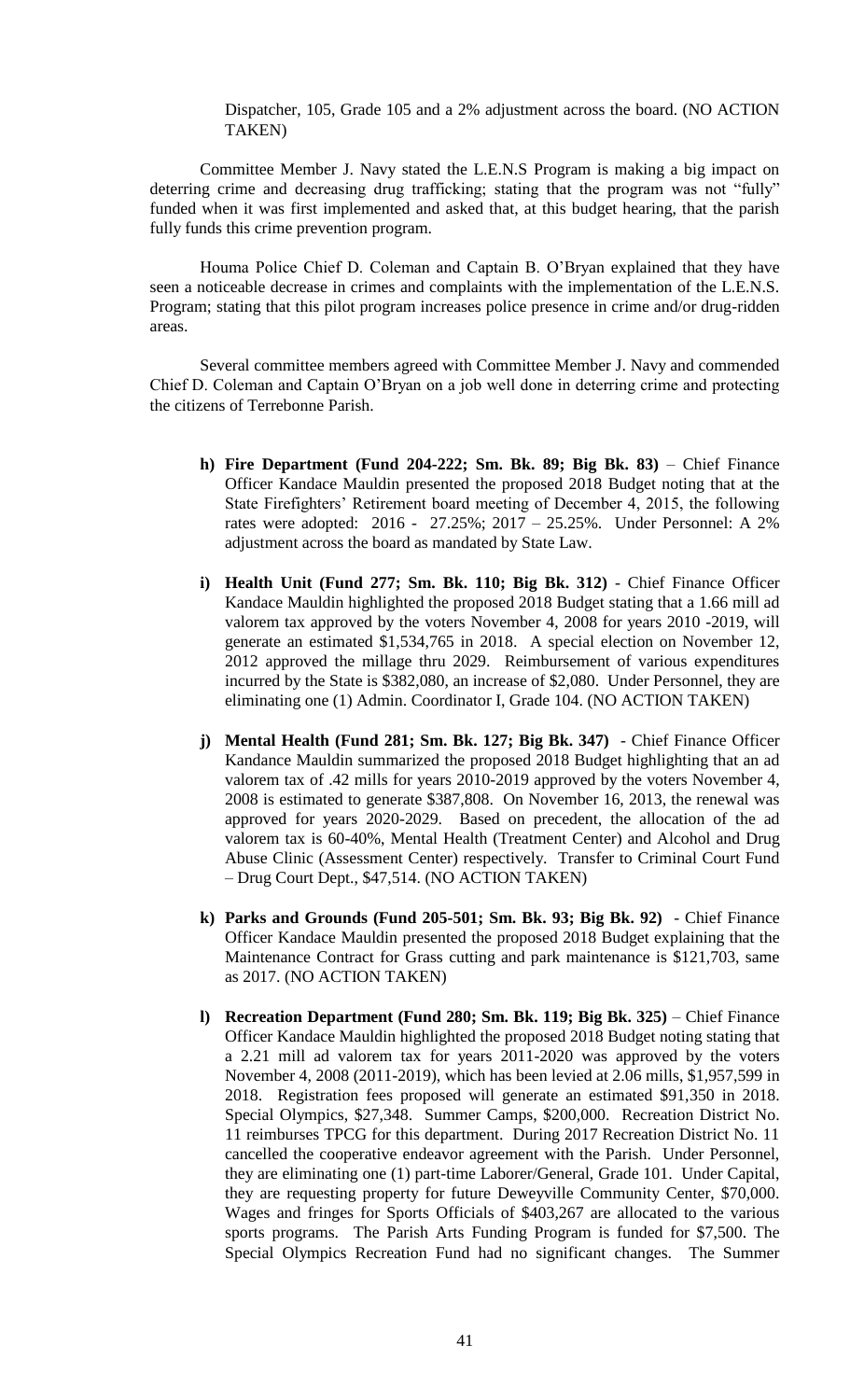Camp Programs through Cooperative Endeavor Agreements with Recreation Districts, \$200,000. (NO ACTION TAKEN)

Upon questioning from Committee member D. W. Guidry, Sr., Chief Finance Officer K. Mauldin explained that the non-district recreational funds mentioned in the Parks and Recreation Budget (Page 93, Small Book) are derived from the parish's sales tax and the general fund.

Recreation Director S. Washington thanked the Council and Administration for all of their support. He explained that a committee was formed to research and implementation new ideas as it pertains to recreation. Mr. Washington further explained that they are meeting once a month and will present their findings to the Council for approval. At this time, he explained the role and/or salaries of gym supervisors, the hours that can be worked per month, as well as, the training and background checks required to work for the Recreation Department. Mr. Washington stated that the maintenance of the parks is a recreation function; noting that grass cutting for some parks is done by the recreation districts.

Several committee members thanked Mr. Washington for all of the hard work that he does.

Chief Finance Officer K. Mauldin referred to Page 91 (Small Book) in reference to Non-District Recreational funding, and stated that a General Fund transfer is made to this department in the amount of \$180,000, a decrease of \$114,400 for 2019.

- **m) Risk Management (Fund 354; Sm. Bk.175; Big Bk. 433)** Chief Finance Officer Kandace Mauldin summarized the proposed 2018 Budget highlighting that the Premium Revenue from departments and user agencies for major self-insured plans are as follows: Workmen's Compensation, \$1,517,590, General Liability, \$2,175,000, Vehicle Insurance, \$324,000, Physical Plant, \$1,927,844, Gas/Electric Liability, \$500,000, Boiler Insurance, \$118,000 and Medical Professional Liability, \$290,000. Under Major Expenditures: Premiums for excess of our self-insurance retention: Worker's Compensation, \$220,000, Vehicle Insurance, \$250,000 and General Liability, \$450,000, Boiler, \$118,000, Physical Plant, \$1,927,844, Gas/Electric Liability, \$375,000. Claims for all coverage is \$3,550,000. Actuarial Audit is \$15,000 as required for annual financial reporting. (NO ACTION TAKEN)
- **n) Group Insurance (Fund 357; Sm. Bk. 179; Big Bk. 441)** Chief Finance Officer Kandace Mauldin reviewed the proposed 2018 Budget explaining that the Premium Revenue is \$18,831,443. Major expenditures: Premiums for excess liability including

 administrative fees, \$2,102,655, \$1.8 million less than 2017. Claims is \$17,014,565.

(NO ACTION TAKEN)

Under questioning from Committee Member G. Michel, Chief Finance Officer K. Mauldin explained that insurance premiums were not increased in 2016-2017; noting that funding was budgeted for an increase in premiums.

**o) Human Resources (Fund 370; Sm. Bk. 181; Big Bk. 444) -** Chief Finance **Officer** 

Kandace Mauldin summarized the proposed 2018 Budget highlighting that the Human Resources Department is funded by a user charge paid by all departments/divisions, which benefit from this service. The charge for 2018 is 1.5% of salaries and wages or \$578,000. Their Major Expenditures are as follows: Unemployment Claims (UC): The Parish is 100% self-insures for UC, reimbursing the Louisiana State Department of Labor for all benefits paid each quarter. The Human Resources Department oversees the documentation and works with the Parish and State to monitor the claims.

2013 - \$16,233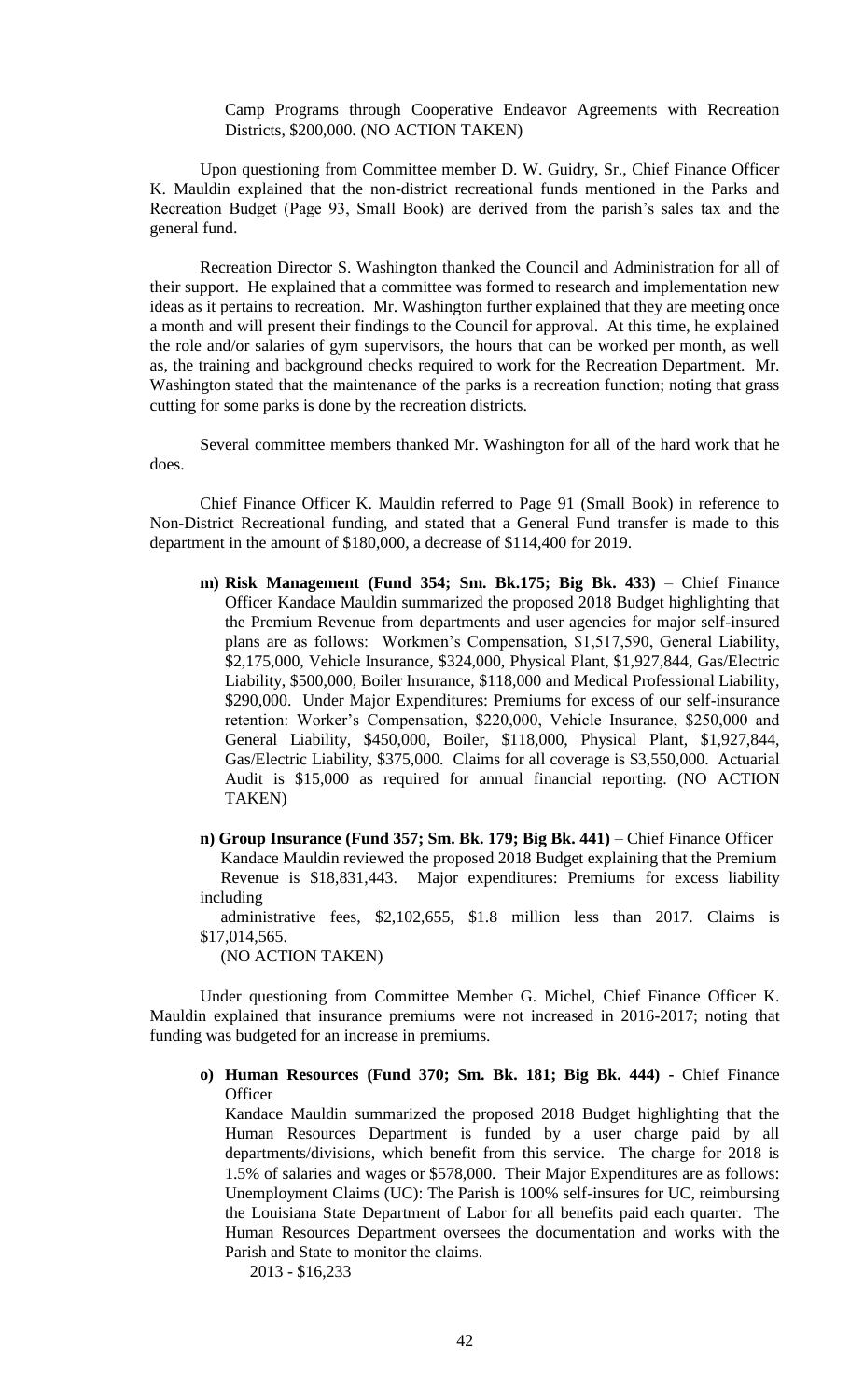2014 - \$23,686 2015 - \$26,593 2016 - \$29,733 2017 – Estimated - \$30,000 2018 – Estimated - \$30,000 Legal/ Consultant, \$36,000 Summer Intern Jumpstart Program (fifth year), \$62,401

Under Capital, they are requesting five (5) Computers, \$7,500.

- **p) Public Works/Government Buildings (Fund 151-194; Sm. Bk. 43; Big Bk. 31)** – Chief Finance Officer Kandace Mauldin presented the proposed 2018 Budget noting that under Capital, they are requesting cooling towers/Government towers, \$121,000 and Courthouse Elevators, \$65,000. (NO ACTION TAKEN)
- **q) Public Works/Janitorial Services (Fund 151-198; Sm. Bk. 46; Big Bk. 35)**  Chief Finance Officer Kandace Mauldin highlighted the proposed 2018 Budget stating that the General Fund share of the contract for cleaning services is \$238,000 for 2018. (NO ACTION TAKEN)
- **r) Public Works/Engineering (Fund 151-302; Sm. Bk. 49; Big Bk. 38)** Chief Finance Officer Kandace Mauldin summarized the proposed 2018 Budget noting that they had no significant changes. Under Personnel, they are eliminating one (1) Admin. Coordinator II, Grade 106. (NO ACTION TAKEN)
- **s) Auditorium (Fund 205-196; Sm. Bk. 92; Big Bk. 89)** Chief Finance Officer Kandace Mauldin summarized the proposed 2018 Budget noting that they had no significant changes. (NO ACTION TAKEN)
- **t) Public Works/FTA Grant Fund (Good Earth Transit) (Fund 237; Sm. Bk. 141; Big Bk. 200)** – Chief Finance Officer Kandace Mauldin summarized the proposed 2018 Budget highlighting that there were no significant changes in the four FTA Grants. (NO ACTION TAKEN)
- **u) Public Works/FTA City of Thibodaux (Fund 238; Sm. Bk. 143; Big Bk. 213)** Chief Finance Officer Kandace Mauldin summarized the proposed 2018 Budget and noted that there were no significant changes. (NO ACTION TAKEN)
- **v) Public Works/Federal Highway Admin (Rural Transit) (Fund 240; Sm. Bk. 144; Big Bk. 233)** - Chief Finance Officer Kandace Mauldin summarized the proposed 2018 Budget and noted that there were no significant changes. (NO ACTION TAKEN)
- **w) Public Works/Parish Transportation Fund (Fund 250; Sm. Bk. 99; Big Bk. 244)** – Chief Finance Officer Kandace Mauldin highlighted the proposed 2018 Budget and stated that the revenues are subject to annual state appropriations; therefore, \$600,000 is estimated through the State's fiscal year end of June 30, 2018. Direct services for street repairs are \$100,000 are based on the estimated 2018 revenue through June  $30<sup>th</sup>$  and unallocated fund balance at December 2017. (NO ACTION TAKEN)
- **x) Public Works/Road and Bridge Fund (Fund 251; Sm. Bk. 101; Big Bk. 248)** Chief Finance Officer Kandace Mauldin highlighted the proposed 2018 Budget and stated that in 1992, the voters of Terrebonne Parish approved a ¼% sale tax used to fund this division. The 2018 revenues are estimated at \$5,134,038, 1.66%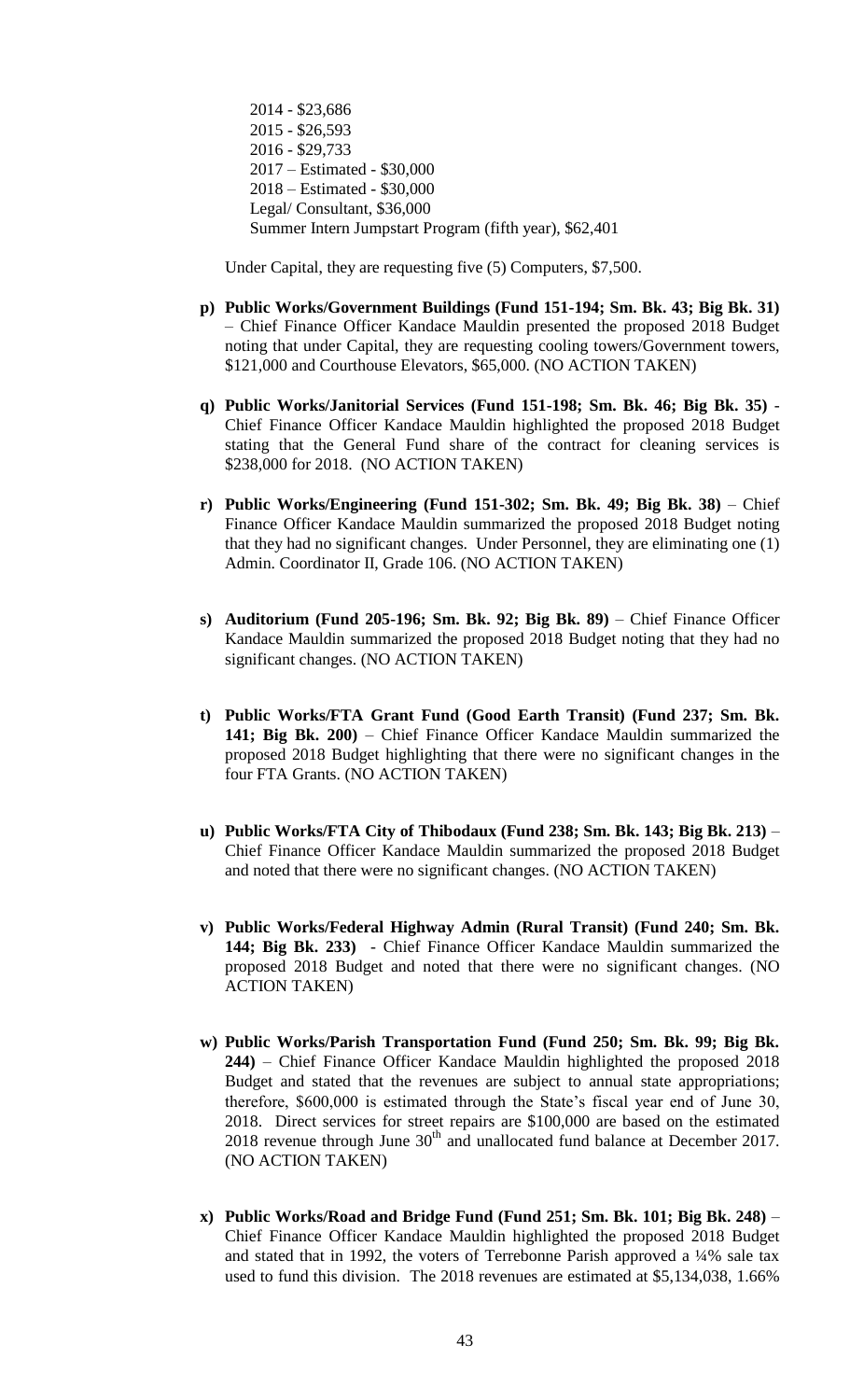below 2016 collections and same as 2017 projected collections. The General Fund supplements this division annually. The 2018 General Fund supplement is \$543,706. Their major operating expenditures are as follows: Gasoline and Oil, \$130,000, same as 2017, Shells, \$160,000, a decrease of \$15,000, Urban Street Lights, \$168,320, same as 2017, Grass Cutting Blvd., \$80,000, a decrease of \$20,000, Street Repairs – Contractors, \$723,109, a decrease of \$13,791, Sidewalk Repairs, \$5,000, same as 2017. Under Personnel, eliminate one (1) road and bridge superintendent. Under Capital, they are requesting one (1) Road Grader, \$250,000, two (2) ½ Ton Pickup, \$50,000, one (1) ½ Dump Truck, \$50,000, one (1) Forklift, \$20,000 and one (1) Security Camera System, \$20,000. (NO ACTION TAKEN)

Upon questioning from Committee Member D. W. Guidry, Sr., Chief Finance Officer K. Mauldin explained that the sidewalk repair funding is incorporated into the parish's "carryover" account; noting that the additional funding is added to the existing fund's balance.

Discussion ensued with committee members expressing their concerns about monies allocated to fixing sidewalks.

Parish Manager M. Toups explained that sidewalks are fixed based upon two criteria, whether there is a safety issue and the area in which the repair(s) is located; noting that sidewalks are repaired based upon priority.

Interim Public Works Director and Public Works Operations Manager D. Rome explained that sidewalks are repaired under the Road Repair Fund; noting that the \$5,000 allocated funding is for downtown sidewalk repairs. He further explained, at this point, they are in a transitioning stage which will enable the department to complete projects faster.

- **y) Public Works/Drainage Tax Fund (Fund 252; Sm. Bk. 103; Big Bk. 256)** Chief Finance Officer Kandace Mauldin highlighted the proposed 2018 Budget and stated in 1992, the voters of Terrebonne Parish approved a ¼% sales tax used to fund this division. The 20188 collections are estimated at \$5,134,038, 1.66% below 2016 collections and same as 2017 projected collections. On November 7, 2006, an ad valorem tax was renewed until 2017, 7.31 mills maximum authorized, which will generate an estimated \$6,750,000 for 2018. On November 16, 2013, the millage was approved for years 2018-2027. Under major operating expenditures, they are as follows: Other contracts, \$1,300,000 privatization of lateral maintenance and expand on the acreage rotation as compared to in-house work force, an increase of \$104,000, Gasoline and Oil, \$300,000, an increase of \$46,230, Diesel/Pumps, \$900,000, an increase of \$234,656, Pump repairs, \$400,000, an increase of \$61,070, Contractors repairs, \$300,000, an increase of \$46,230, Canal and Lateral Ditch Maintenance, \$80,000, an increase of \$13,900, Collection Canal Cleaning, \$20,000, an increase of \$6,100 and Permit monitoring, \$46,000, same as 2017. Under Personnel, they are adding one (1) Operations Supervisor-Drainage, they are eliminating one (1) part-time Pump Attendant. Operating transfers to Parishwide Drainage Construction Fund, \$2,250,000, which includes Petit Caillou Drainage/LC Conveyance Channel, \$1,500,000, Lower Little Caillou Pump Station (Lashbrooke), \$670,000 and Bourg Culverts/Gates, \$80,000. (NO ACTION TAKEN)
- **z) Public Works/Pollution Control (Fund 310/311; Sm. Bk. 157; Big Bk. 401)**  Chief Finance Officer Kandace Mauldin highlighted the proposed 2018 Budget and state that sewer collections for 2018 are estimated at \$7,440,000. Their major expenditures are as follows: Utility Cost, \$495,000, 2.25% Collection Fee of all sewerage revenue collected by Consolidated Waterworks, \$160,000, Sewer Pump Repairs, \$80,000, Contractor's Repairs, \$172,000. Under Capital, (Total, \$1,675,000) they are requesting, Diesel forklift, \$35,000, Convert lift station to submersible lift station, \$500,000, Texas sewer lift station, \$600,000 and replace pumps, valves, controls, SCADA and wet well coating, \$540,000. Under Personnel, they are eliminating two (2) WWTP Operators, Grade 105 and they are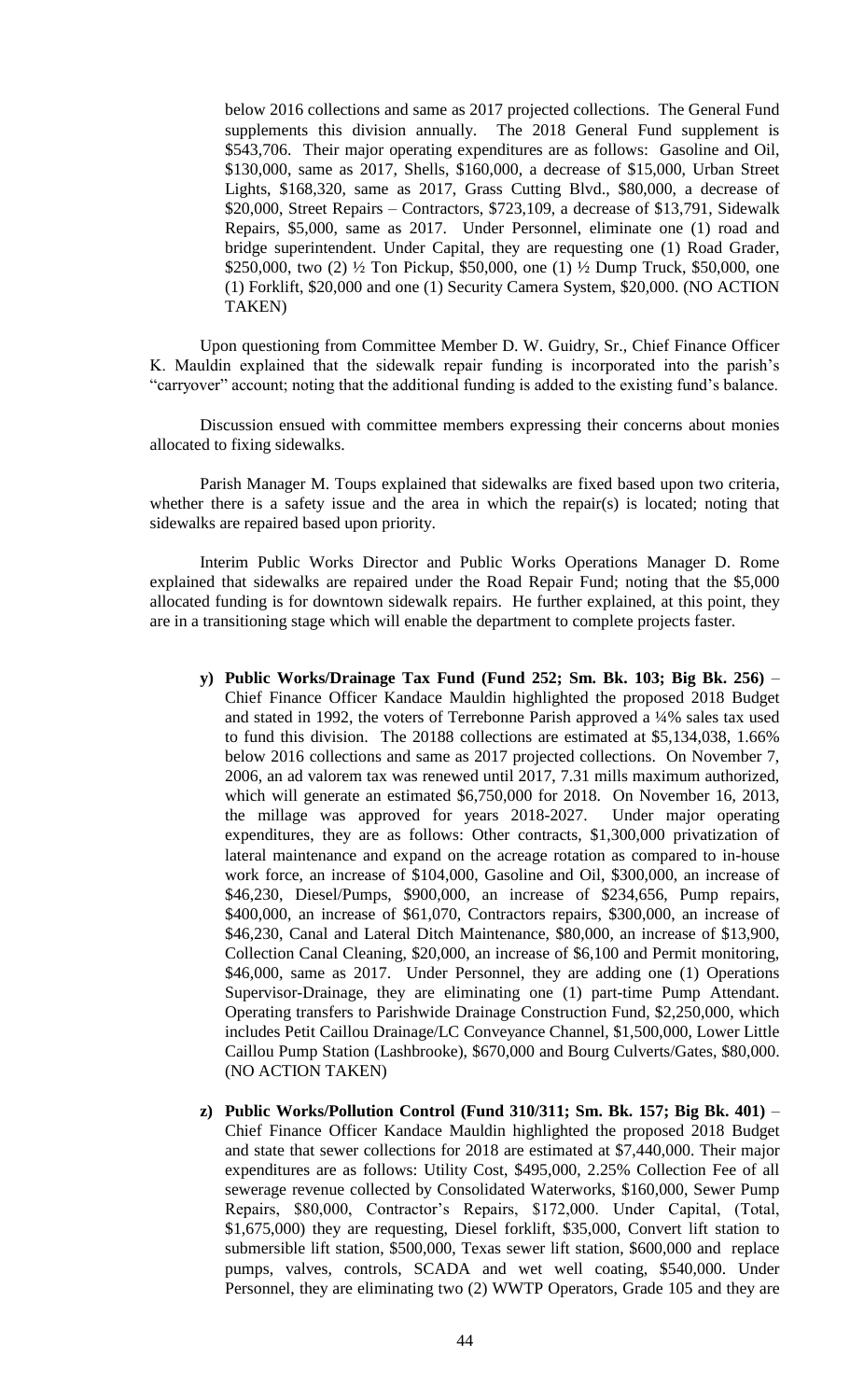adding two (2) Sr. WWTP Operators, Grade 108. Under Pollution Control Administration, there were no significant changes. Under the Sewerage Capital Additions Division, under capital (Total \$2,849,000), they are requesting Video/Camera truck replace Unit 661, \$225,000, ¾ Ton pickup truck w/utility/service body, \$44,000, South Treatment improvements-elevate cell #1levee and upgrade headworks, \$1,5000,000, Dulac package plant upgrades, \$30,000, Sewer rehabilitation-major repairs, \$200,000, Infiltration/Inflow Elimination, \$500,000, Polk Sewer Lift Station renovation, \$100,000 and Gum Force Main replacement, \$250,000. (NO ACTION TAKEN)

Parish President G. Dove thanked Parish Manager M. Toups, David Rome, Public Works and the staff for a job well done in maintaining the pump stations and systems.

- **aa) Public Works/Fleet Maintenance (Fund 395; Sm. Bk. 188; Big Bk. 466)** Chief Finance Office Kandace Mauldin summarized the 2018 Budget and stated that their major funding source - \$1,024,000 of user fees charged to user departments. Under Capital, they are requesting A/C machine, \$4000 and a Diesel truck diagnostic tool scanner, \$2,500.
- **bb) Capital Projects (Fund 600's; Sm. Bk. 211; Big Bk. 548)** Chief Finance Officer Kadance Mauldin summarized the 2018 Budget and stated that this fund accounts for all of the total Capital Projects Fund with revenues totaling \$6,344,955 and expenditures totaling \$6,594,955. There is one change to the Capital Projects Fund and that is a transfer of \$250,000 from the Bayou Gardens Blvd. Project to the Country Drive Widening Project; noting that it is not an increase in expenditures.

In regards to Agenda Item No. 12, Mr. Kevin Belanger, CEO of South Central Planning and Development Commission, addressed the Budget and Finance Committee relative to the matter of comments made at a previous meeting and budget comparison. Mr. Belanger presented a brief power-point on the South Central Regional Construction Code Council which clarified the Commission's finances and presented a budget comparison. He explained that a meeting was held in March 2017 and a fee structure change was suggested at that time. In September 2017, the Regional Code Council held another meeting and the fee structure was deemed to be adequate, which then was presented to the respective Councils, and was adopted by all.

Mr. S. Trosclair moved, seconded by Ms. C. Duplantis-Prather, "THAT, the Budget and Finance Committee extend Mr. Kevin Belanger's time an additional minute."

The Chairwoman called for the vote on the motion offered by Mr. S. Trosclair. THERE WAS RECORDED: YEAS: J. Navy, A. Williams, G. Michel, S. Dryden, C. Duplantis-Prather, D. W. Guidry, Sr., A. Marmande, D. J. Guidry and S. Trosclair. NAYS: None. ABSENT: None. The Chairwoman declared the motion adopted.

Mr. Belanger continued and further presented information on the Regional Code Council initiatives, their budget, the 2018 proposed pro-rata share and other facts of the permitting proposal, as well as, awards that the agency have received.

Parish President G. Dove explained that the "only" function that will be "moved" from South Central Planning is the permitting process; noting that the Home Rule Charter affords him the ability to make the necessary changes; stating that on Wednesday, November  $30<sup>th</sup>$ , Parish Attorney J. Hebert will submit a legal opinion and/or documentation pertaining to the permitting process.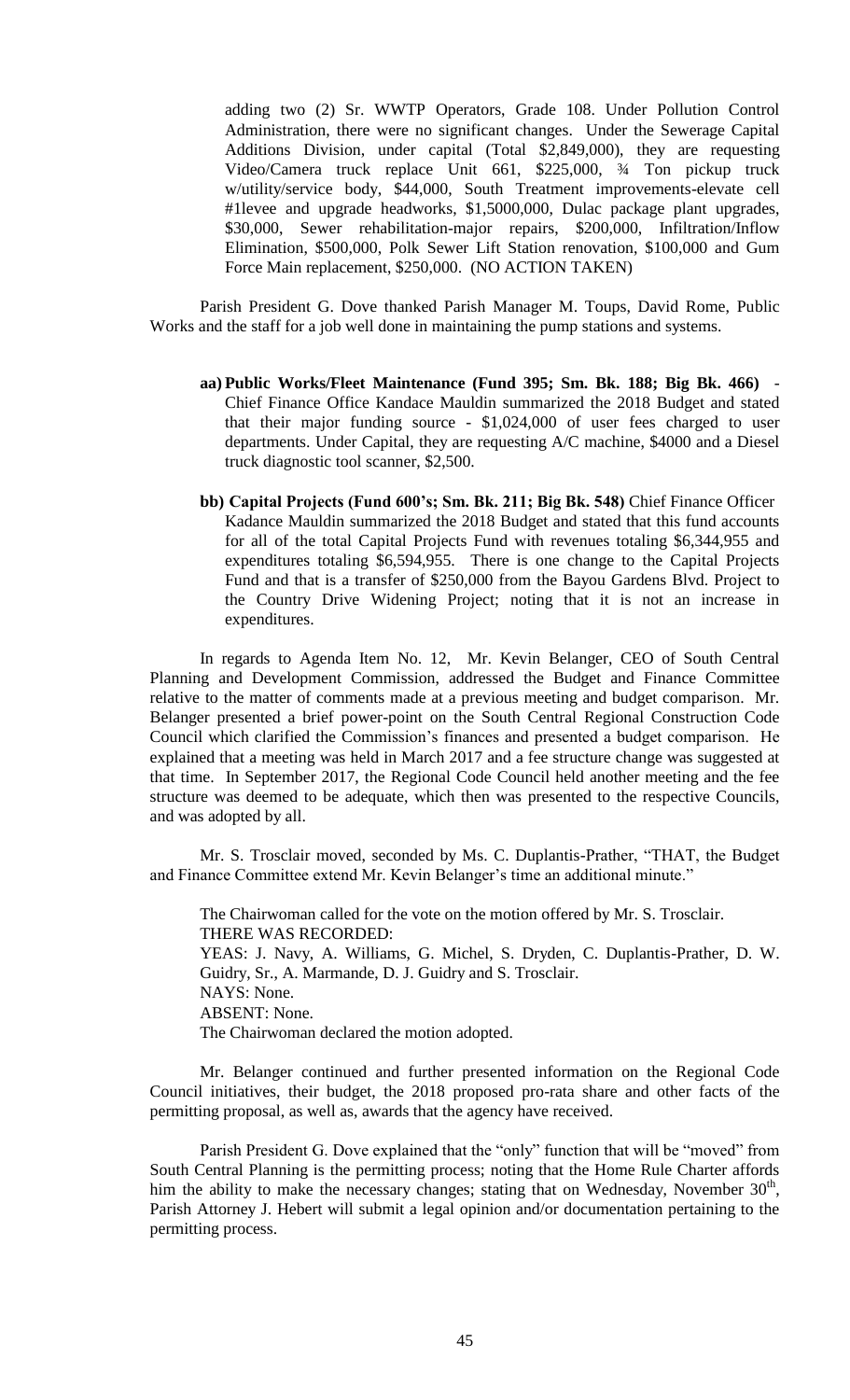Discuss ensued with several committee members expressing their concerns regarding the permitting process and questioning whether or not there will be 24 hour on-call inspector(s) and also stating that all contracts are approve by the Council.

Mr. G. Michel moved, "THAT, the Budget and Finance Committee introduce an ordinance to adopt the 2018 Operations And Maintenance Budget, and the Five Year Capital Improvements Budget, of the Terrebonne Parish Consolidated Government as presented by the Parish President as follows; to include an amendments as recommended by the Parish Council during the budget review process as agreed to by Administration; to reduce expenditures in the following areas: reduce salaries and wages in Planning and Development Department *(which includes line items in Section 151-193)***;** and to provide for the cost of continuing the South Central Planning And Development contract expenditures" **\*(***MOTION FAILS DUE TO A LACK OF A SECOND)*

**\*The Chairwoman declared that the aforementioned motion** *fails* **due to a lack of a second.**

Discussion continued and the Chairwoman noted that the proposed ordinance will have a public hearing on Wednesday, December  $13<sup>th</sup>$  at 6:30 p.m. and stated that at that time the Council has the right to reject and/or amend the minutes pending the Parish President's presentation.

Chief Finance Officer K. Mauldin stated that a list of all of the 2018 Proposed Budget changes will be presented at the next set of committee meetings.

Mr. S. Trosclair moved, seconded by Ms. C. Duplantis-Prather, "THAT, the Budget and Finance Committee introduce an ordinance to adopt the 2018 Operations and Maintenance Budget, and the Five Year Capital Improvements Budget, of the Terrebonne Parish Consolidated Government as presented by the Parish President and further amended by The Terrebonne Parish Council; to amend the Parish Compensation Plan for new and/or adjusted positions; approve a 2% cost of living increase for the Houma Police Department; and to address other matters relative thereto and call a public hearing on said matter on December 13, 2017 at 6:30 p.m." *(MOTION ADOPTED AFTER DISCUSSION)*

The Chairwoman called for the vote on the motion offered by Mr. S. Trosclair. THERE WAS RECORDED: YEAS: J. Navy, A. Williams, G. Michel, S. Dryden, C. Duplantis-Prather, D. W. Guidry, Sr., A. Marmande, D. J. Guidry and S. Trosclair. NAYS: None. ABSENT: None. The Chairwoman declared the motion adopted.

Mr. S. Trosclair moved, seconded by Mr. J. Navy, "THAT, there being no further business to come before the Budget & Finance Committee, the meeting be adjourned."

The Chairwoman called for the vote on the motion offered by Mr. S. Trosclair. THERE WAS RECORDED: YEAS: J. Navy, A. Williams, G. Michel, S. Dryden, C. Duplantis-Prather, D. W. Guidry, Sr., A. Marmande, D. J. Guidry and S. Trosclair. NAYS: None. ABSENT: None. The Chairwoman declared the motion adopted and the meeting was adjourned at 7:55 p.m.

Arlanda Williams, Chairwoman

Tammy E. Triggs, Sr. Minute Clerk

Ms. A. Williams moved, seconded by Ms. C. Duplantis-Prather, "THAT the Council accept and ratify the minutes of the Budget and Finance Committee meeting held on 11/27/17."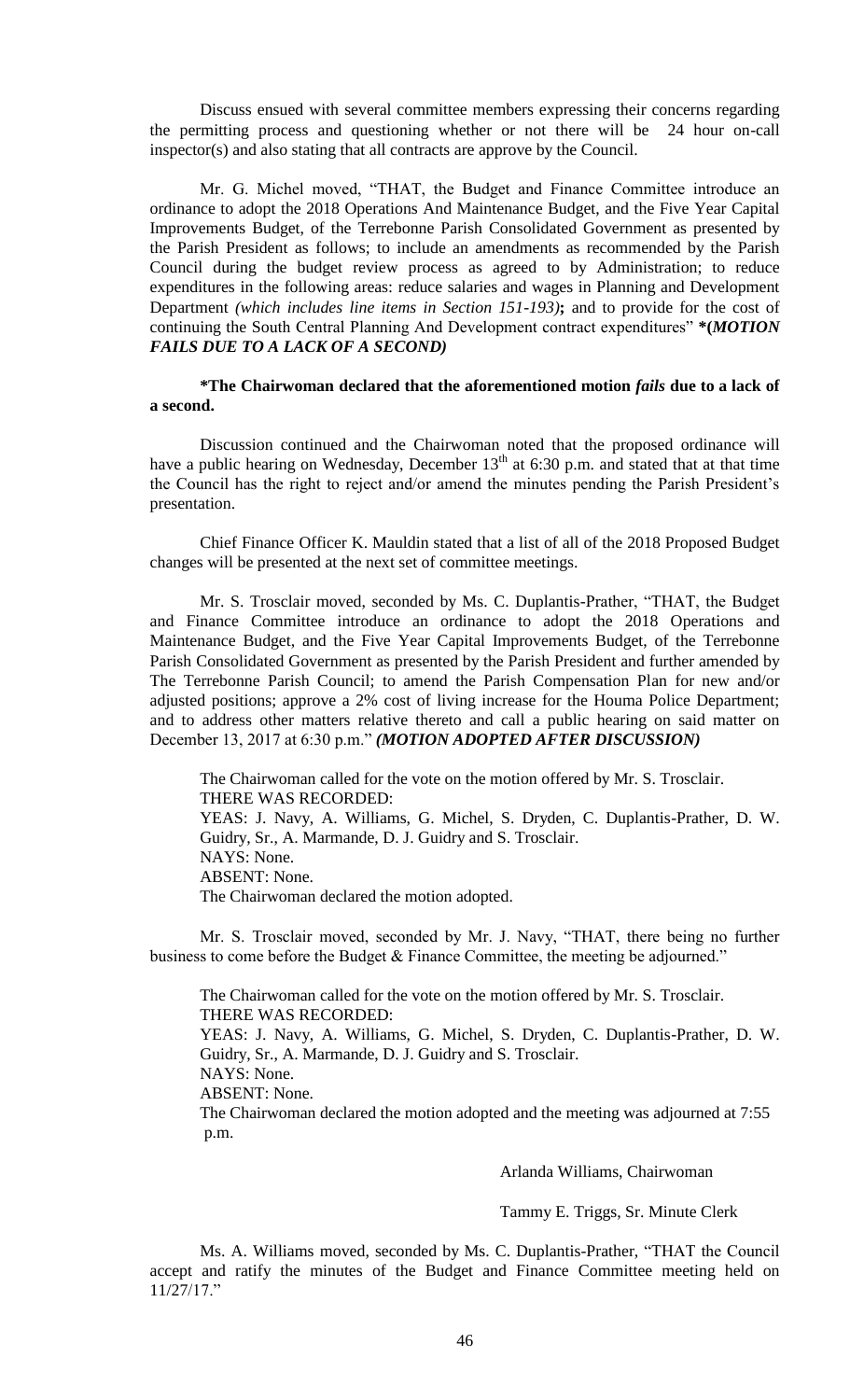The Chairman called for a vote on the motion offered by Ms. A. Williams. THERE WAS RECORDED: YEAS: A. Williams, C. Duplantis-Prather, D. W. Guidry, Sr., A. Marmande, D. J. Guidry, and S. Trosclair. NAYS: None. ABSENT: J. Navy, G. Michel, and S. Dryden. The Chairman declared the motion adopted.

Council Clerk V. Chauvin clarified that the Public Services Committee minutes included a second public hearing to be announced with the adoption of the minutes.

Mr. S. Trosclair moved, seconded by Ms. A. Williams, "THAT the Council approve the following street light list:

The Chairman called for a vote on the motion offered by Mr. S. Trosclair. THERE WAS RECORDED: YEAS: A. Williams, C. Duplantis-Prather, D. W. Guidry, Sr., A. Marmande, D. J. Guidry, and S. Trosclair. NAYS: None. ABSENT: J. Navy, G. Michel, and S. Dryden. The Chairman declared the motion adopted.

Mr. S. Trosclair moved, seconded by Mr. A. Marmande, "THAT the Council hold nominations open for two weeks for the one unexpired term on the Recreation District #3-A Board."

The Chairman called for a vote on the motion offered by Mr. S. Trosclair. THERE WAS RECORDED: YEAS: A. Williams, C. Duplantis-Prather, D. W. Guidry, Sr., A. Marmande, D. J. Guidry, and S. Trosclair. NAYS: None. ABSENT: J. Navy, G. Michel, and S. Dryden. The Chairman declared the motion adopted.

Mr. S. Trosclair moved, seconded by Mr. A. Marmande, "THAT the Council hold nominations open for two weeks for the one unexpired term on the Recreation District No. 7 Board."

The Chairman called for a vote on the motion offered by Mr. S. Trosclair. THERE WAS RECORDED: YEAS: A. Williams, C. Duplantis-Prather, D. W. Guidry, Sr., A. Marmande, D. J. Guidry, and S. Trosclair. NAYS: None. ABSENT: J. Navy, G. Michel, and S. Dryden. The Chairman declared the motion adopted.

Mr. A. Marmande moved, seconded by Mr. S. Trosclair, "THAT the Council open nominations for one of the two vacancies to fill an unexpired term on the Fire District No. 10 Board, nominate Ms. Regina Pina Pierron, close nominations, and appoint Ms. Pierron to serve on the aforementioned board, and to hold open nominations for two weeks for the other unexpired term on the aforementioned board."

The Chairman called for a vote on the motion offered by Mr. A. Marmande. THERE WAS RECORDED: YEAS: A. Williams, C. Duplantis-Prather, D. W. Guidry, Sr., A. Marmande, D. J. Guidry, and S. Trosclair. NAYS: None. ABSENT: J. Navy, G. Michel, and S. Dryden. The Chairman declared the motion adopted.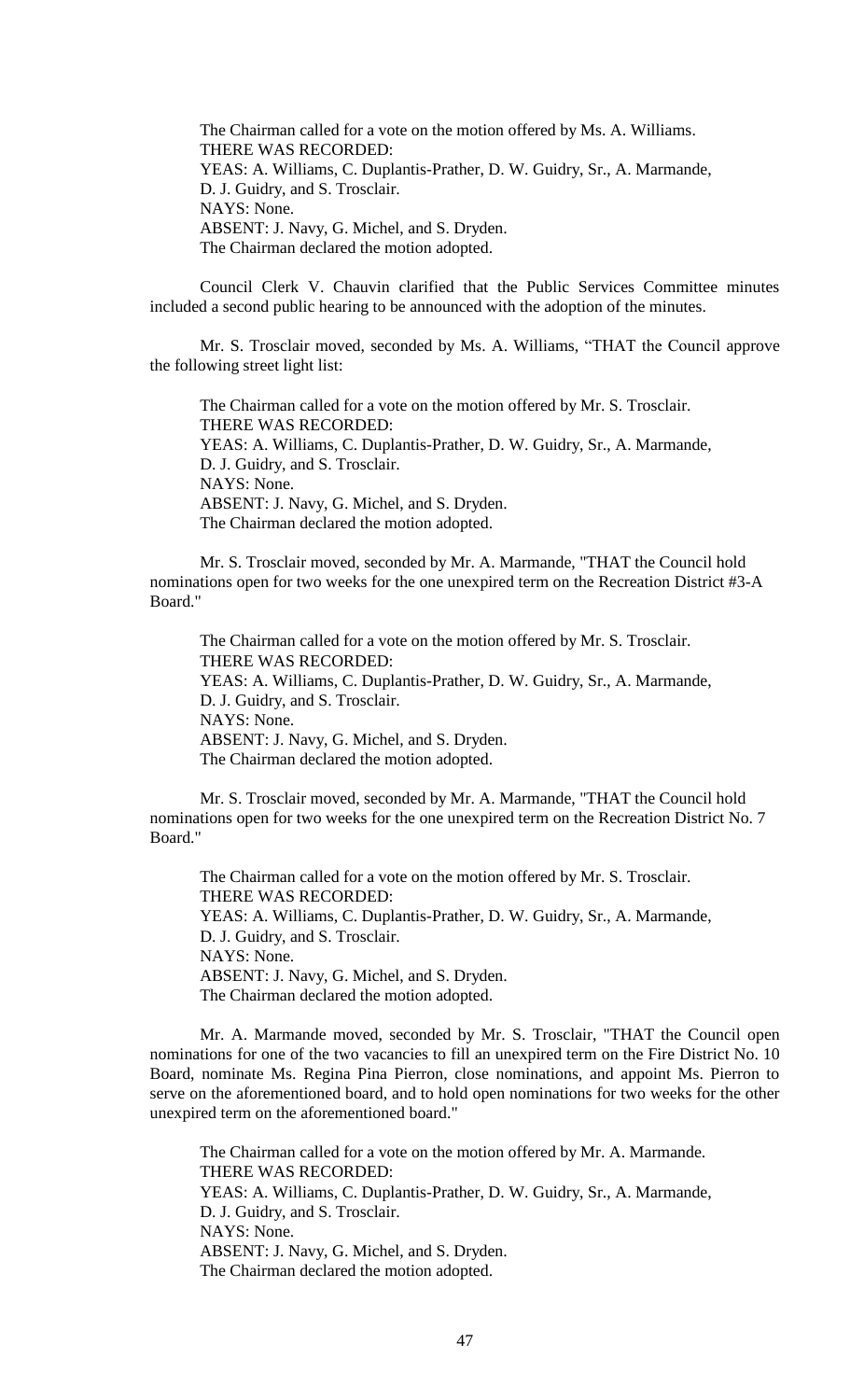Mr. A. Marmande moved, seconded by Mr. D. W. Guidry, Sr., "THAT the Council open nominations for the one expiring term expiring on the Recreation District No. 10 board, nominate Mr. Brent Rodrigue and Mr. Travis Malbrough, close nominations, and that a voice vote of the Council be taken to determine who will fill said Council appointment vacancy."

The Chairman called for a vote on the motion offered by Mr. A. Marmande. THERE WAS RECORDED: YEAS: A. Williams, C. Duplantis-Prather, D. W. Guidry, Sr., A. Marmande, D. J. Guidry, and S. Trosclair. NAYS: None. ABSENT: J. Navy, G. Michel, and S. Dryden. The Chairman declared the motion adopted.

Voting to appoint Mr. Brent Rodrigue Ms. A. Williams Mr. D. W. Guidry, Sr. Mr. A. Marmande

Voting to appoint Mr. Travis Malbrough Ms. C. Duplantis-Prather Mr. D. J. Guidry Mr. S. Trosclair

Minute Clerk K. Hampton announced the votes tallied for the one vacancy on the Recreation District No. 10 Board and they were recorded as follows: three (3) votes for Mr. Brent Rodrigue and three (3) votes for Mr. Travis Malbrough. The Chairman declared the vote for the Recreation District No. 10 vacancy was a tie.

Ms. A. Williams moved, seconded by Mr. A. Marmande, "THAT the Council hold nominations open for two weeks for the one unexpired term on the Recreation District No. 10 Board due to only six Council Members being present."

The Chairman called for a vote on the motion offered by Ms. A. Williams. THERE WAS RECORDED: YEAS: A. Williams, C. Duplantis-Prather, D. W. Guidry, Sr., A. Marmande, D. J. Guidry, and S. Trosclair. NAYS: None. ABSENT: J. Navy, G. Michel, and S. Dryden. The Chairman declared the motion adopted.

Ms. A. Williams moved, seconded by Ms. C. Duplantis-Prather, "THAT the Council open nominations for one expiring term on the Recreation District No. 1 board, nominate Ms. Teri Chatagnier, close nominations, and re-appoint Ms. Chatagnier to serve for another term on the aforementioned board."

The Chairman called for a vote on the motion offered by Ms. A. Williams. THERE WAS RECORDED: YEAS: A. Williams, C. Duplantis-Prather, D. W. Guidry, Sr., A. Marmande, D. J. Guidry, and S. Trosclair. NAYS: None. ABSENT: J. Navy, G. Michel, and S. Dryden. The Chairman declared the motion adopted.

Mr. D. W. Guidry, Sr. moved, seconded by Ms. C. Duplantis-Prather, "THAT the Council hold nominations open for two weeks for the one term expiring on December 31, 2017 on the Houma Area Convention and Visitors' Bureau board."

The Chairman called for a vote on the motion offered by Mr. D. W. Guidry, Sr. THERE WAS RECORDED: YEAS: A. Williams, C. Duplantis-Prather, D. W. Guidry, Sr., A. Marmande, D. J. Guidry, and S. Trosclair.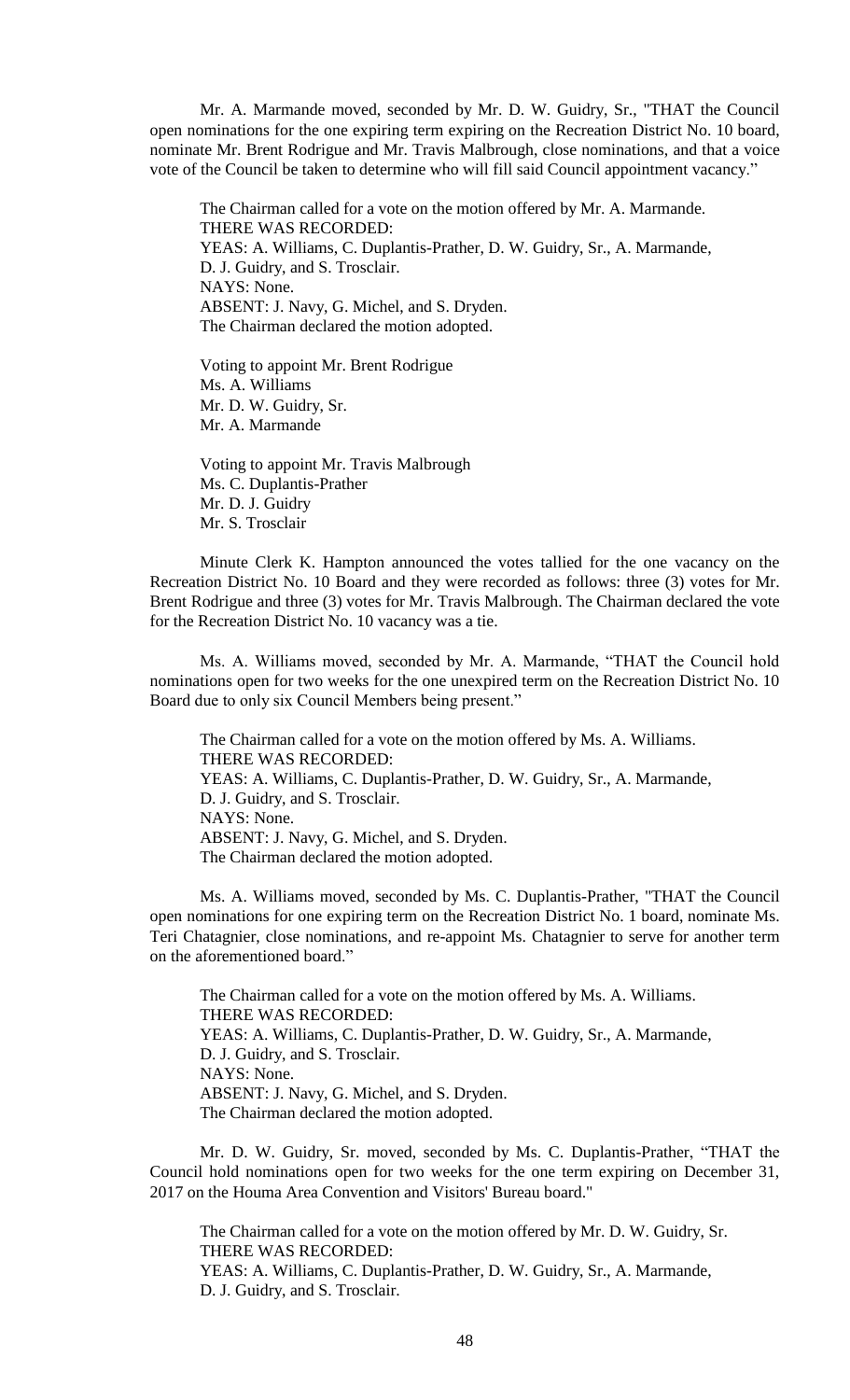NAYS: None. ABSENT: J. Navy, G. Michel, and S. Dryden. The Chairman declared the motion adopted.

The Chairman announced that there was one expiring term on the Recreation District No. 5 Board.

Ms. A. Williams moved, seconded by Mr. S. Trosclair, "THAT the Council revisit Agenda Item 3.-A. Public Services Committee, 11/27/17, to vote again to accept the minutes with the second public hearing being announced."

The Chairman called for a vote on the motion offered by Ms. A. Williams. THERE WAS RECORDED: YEAS: A. Williams, C. Duplantis-Prather, D. W. Guidry, Sr., A. Marmande, D. J. Guidry, and S. Trosclair. NAYS: None. ABSENT: J. Navy, G. Michel, and S. Dryden. The Chairman declared the motion adopted.

The Chairman called for a report on the Public Services Committee meeting held on 11/27/17, whereupon the Committee Chairman, noting ratification of minutes calls public hearings on December 13, 2017 at 6:30 p.m., rendered the following:

## **PUBLIC SERVICES COMMITTEE**

#### **NOVEMBER 27, 2017**

The Chairman, Alidore "Al" Marmande, called the Public Services Committee meeting to order at 5:30 p.m. in the Terrebonne Parish Council Meeting Room with an Invocation offered by Committee Member S. Dryden and the Pledge of Allegiance led by Committee Member S. Trosclair. Upon roll call, Committee Members recorded as present were: J. Navy, A. Williams, G. Michel, S. Dryden, C. Duplantis-Prather, D. W. Guidry, Sr., A. Marmande, D. J. Guidry and S. Trosclair. A quorum was declared present.

| <b>OFFERED BY:</b>  | MR. G. MICHEL         |
|---------------------|-----------------------|
| <b>SECONDED BY:</b> | MR. D. W. GUIDRY, SR. |

### **RESOLUTION NO. 17-389**

A resolution providing for the ratification of the appointment by Parish President Gordon E. Dove of the firm of All South Consulting Engineers, LLC to provide engineering services for the Bayou Country Sport Park Project, and also authorizing Parish President Gordon E. Dove to execute the appropriate engineering contract documents for this project.

**WHEREAS**, Terrebonne Parish is desirous of the expansion and improvements for the Bayou Country Sports Park Project, and

**WHEREAS**, the Terrebonne Parish Consolidated Government would like to proceed with design of this project, and

**WHEREAS**, Parish President Gordon E. Dove has recommended that the firm of All South Consulting Engineers, LLC be retained to provide the necessary professional services for this project, and

**NOW, THEREFORE BE IT RESOLVED**, that the Terrebonne Parish Council, on behalf of the Terrebonne Parish Consolidated Government, that the Parish President Gordon E. Dove be ratified and that the engineering firm of All South Consulting Engineers, LLC be retained to provide the necessary professional services for the Bayou Country Sport Park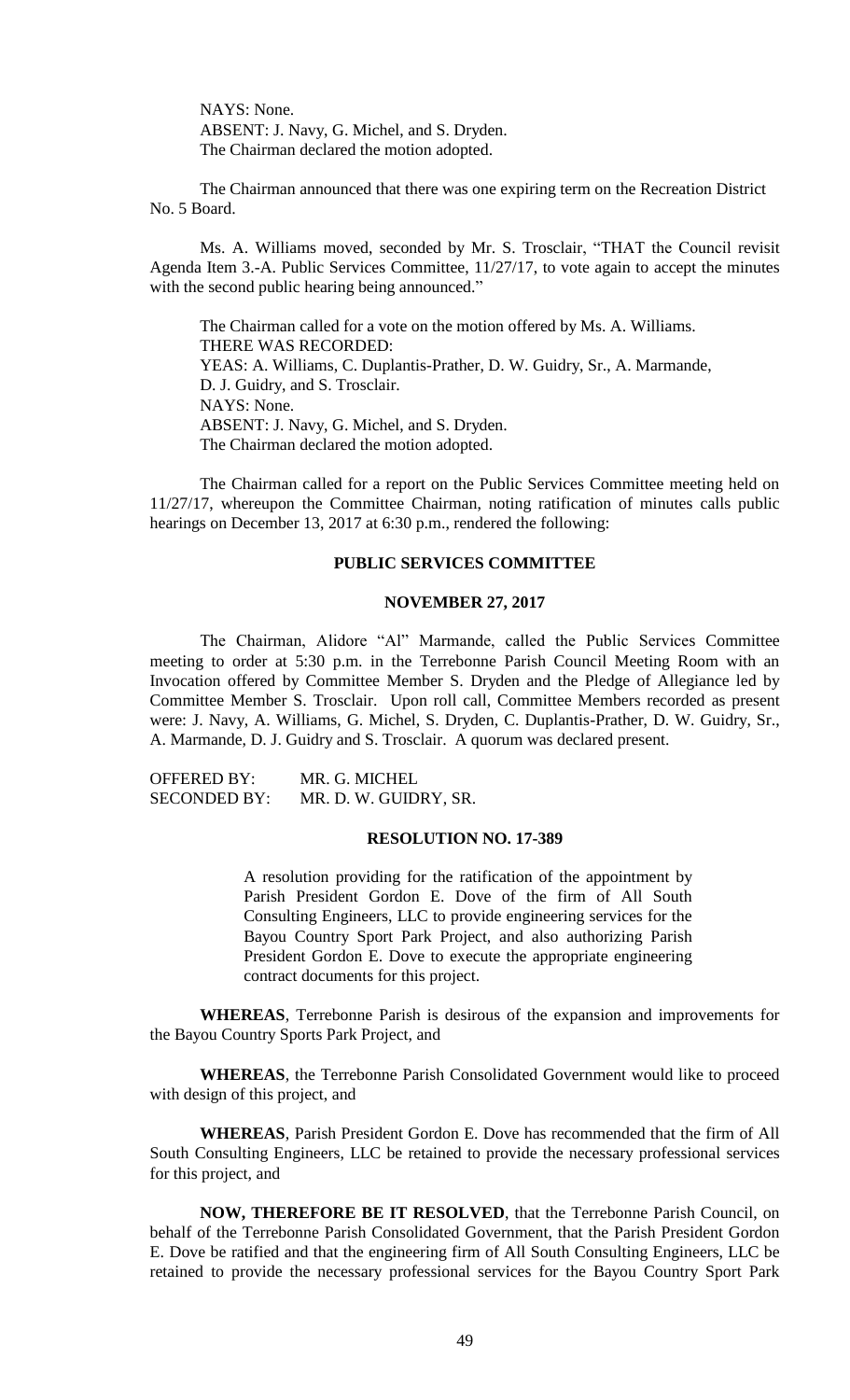Project and that Parish President Gordon E. Dove be authorized to execute any and all documents with said firm for this project.

### **THERE WAS RECORDED:**

YEAS:J. Navy, A. Williams, G. Michel, S. Dryden, C. Duplantis-Prather, D. W. Guidry, Sr., A. Marmande, D. J. Guidry, and S. Trosclair. NAYS: None. ABSTAINING: None. ABSENT: None. The Chairwoman declared the resolution adopted on this the 27th day of November 2017.

\* \* \* \* \* \* \* \* \*

Committee Member J. Navy asked that Agenda Item 2 - Discussion and possible action

with regards to Browning Court dust emission (private shell driveway extending from East Park Avenue to the Intracoastal Canal), be placed on the agenda for discussion but advised that a meeting has been scheduled with the property owner, Parish Manager M. Toups, Parish President G. Dove and himself regarding this issue to find a viable solution to this problem.

OFFERED BY: MR. D. J. GUIDRY SECONDED BY: MR. S. TROSCLAIR

## **RESOLUTION NO. 17-390**

A resolution providing approval of Amendment No. 2 to the Engineering Agreement for Parish Project No.16-SEW-12, South Wastewater Treatment Plant Levee Rehabilitation, Terrebonne Parish, Louisiana.

**WHEREAS**, the Terrebonne Parish Consolidated Government did enter into an original engineering agreement with GIS Engineering, LLC dated May 23, 2016, recordation number 1507691, for the South Wastewater Treatment Plant Levee Rehabilitation Project identified as Parish Project 16-SEW-12, and

**WHEREAS**, the Engineering Agreement between OWNER and ENGINEER provides for certain limitations for Additional Services, and

**WHEREAS**, the engineer has informed the Terrebonne Parish Consolidated Government that additional project oversight is needed to close out the project due to the construction contract being extended, and

**WHEREAS**, Amendment No. 2 proposes to increase the fees to include additional Project Representation, and

**WHEREAS**, this above work will increase the Additional Services by \$2,500.00, and

**NOW, THEREFORE BE IT RESOLVED** that the Terrebonne Parish Council, on behalf of the Terrebonne Parish Consolidated Government, does hereby approve this Amendment No. 2 to the Engineering Agreement for an overall increase of \$2,500.00 and authorizes Parish President Gordon E. Dove to execute this Amendment No. 2 to the Engineering Agreement for the South Wastewater Treatment Plant Levee Rehabilitation, Parish Project No. 16-SEW-12, with GIS Engineering, LLC, and

**BE IT FURTHER RESOLVED** that a certified copy of the resolution be forwarded to the Engineer, GIS Engineering, LLC.

### **THERE WAS RECORDED:**

YEAS:J. Navy, A. Williams, G. Michel, S. Dryden, C. Duplantis-Prather, D. W. Guidry, Sr., A. Marmande, D. J. Guidry, and S. Trosclair. NAYS: None.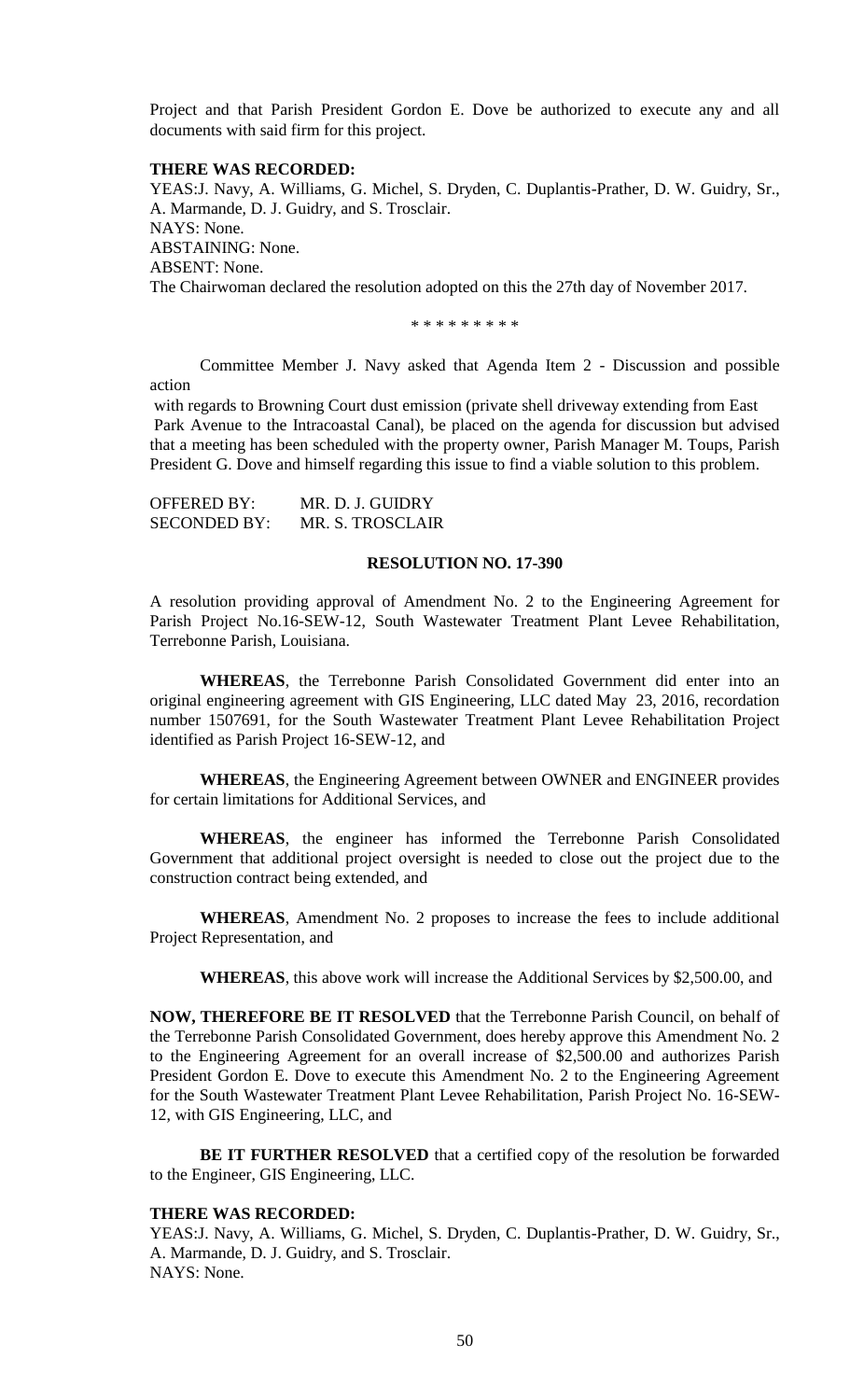ABSTAINING: None. ABSENT: None. The Chairwoman declared the resolution adopted on this the 27th day of November 2017.

\* \* \* \* \* \* \* \* \*

OFFERED BY: MR. S. TROSCLAIR SECONDED BY: MR. J. NAVY

# **RESOLUTION NO. 17-391**

A resolution awarding and authorizing the signing of the purchasing and installation Contract for Parish Project No. 17-ELECTGEN-52, Electric Generation Unit 16 Generator Oil Circuit Breaker (OCB) Emergency Replacement and Installation, Terrebonne Parish Consolidated Government, Terrebonne Parish, Louisiana, and authorizing the issuance of the Notice to Proceed.

**WHEREAS**, the Electric Generation completed maintenance testing on Unit 16 Generator Oil Circuit Breaker (OCB) which failed safety operating specification. Vendor recommended total breaker replacement, and

**WHEREAS**, Terrebonne Parish Consolidated Government will receive bids on Parish Bid No. 17-ELECTGEN-52, Electric Generation Unit 16 Generator Oil Circuit Breaker (OCB) Emergency Replacement and Installation, and

**WHEREAS**, the Parish desired to authorize the award to the firm that submits the lowest responsive, responsible bid contingent upon bids receive for the Electric Generation Unit 16 Generator Oil Circuit Breaker (OCB) Emergency Replacement and Installation for Parish Bid No. 17-ELECTGEN-52, and

**WHEREAS**, the purpose of this emergency repair is to return Unit 16 back to normal operating status, and

**NOW, THEREFORE, BE IT RESOLVED** by the Terrebonne Parish Council, on the behalf of the Terrebonne parish Consolidated Government, authorizes the Parish President to award a purchasing contract to the firm that submits the lowest responsive, responsible bid contingent upon budget adjustment, and

**BE IT FURTHER RESOLVED**, that the Parish President be authorized to execute all necessary documents to authorize the lowest responsive, responsible bidder on Parish Bid No. 17-ELECTGEN-52, Unit 16 Generator Oil Circuit Breaker (OCB), to proceed with all necessary services for the completion of the project.

## **THERE WAS RECORDED:**

YEAS:J. Navy, A. Williams, G. Michel, S. Dryden, C. Duplantis-Prather, D. W. Guidry, Sr., A. Marmande, D. J. Guidry, and S. Trosclair. NAYS: None. ABSTAINING: None. ABSENT: None. The Chairwoman declared the resolution adopted on this the 27th day of November 2017.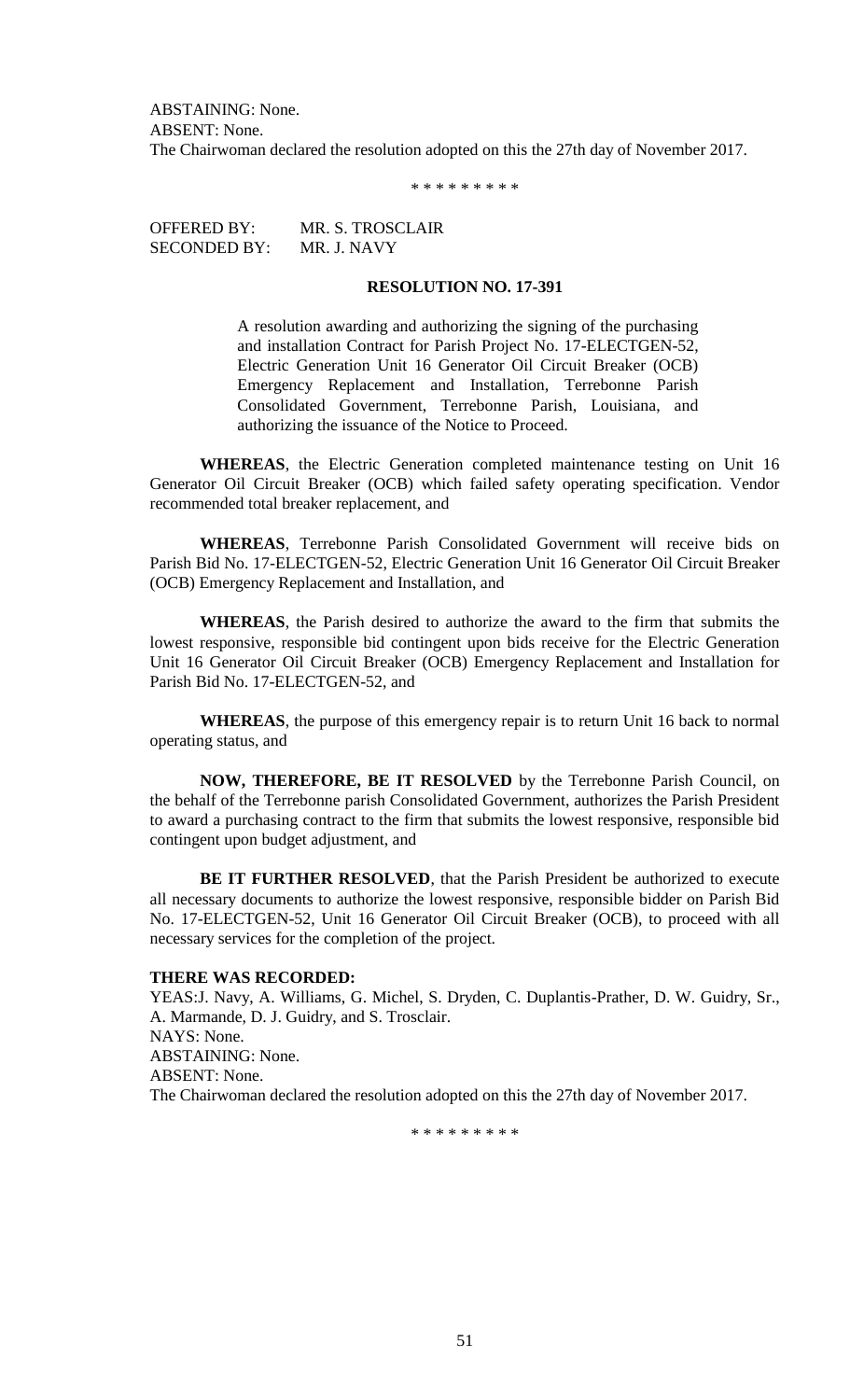OFFERED BY: MR. J. NAVY SECONDED BY: MR. S. TROSCLAIR

# **RESOLUTION NO. 17-392**

A RESOLUTION GIVING NOTICE OF INTENT TO ADOPT AN ORDINANCE TO CREATE A NO PARKING ZONE ALONG BRITTANY STREET ON THE SOUTH SIDE, APPROXIMATELY 170', FROM HOWARD AVENUE AND ON THE NORTH SIDE, APPROXIMATELY 91', FROM HOWARD AVENUE AND ENDING AT THE INTERSECTION OF BRITTANY STREET AND SAINT MALO STREET. AND TO PROVIDE FOR THE INSTALLATION OF SAID SIGNS AND TO ADDRESS OTHER MATTERS RELATIVE THERETO.

**THEREFORE, BE IT RESOLVED** by the Terrebonne Parish Council (Public Service Committee), on behalf of the Terrebonne Parish Consolidated Government, that Notice of Intent is given for adopting an Ordinance to create a No Parking Zone along Brittany Street on the south side, approximately 170', from Howard Avenue and on the north side, approximately 91', from Howard Avenue and ending at the intersection of Brittany Street and Saint Malo Street, and to provide for the installation of said signs and,

**BE IT FURTHER RESOLVED** that a public hearing on said ordinance be called for Wednesday, December 13, 2017 at 6:30 p.m.

#### **THERE WAS RECORDED:**

YEAS:J. Navy, A. Williams, G. Michel, S. Dryden, C. Duplantis-Prather, D. W. Guidry, Sr., A. Marmande, D. J. Guidry, and S. Trosclair. NAYS: None. ABSTAINING: None. ABSENT: None. The Chairwoman declared the resolution adopted on this the 27th day of November 2017.

\* \* \* \* \* \* \* \* \*

OFFERED BY: MS. C. DUPLANTIS-PRATHER SECONDED BY: MR. G. MICHEL

#### **RESOLUTION NO. 17-393**

A RESOLUTION GIVING NOTICE OF INTENT TO AMEND ORDINANCE NO. 8886 TO CREATE A "HANDICAPPED PARKING ONLY ZONE" ON BARROW STREET, LOCATED AT 521 BARROW STREET STARTING AT 43 FEET FROM THE CORNER OF BARROW STREET AND WOOD STREET, AS DEPICTED ON THE ATTACHED MAP, AND TO PROVIDE FOR THE INSTALLATION OF SAID SIGNS AND TO ADDRESS OTHER MATTERS RELATIVE THERETO.

**THEREFORE, BE IT RESOLVED** by the Terrebonne Parish Council (Public Service Committee), on behalf of the Terrebonne Parish Consolidated Government, that Notice of Intent is given for amending Ordinance no. 8886 to create a "Handicapped Parking Only Zone" on Barrow Street, located at 521 Barrow Street starting at 43 feet from the corner of Barrow Street and Wood Street, and to provide for the installation of said signs and,

**BE IT FURTHER RESOLVED** that a public hearing on said ordinance be called for Wednesday, December 13, 2017 at 6:30 p.m.

#### **THERE WAS RECORDED:**

YEAS:J. Navy, A. Williams, G. Michel, S. Dryden, C. Duplantis-Prather, D. W. Guidry, Sr., A. Marmande, D. J. Guidry, and S. Trosclair.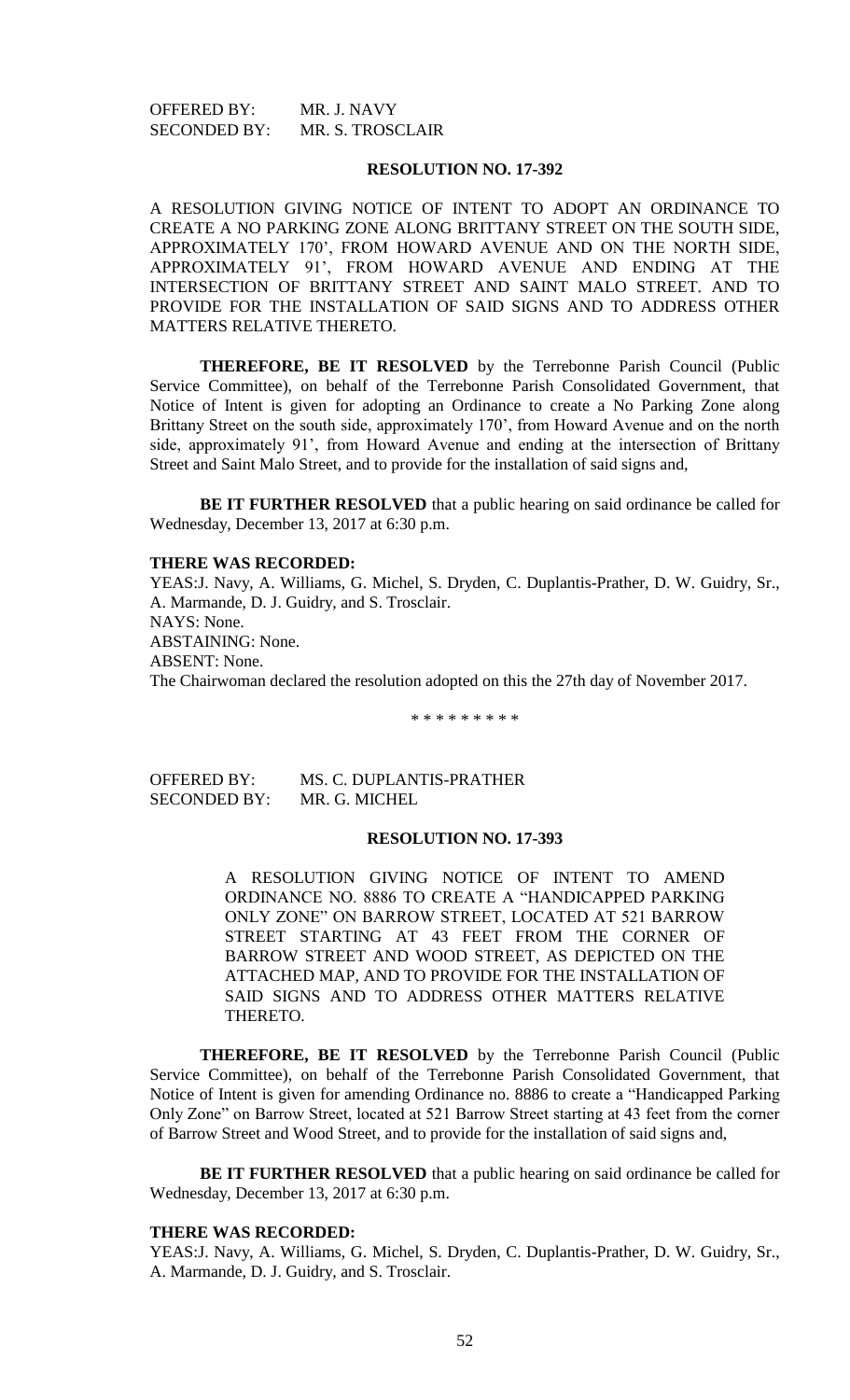NAYS: None. ABSTAINING: None. ABSENT: None. The Chairwoman declared the resolution adopted on this the 27th day of November 2017.

\* \* \* \* \* \* \* \* \*

OFFERED BY: MR. D. J. GUIDRY SECONDED BY: MR. S. TROSCLAIR

## **RESOLUTION NO. 17-394**

A resolution authorizing the execution of Change Order No. 1 (Final) for the Construction Agreement for Parish Project No. 12-PW-CDBG-64, DPW Administrative Building – Survey & Telemetry Building, Terrebonne Parish, Louisiana.

**WHEREAS**, the Terrebonne Parish Consolidated Government entered into a contract dated September 20, 2016 with B.E.T. Construction, Inc., Recordation Number 1516665, for Parish Project No. 12-PW-CDBG-64, DPW Administrative Building – Survey & Telemetry Building, Terrebonne Parish, Louisiana, and

**WHEREAS**, this change order has been recommended so as to adjust the estimated contract item quantities for the completion of the project described on the attached Change Order No. 1 for the above referenced project, and

**WHEREAS**, this change order will increase the overall contract price by Two Thousand, Five Hundred and Ninety-Five Dollars and Sixty Cents (\$2,595.60), and

**WHEREAS**, Change Order No. 1 (Final) has been reviewed and approved by OCD, and

**WHEREAS**, this Change Order No. 1 (Final) has been recommended by the Engineer, Duplantis Design Group, PC, for this project.

**NOW, THEREFORE BE IT RESOLVED** that the Terrebonne Parish Council on behalf of the Terrebonne Parish Consolidated Government, does hereby approve and authorize the execution by Terrebonne Parish President Gordon E. Dove of Change Order No. 1 (Final) to the construction agreement with B.E.T. Construction, Inc. for Parish Project No. 12-PW-CDBG-64, DPW Administrative Building – Survey & Telemetry Building, Terrebonne Parish, Louisiana, for an increase of Two Thousand, Five Hundred and Ninety-Five Dollars and Sixty Cents (\$2,595.60)to the contract, and

**BE IT FURTHER RESOLVED** that a certified copy of the resolution be forwarded to Engineer, Duplantis Design Group, PC.

### **THERE WAS RECORDED:**

YEAS:J. Navy, A. Williams, G. Michel, S. Dryden, C. Duplantis-Prather, D. W. Guidry, Sr., A. Marmande, D. J. Guidry, and S. Trosclair. NAYS: None. ABSTAINING: None. ABSENT: None. The Chairwoman declared the resolution adopted on this the 27th day of November 2017.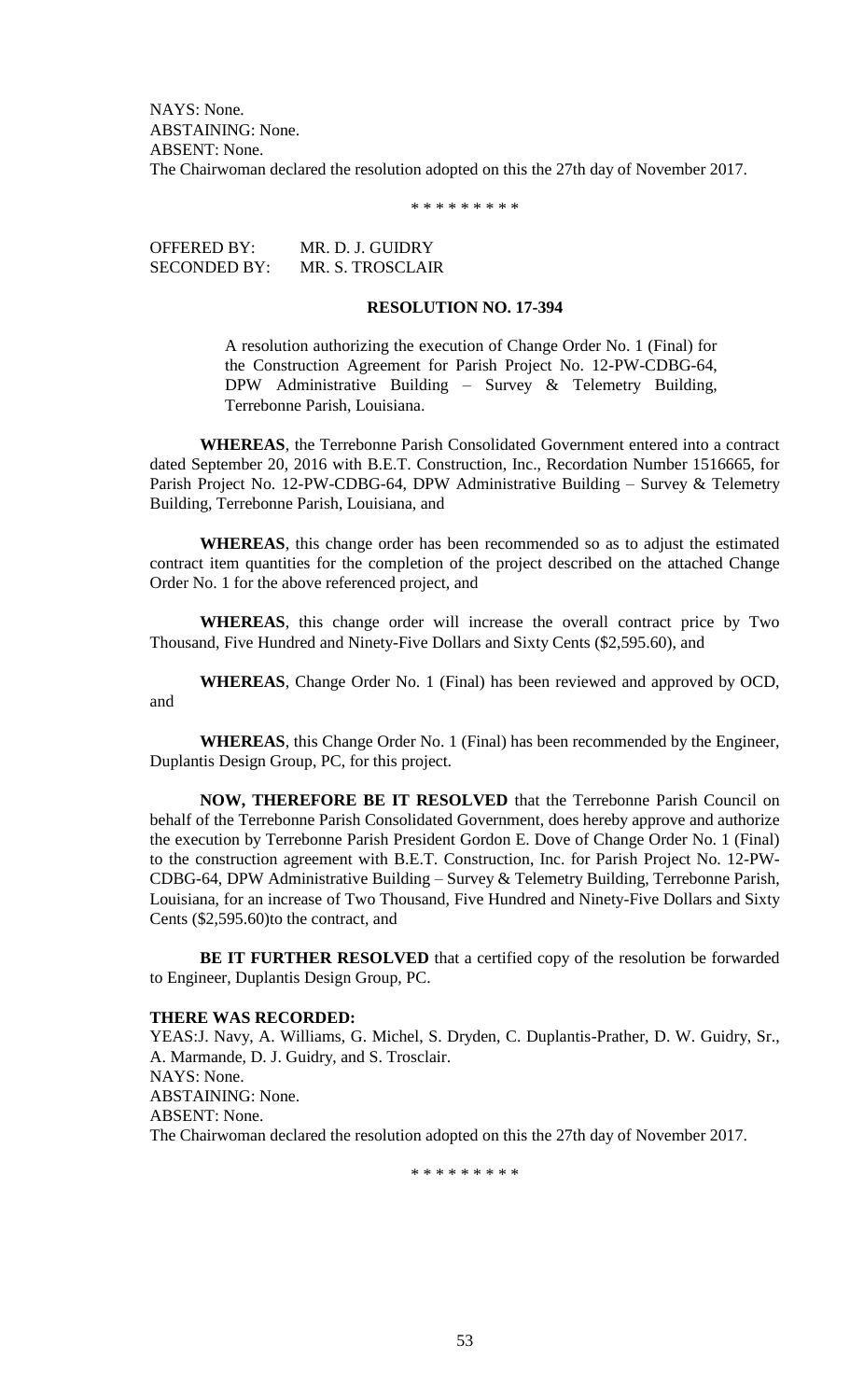OFFERED BY: MR. D. W. GUIDRY SECONDED BY: MR. S. TROCLAIR

#### **RESOLUTION NO. 17-395**

A resolution providing for the acceptance of work performed by B.E.T. Construction, Inc., in accordance with the Certificate of Substantial Completion for Parish Project 12-PWCDBG-64, DPW Administrative Building – Survey & Telemetry Building, Terrebonne Parish, Louisiana.

**WHEREAS**, the Terrebonne Parish Consolidated Government entered into a contract dated September 20, 2016 with B.E.T. Construction, Inc., for Parish Project 12-PW-CDBG-64, DPW Administrative Building – Survey & Telemetry Building, Terrebonne Parish, Louisiana, as will be seen by reference to said contract which is recorded under Entry No. 1516665 of the records of Terrebonne Parish, and

**WHEREAS**, the work performed has been inspected by authorized representatives of the Owner, Engineer, and Contractor and found to be substantially complete, and

**WHEREAS**, the Engineer for this project, Duplantis Design Group, PC, recommends the acceptance of the substantial completion,

**NOW, THEREFORE BE IT RESOLVED** that the Terrebonne Parish Council, on behalf of the Terrebonne Parish Consolidated Government, does hereby accept the work performed, effective as of the date of recording of this resolution, and does authorize and direct the Clerk of Court and Ex-Officio Recorder of Mortgages of Terrebonne Parish to note this acceptance thereof in the margin of the inscription of said contract under Entry No. 1516665 of the Records of Terrebonne Parish, Louisiana, and

**BE IT FURTHER RESOLVED** that a certified copy of the resolution be forwarded to the Engineer Duplantis Design Group, PC, and

**BE IT FURTHER RESOLVED** that a certified copy of the resolution be recorded in the office of the Clerk of Court of Terrebonne Parish to commence a 45-day clear lien period, and

**BE IT FURTHER RESOLVED** that the Administration is authorized to make payment of retainage upon the presentation of a Clear Lien Certificate.

### **THERE WAS RECORDED:**

YEAS:J. Navy, A. Williams, G. Michel, S. Dryden, C. Duplantis-Prather, D. W. Guidry, Sr., A. Marmande, D. J. Guidry, and S. Trosclair. NAYS: None. ABSTAINING: None. ABSENT: None. The Chairwoman declared the resolution adopted on this the 27th day of November 2017.

\* \* \* \* \* \* \* \* \*

| OFFERED BY:         | MR. D. W. GUIDRY, SR. |
|---------------------|-----------------------|
| <b>SECONDED BY:</b> | MR. S. TROSCLAIR      |

## **RESOLUTION NO. 17-396**

A resolution awarding and authorizing the signing of the construction Contract for Parish Project No. 14-HPD-14, Critical Facilities Hardening – Houma Police Department (HMGP), Terrebonne Parish Consolidated Government, Terrebonne Parish, Louisiana, and authorizing the issuance of the Notice to Proceed.

**WHEREAS**, the Terrebonne Parish Consolidated Government did receive construction bids on Parish Project No. 14-HPD-14, Critical Facilities Hardening – Houma Police Department (HMGP), Terrebonne Parish, Louisiana, and,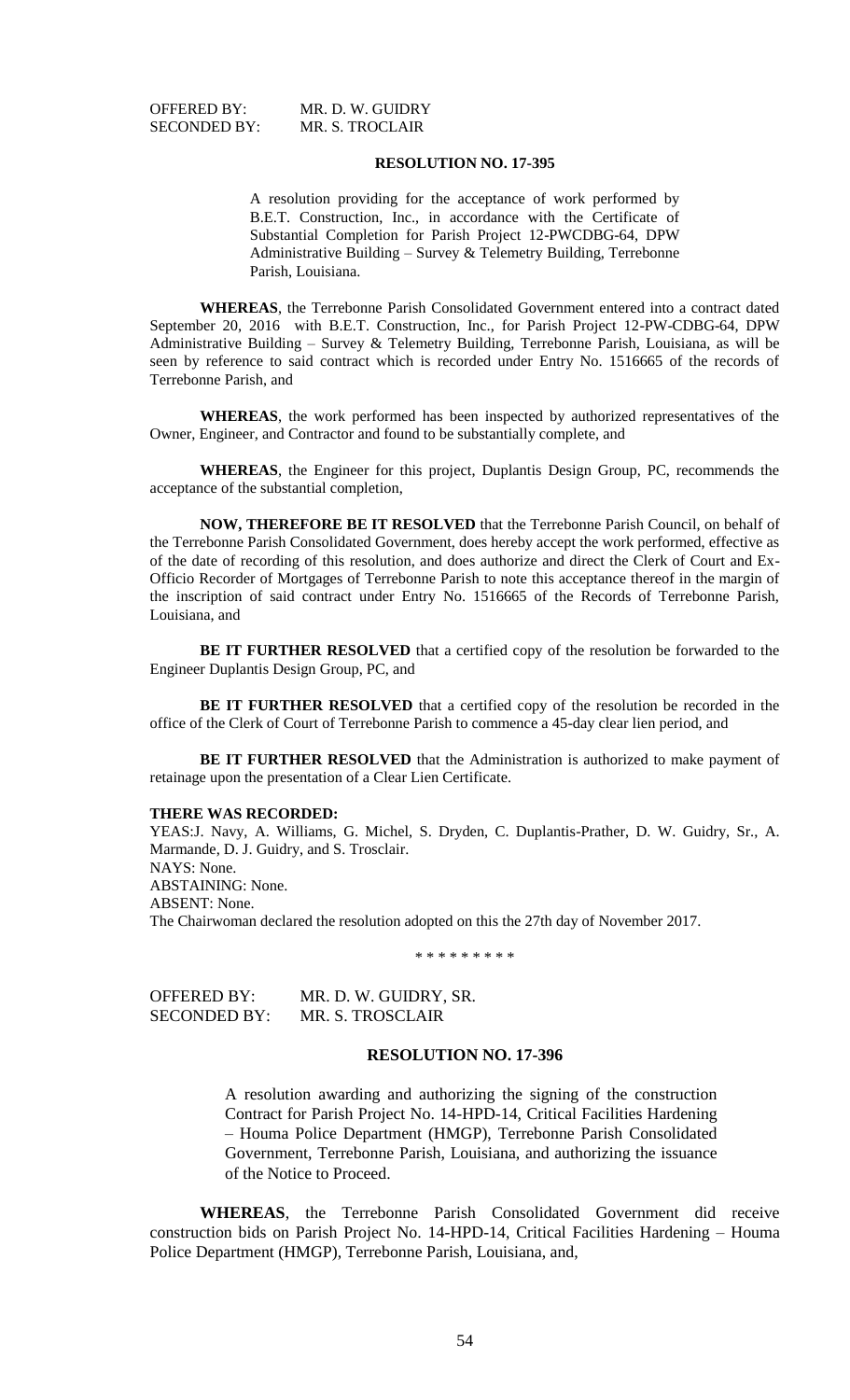**WHEREAS**, the lowest and best bid was that submitted by Thomassie Construction, Inc., in the amount of \$687,100.00, and

**NOW, THEREFORE, BE IT RESOLVED** that the Terrebonne Parish Consolidated Government award the construction contract to Thomassie Construction, Inc., in the amount of \$687,100.00, and

**BE IT FURTHER RESOLVED,** that the President of Terrebonne Parish Consolidated Government, be and he is hereby authorized and empowered to sign a construction contract for and on behalf of the Terrebonne Parish Consolidated Government with Thomassie Construction, Inc., upon receipt of the performance bond in the amount of the contract price, and

**BE IT FURTHER RESOLVED**, that upon receipt of required certificates of insurance evidencing coverage as provided in the project specifications and upon execution and recordation of all contract documents, that the Engineer is hereby authorized to issue the Notice to Proceed to the Contractor to commence construction of the project.

### **THERE WAS RECORDED:**

YEAS:J. Navy, A. Williams, G. Michel, S. Dryden, C. Duplantis-Prather, D. W. Guidry, Sr., A. Marmande, D. J. Guidry, and S. Trosclair. NAYS: None. ABSTAINING: None. ABSENT: None. The Chairwoman declared the resolution adopted on this the 27th day of November 2017.

\* \* \* \* \* \* \* \* \*

OFFERED BY: MR. D. J. GUIDRY SECONDED BY: MR. J. NAVY

## **RESOLUTION NO. 17-397**

A resolution awarding and authorizing the signing of the construction Contract for Parish Project No. 17-PAV-01, Falgout Canal Road Paving Project, Terrebonne Parish Consolidated Government, Terrebonne Parish, Louisiana, and authorizing the issuance of the Notice to Proceed.

**WHEREAS**, the Terrebonne Parish Consolidated Government did receive construction bids on Parish Project No. 17-PAV-01, Falgout Canal Road Paving Project, Terrebonne Parish, Louisiana, and,

**WHEREAS**, the lowest and best bid was that submitted by Huey P Stockstill, LLC, in the amount of \$2,379,373.52 Base Bid, \$390,701.30 Alternate No. 1, for a total cost of \$2,688,356.97, and

**NOW, THEREFORE, BE IT RESOLVED** that the Terrebonne Parish Consolidated Government award the construction contract to Huey P Stockstill, LLC, in the total amount of \$2,688,356.97, and

**BE IT FURTHER RESOLVED,** that the President of Terrebonne Parish Consolidated Government, be and he is hereby authorized and empowered to sign a construction contract for and on behalf of the Terrebonne Parish Consolidated Government with Huey P Stockstill, LLC, upon receipt of the performance bond in the amount of the contract price, and

BE IT FURTHER RESOLVED, that upon receipt of required certificates of insurance evidencing coverage as provided in the project specifications and upon execution and recordation of all contract documents, that the Engineer is hereby authorized to issue the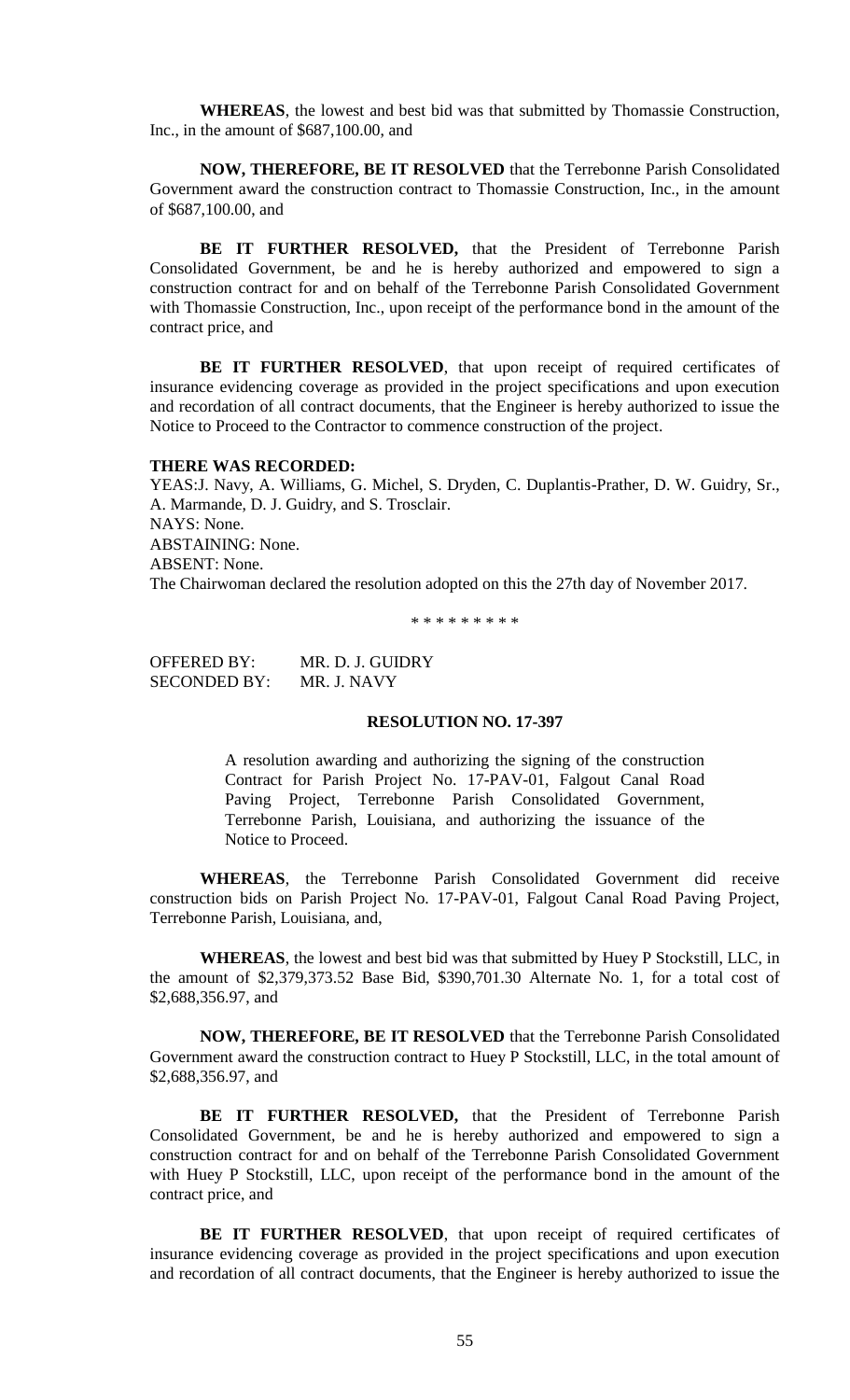Notice to Proceed to the Contractor to commence construction of the project.

# **THERE WAS RECORDED:**

YEAS:J. Navy, A. Williams, G. Michel, S. Dryden, C. Duplantis-Prather, D. W. Guidry, Sr., A. Marmande, D. J. Guidry, and S. Trosclair. NAYS: None. ABSTAINING: None. ABSENT: None. The Chairwoman declared the resolution adopted on this the 27th day of November 2017.

\* \* \* \* \* \* \* \* \*

OFFERED BY: MR. S. TROSCLAIR SECONDED BY: MR. D. J. GUIDRY

## **RESOLUTION 17-398**

A resolution authorizing the execution of Change Order No. 8 for the Construction Agreement for Parish Project No. 97-PAV-21, State Project No. H.007351, Country Drive Widening Phase A, Terrebonne Parish, Louisiana.

**WHEREAS**, the Terrebonne Parish Consolidated Government entered into a contract with Huey P. Stockstill, LLC, for Parish Project No. 97-PAV-21, State Project No. H.007351, Country Drive Widening Phase A, Terrebonne Parish Consolidated Government, Terrebonne Parish, Louisiana, and

**WHEREAS**, TPCG is desirous of constructing the widening of Country Drive, and

**WHEREAS**, issues have arisen with driveways and drainage, and

**WHEREAS**, TPCG is desirous of rectifying these issues, and

**WHEREAS**, this change order will increase the overall contract price by One Hundred Seventy Three Thousand, Eighty Four Dollars and Thirty Nine Cents (\$173,084.39) with an increase in Contract Time of twenty-six (26) days, and

**WHEREAS**, this Change Order No. 8 has been recommended by the Engineer, Meyer Engineers, Ltd., for this project.

**NOW, THEREFORE BE IT RESOLVED** that the Terrebonne Parish Council on behalf of the Terrebonne Parish Consolidated Government, does hereby approve and authorize the execution of Change Order No. 8 by Terrebonne Parish President Gordon E. Dove for the construction agreement with Huey P. Stockstill, LLC for Parish Project No. 97-PAV-21, State Project No. H.007351, Country Drive Widening Phase A, Terrebonne Parish, Louisiana, for a increase of One Hundred Seventy Three Thousand, Eighty Four Dollars and Thirty Nine Cents (\$173,084.39) with an increase in Contract Time of twenty-six (26) days contingent upon a budget amendment, and

**BE IT FURTHER RESOLVED** that a certified copy of the resolution be forwarded to Engineer, Meyer Engineers, Ltd.

## **THERE WAS RECORDED:**

YEAS:J. Navy, A. Williams, G. Michel, S. Dryden, C. Duplantis-Prather, D. W. Guidry, Sr., A. Marmande, D. J. Guidry, and S. Trosclair. NAYS: None. ABSTAINING: None. ABSENT: None. The Chairwoman declared the resolution adopted on this the 27th day of November 2017.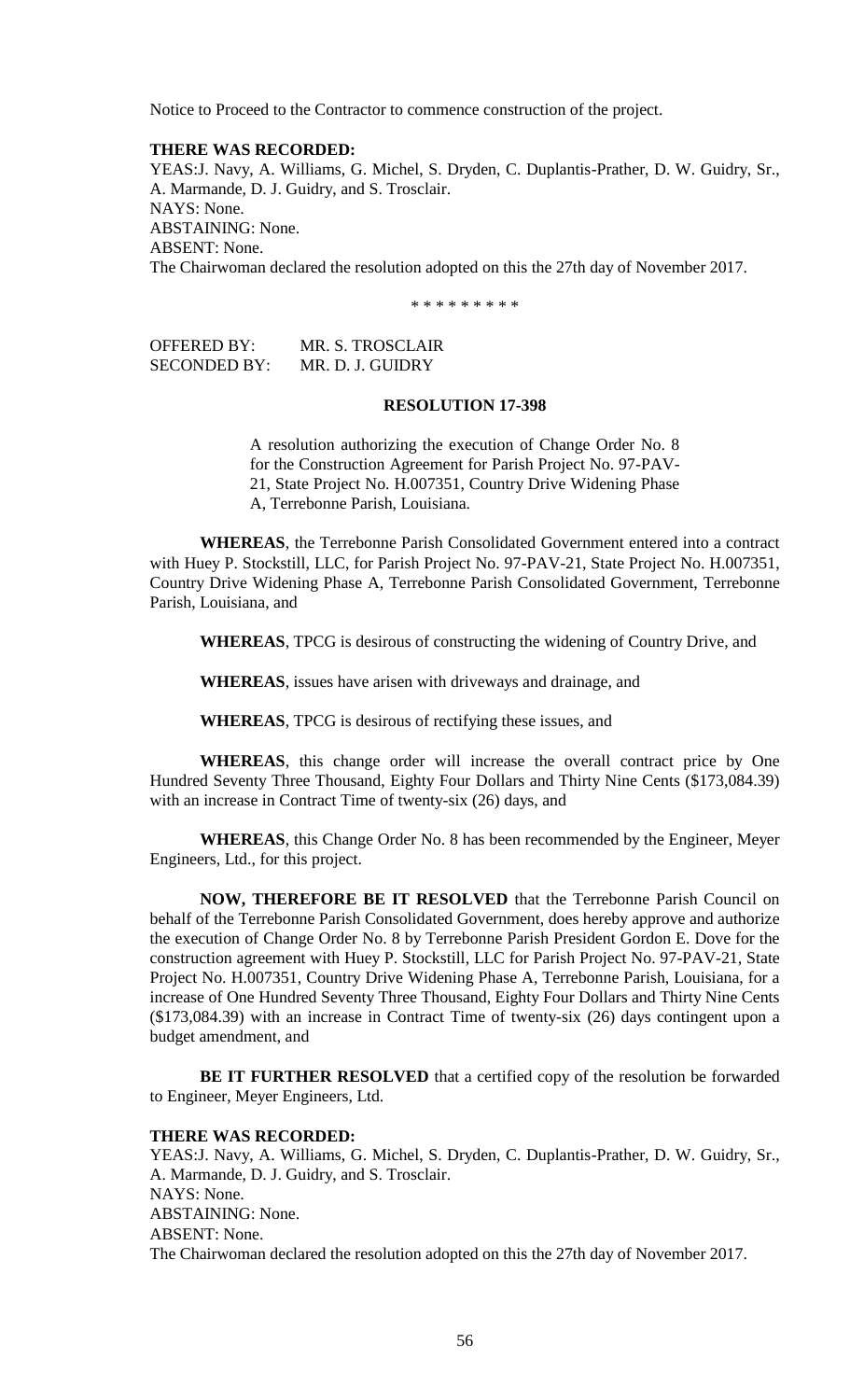\* \* \* \* \* \* \* \* \*

Mr. D. W. Guidry, Sr. moved, seconded by Mr. J. Navy, "THAT, there being no further business to come before the Public Services Committee, the meeting be adjourned."

The Chairman called for the vote on the motion offered by Mr. D. W. Guidry, Sr. THERE WAS RECORDED:

YEAS: J. Navy, A. Williams, G. Michel, S. Dryden, C. Duplantis-Prather, D. W. Guidry, Sr., A. Marmande, D. J. Guidry and S. Trosclair. NAYS: None. ABSENT: None. The Chairman declared the motion adopted and the meeting was adjourned at 5:38

p.m.

Alidore Marmande, Chairman

Tammy E. Triggs, Minute Clerk

\*Mr. A. Marmande moved, seconded by Mr. S. Trosclair, "THAT the Council accept and ratify the minutes of the Public Services Committee meeting held on 11/27/17."

The Chairman called for a vote on the motion offered by Mr. A. Marmande. THERE WAS RECORDED: YEAS: A. Williams, C. Duplantis-Prather, D. W. Guidry, Sr., A. Marmande, D. J. Guidry, and S. Trosclair. NAYS: None. ABSENT: J. Navy, G. Michel, and S. Dryden. The Chairman declared the motion adopted.

Councilwoman C. Duplantis-Prather announced that a "Breakfast with Santa" event would be held on Saturday, December 2 from 7:00 a.m. to 11:00 a.m. at Vandebilt High School, a Bowl for Breath" event would be held at 1371 West Tunnel Blvd, Houma on Saturday, December 2 from 10:00 a.m. to 2:00 p.m, and a "Reindeer Run 5K" from 2:00 p.m. to 5:00 p.m. on December 3 at Southdown Plantation. She then encouraged the public to have their pets spayed or neutered to help control the pet population.

Mr. S. Trosclair moved, seconded by A. Williams, "THAT the Council address Agenda Item 5.-G. for discussion and action due to the item being previously overlooked."

The Chairman called for a vote on the motion offered by Mr. S. Trosclair. THERE WAS RECORDED: YEAS: A. Williams, C. Duplantis-Prather, D. W. Guidry, Sr., A. Marmande, D. J. Guidry, and S. Trosclair. NAYS: None. ABSENT: J. Navy, G. Michel, and S. Dryden. The Chairman declared the motion adopted.

Mr. S. Trosclair moved, seconded by A. Williams, "THAT the Council hold nominations open for two weeks for the one vacancy due to resignation on the Recreation District No. 6 Board."

The Chairman called for a vote on the motion offered by Mr. S. Trosclair. THERE WAS RECORDED: YEAS: A. Williams, C. Duplantis-Prather, D. W. Guidry, Sr., A. Marmande, D. J. Guidry, and S. Trosclair. NAYS: None. ABSENT: J. Navy, G. Michel, and S. Dryden. The Chairman declared the motion adopted.

The Council returned to the regular order of business.